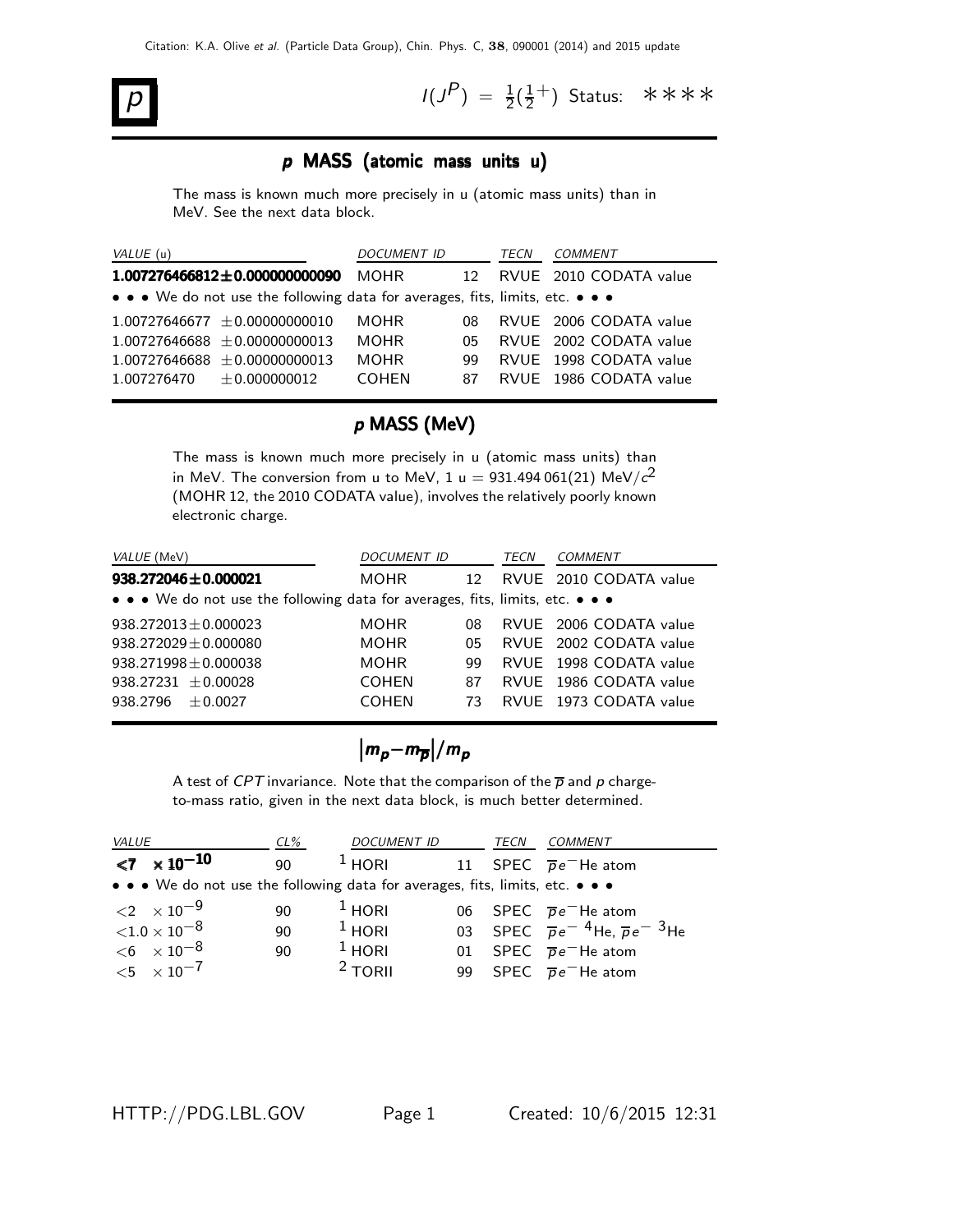- $1$  HORI 01, HORI 03, HORI 06, and HORI 11 use the more-precisely-known constraint on the  $\overline{p}$  charge-to-mass ratio of GABRIELSE 99 (see below) to get their results. Their results are not independent of the HORI 01, HORI 03, HORI 06, and HORI 11 values for  $|q_p+q_{\overline{p}}|/e$ , below.
- <sup>2</sup> TORII 99 uses the more-precisely-known constraint on the  $\overline{p}$  charge-to-mass ratio of GABRIELSE 95 (see below) to get this result. This is not independent of the TORII 99 value for  $\left|q_{\boldsymbol{\mathcal{p}}}+\!q_{\overline{\boldsymbol{\mathcal{p}}}}\right|\!/e$ , below.

#### $\overline{p}/p$  CHARGE-TO-MASS RATIO,  $\mid$  $\bm{q}_{\bm{\bar{p}}}$  $\overline{p}/p$  CHARGE-TO-MASS RATIO,  $\big|\frac{q_{\overline{p}}}{m_{\overline{p}}}\big|/(\frac{q_p}{m_p})\big|$  $\overline{\rho}/\rho$  CHARGE-TO-MASS RATIO,  $\big|\frac{q_{\overline{p}}}{m_{\overline{p}}}\big|/(\frac{q_p}{m_{\rho}})$

A test of CPT invariance. Listed here are measurements involving the inertial masses. For a discussion of what may be inferred about the ratio of  $\overline{p}$  and p gravitational masses, see ERICSON 90; they obtain an upper bound of  $10^{-6}$ – $10^{-7}$  for violation of the equivalence principle for  $\overline{p}$ 's.

| <b>VALUE</b>                                                                                                                                                                                                                                                                                                                                                                                                          | DOCUMENT ID TECN COMMENT                    |  |  |
|-----------------------------------------------------------------------------------------------------------------------------------------------------------------------------------------------------------------------------------------------------------------------------------------------------------------------------------------------------------------------------------------------------------------------|---------------------------------------------|--|--|
| $0.99999999991 \pm 0.00000000009$                                                                                                                                                                                                                                                                                                                                                                                     | GABRIELSE 99 TRAP Penning trap              |  |  |
| • • • We do not use the following data for averages, fits, limits, etc. • • •                                                                                                                                                                                                                                                                                                                                         |                                             |  |  |
| $1.0000000015 \pm 0.0000000011$<br>1.000000023 $\pm$ 0.000000042 <sup>2</sup> GABRIELSE 90 TRAP Penning trap                                                                                                                                                                                                                                                                                                          | <sup>1</sup> GABRIELSE 95 TRAP Penning trap |  |  |
| <sup>1</sup> Equation (2) of GABRIELSE 95 should read $M(\overline{p})/M(p) = 0.9999999985(11)$<br>(G. Gabrielse, private communication).<br><sup>2</sup> GABRIELSE 90 also measures $m_{\overline{p}}/m_{e^-} = 1836.152660 \pm 0.000083$ and $m_p/m_{e^-} = 1836.152680 \pm 0.000088$ . Both are completely consistent with the 1986 CODATA<br>(COHEN 87) value for $m_p/m_{\rho^-}$ of 1836.152701 $\pm$ 0.000037. |                                             |  |  |

$$
\Big(\Big|\frac{q_{\overline{p}}}{m_{\overline{p}}}\Big|-\frac{q_p}{m_p}\Big)/\frac{q_p}{m_p}
$$

A test of CPT invariance. Taken from the  $\overline{p}/p$  charge-to-mass ratio, above.

DOCUMENT ID

#### ( $-9\pm9$ )  $\times$   $10^{-11}$  OUR EVALUATION

## $\left|q_p+q_{\overline{p}}\right|/e$

A test of CPT invariance. Note that the comparison of the  $\overline{p}$  and p chargeto-mass ratios given above is much better determined. See also a similar test involving the electron.

| <b>VALUE</b> |                                                                                                                   | $CL\%$         | DOCUMENT ID                                   |    | TECN        | COMMENT                                                                                                                                                                    |
|--------------|-------------------------------------------------------------------------------------------------------------------|----------------|-----------------------------------------------|----|-------------|----------------------------------------------------------------------------------------------------------------------------------------------------------------------------|
|              | $<$ 7 $\times$ 10 <sup>-10</sup>                                                                                  | 90             | $1$ HORI                                      | 11 |             | SPEC $\overline{p}e^{-}$ He atom                                                                                                                                           |
|              | • • • We do not use the following data for averages, fits, limits, etc. • • •                                     |                |                                               |    |             |                                                                                                                                                                            |
|              | $\langle 2 \times 10^{-9} \rangle$<br>${<}1.0\times10^{-8}$<br>$<$ 6 $\times$ 10 $^{-8}$<br>${<}5 \times 10^{-7}$ | 90<br>90<br>90 | $1$ HORI<br>$1$ HORI<br>$1$ HORI<br>$2$ TORII | 06 |             | SPEC $\overline{p}e^{-}$ He atom<br>03 SPEC $\overline{p}e^{-4}$ He, $\overline{p}e^{-3}$ He<br>01 SPEC $\overline{p}e^{-}$ He atom<br>99 SPEC $\overline{p}e^{-}$ He atom |
|              | ${11}$ $\times 10^{-5}$                                                                                           |                | $3$ HUGHES                                    | 92 | <b>RVUE</b> |                                                                                                                                                                            |

HTTP://PDG.LBL.GOV Page 2 Created: 10/6/2015 12:31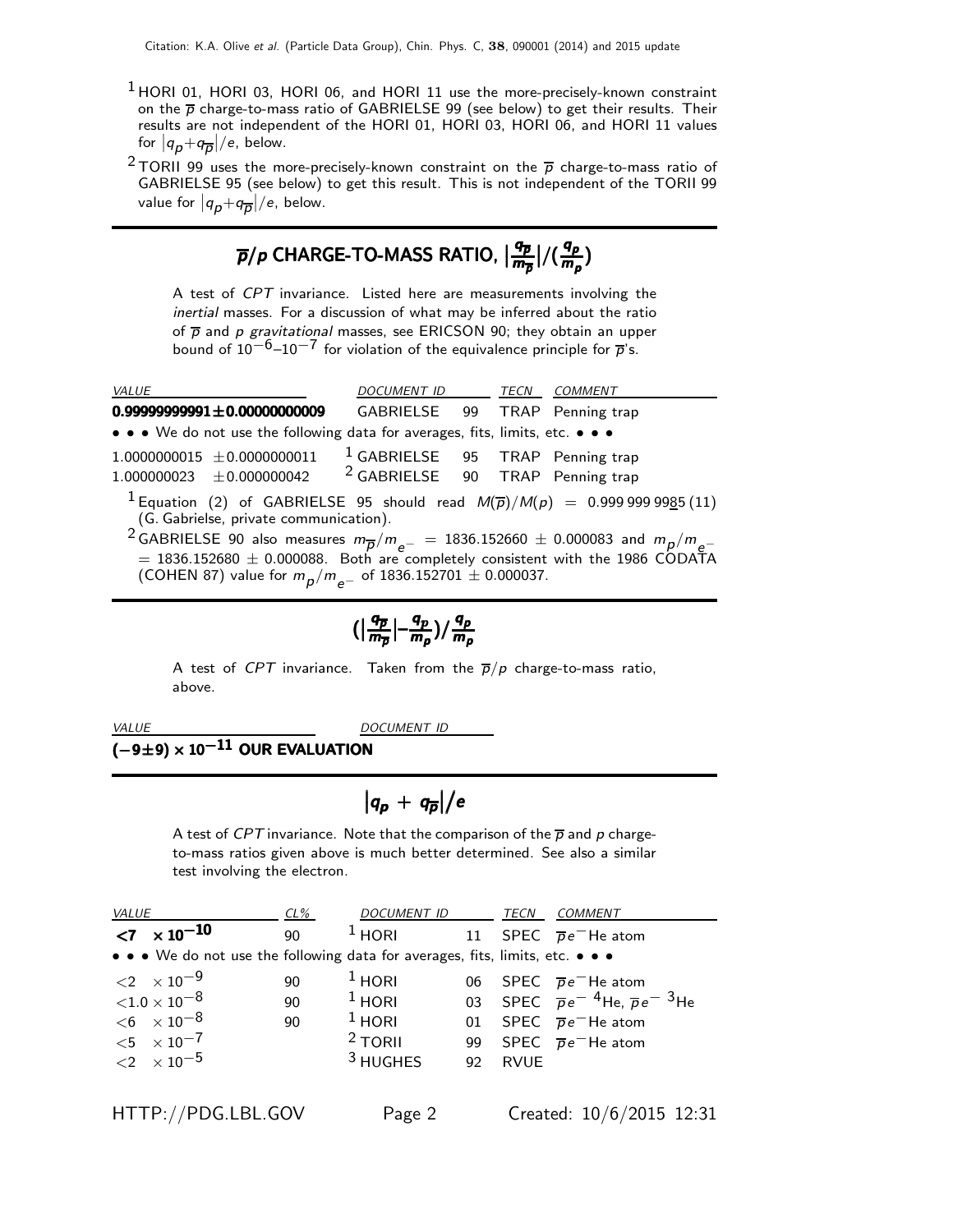- $<sup>1</sup>$  HORI 01, HORI 03, HORI 06, and HORI 11 use the more-precisely-known constraint</sup> on the  $\overline{p}$  charge-to-mass ratio of GABRIELSE 99 (see above) to get their results. Their results are not independent of the HORI 01, HORI 03, HORI 06, and HORI 11 values for  $|m_p-m_{\overline{p}}|/m_p$ , above.
- <sup>2</sup> TORII 99 uses the more-precisely-known constraint on the  $\overline{p}$  charge-to-mass ratio of GABRIELSE 95 (see above) to get this result. This is not independent of the TORII 99 value for  $|m_{\boldsymbol{p}}{-}m_{\overline{\boldsymbol{p}}}|/m_{\boldsymbol{p}}$ , above.
- <sup>3</sup> HUGHES 92 uses recent measurements of Rydberg-energy and cyclotron-frequency ratios.

$$
|q_p+q_e|/e
$$

See BRESSI 11 for a summary of experiments on the neutrality of matter. See also "n CHARGE" in the neutron Listings.

| <b>VALUE</b>                                                                                                          | <b>DOCUMENT ID</b>                     |    | COMMENT                          |  |  |
|-----------------------------------------------------------------------------------------------------------------------|----------------------------------------|----|----------------------------------|--|--|
| $<$ 1 $\times$ 10 <sup>-21</sup>                                                                                      | $1$ BRESSI                             |    | 11 Neutrality of SF <sub>6</sub> |  |  |
| $\bullet \bullet \bullet$ We do not use the following data for averages, fits, limits, etc. $\bullet \bullet \bullet$ |                                        |    |                                  |  |  |
| ${<}3.2\times10^{-20}$                                                                                                | <sup>2</sup> SENGUPTA 00 binary pulsar |    |                                  |  |  |
| ${<}0.8\times10^{-21}$                                                                                                | MARINELLI                              | 84 | Magnetic levitation              |  |  |
| ${<}1.0\times10^{-21}$                                                                                                | $1$ DYLLA                              |    | 73 Neutrality of SF <sub>6</sub> |  |  |

 $1$  BRESSI 11 uses the method of DYLLA 73 but finds serious errors in that experiment that greatly reduce its accuracy. The BRESSI 11 limit assumes that  $n \to p e^- \nu_e$  conserves charge. Thus the limit applies equally to the charge of the neutron.

 $2$  SENGUPTA 00 uses the difference between the observed rate of of rotational energy loss by the binary pulsar PSR B1913+16 and the rate predicted by general relativity to set this limit. See the paper for assumptions.

#### p MAGNETIC MOMENT

See the "Note on Baryon Magnetic Moments" in the Λ Listings.

| VALUE $(\mu_N)$                                                               | <b>DOCUMENT ID</b> |                 | TECN | COMMENT                |  |  |  |
|-------------------------------------------------------------------------------|--------------------|-----------------|------|------------------------|--|--|--|
| $2.792847356 \pm 0.000000023$                                                 | <b>MOHR</b>        | 12 <sup>°</sup> |      | RVUE 2010 CODATA value |  |  |  |
| • • • We do not use the following data for averages, fits, limits, etc. • • • |                    |                 |      |                        |  |  |  |
| $2.792847356 + 0.000000023$                                                   | <b>MOHR</b>        | 08              |      | RVUE 2006 CODATA value |  |  |  |
| $2.792847351 + 0.000000028$                                                   | <b>MOHR</b>        | 05              |      | RVUE 2002 CODATA value |  |  |  |
| $2.792847337 \pm 0.000000029$                                                 | <b>MOHR</b>        | 99              |      | RVUE 1998 CODATA value |  |  |  |
| $2.792847386 \pm 0.000000063$                                                 | <b>COHEN</b>       | 87              |      | RVUE 1986 CODATA value |  |  |  |
| $2.7928456 + 0.0000011$                                                       | <b>COHEN</b>       | 73              |      | RVUE 1973 CODATA value |  |  |  |

#### p MAGNETIC MOMENT

A few early results have been omitted.

| VALUE $(\mu_N)$          | DOCUMENT ID      |  | <i>TFCN</i> | <i>COMMENT</i>                               |
|--------------------------|------------------|--|-------------|----------------------------------------------|
| $-2.792845 \pm 0.000012$ | <b>DISCIACCA</b> |  |             | 13 TRAP Single $\overline{p}$ , Penning trap |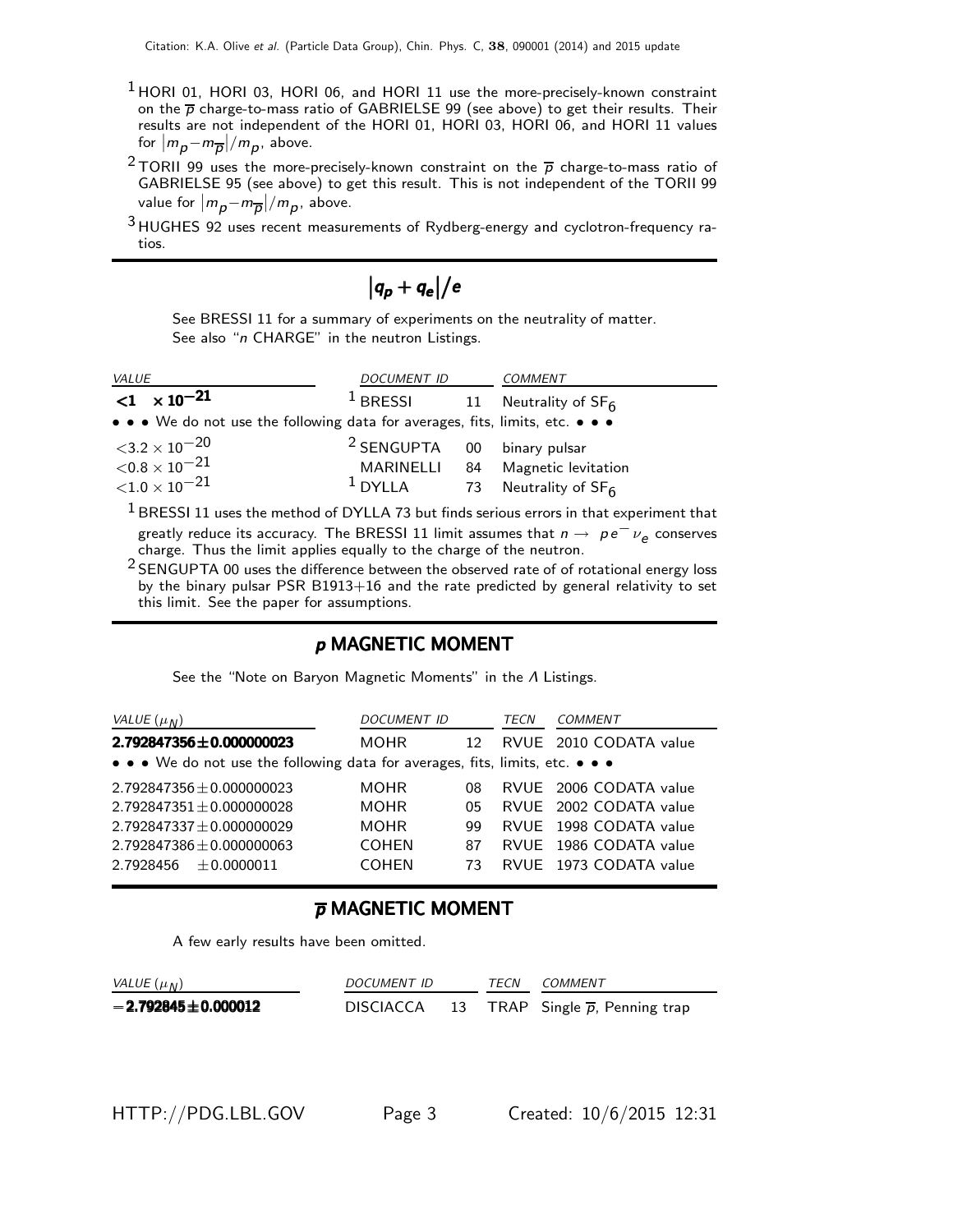• • • We do not use the following data for averages, fits, limits, etc. • • •

| $-2.7862 \pm 0.0083$ | PASK    |         | 09 CNTR $\overline{p}$ He <sup>+</sup> hyperfine structure |
|----------------------|---------|---------|------------------------------------------------------------|
| $-2.8005 + 0.0090$   | KREISSL |         | 88 CNTR $\overline{p}^{208}$ Pb 11 $\rightarrow$ 10 X-ray  |
| $-2.817 + 0.048$     | ROBERTS | 78 CNTR |                                                            |
| $-2.791 + 0.021$     | HU.     |         | 75 CNTR Exotic atoms                                       |

$$
(\mu_{p} + \mu_{\overline{p}}) / \mu_{p}
$$

A test of CPT invariance.

| <i>VALUE</i> (units $10^{-6}$ ) | <i>DOCUMENT ID</i> |  |  | TECN COMMENT                                           |  |
|---------------------------------|--------------------|--|--|--------------------------------------------------------|--|
| $0\pm 5$                        |                    |  |  | DISCIACCA 13 TRAP Single $\overline{p}$ , Penning trap |  |

#### p ELECTRIC DIPOLE MOMENT

A nonzero value is forbidden by both  $T$  invariance and  $P$  invariance.

|      | VALUE $(10^{-23}$ ecm) | <b>EVTS</b> | <b>DOCUMENT ID</b>                                                            |    | TECN | <b>COMMENT</b>                        |
|------|------------------------|-------------|-------------------------------------------------------------------------------|----|------|---------------------------------------|
| 0.54 |                        |             | <sup>1</sup> DMITRIEV                                                         | 03 |      | Uses $^{199}$ Hg atom EDM             |
|      |                        |             | • • • We do not use the following data for averages, fits, limits, etc. • • • |    |      |                                       |
|      | $-3.7 \pm 6.3$         |             | CHO.                                                                          | 89 | NMR. | TI F molecules                        |
| 400  |                        |             | DZUBA                                                                         |    |      | 85 THEO Uses <sup>129</sup> Xe moment |
| 130  | $+200$                 |             | <sup>2</sup> WILKENING                                                        | 84 |      |                                       |
| 900  | $\pm 1400$             |             | <sup>3</sup> WILKENING                                                        | 84 |      |                                       |
| 700  | 900                    | 1G          | <b>HARRISON</b>                                                               | 69 | MBR  | Molecular beam                        |

 $1$  DMITRIEV 03 calculates this limit from the limit on the electric dipole moment of the  $199$  Hg atom.

2 This WILKENING 84 value includes a finite-size effect and a magnetic effect.

 $3$  This WILKENING 84 value is more cautious than the other and excludes the finite-size effect, which relies on uncertain nuclear integrals.

#### p ELECTRIC POLARIZABILITY  $\alpha_{p}$

For a very complete review of the "polarizability of the nucleon and Compton scattering," see SCHUMACHER 05. His recommended values for the proton are  $\alpha_{\bm p}^{[1]}=(12.0\pm0.6)\times10^{-4}$  fm $^3$  and  $\beta_{\bm p}^{[1]}=(1.9\mp0.6)\times10^{-4}$  $\text{fm}^3$ , almost exactly our averages.

| VALUE $(10^{-4} \text{ fm}^3)$ DOCUMENT ID                   |                                               | TECN | COMMENT                                                                                                       |
|--------------------------------------------------------------|-----------------------------------------------|------|---------------------------------------------------------------------------------------------------------------|
| 11.2 $\pm$ 0.4 OUR AVERAGE                                   |                                               |      |                                                                                                               |
| $10.65 \pm 0.35 \pm 0.36$                                    |                                               |      | MCGOVERN 13 RVUE $\chi$ EFT + Compton scattering                                                              |
| 12.1 $\pm 1.1$ $\pm 0.5$                                     | $1$ BEANE                                     |      | 03 EFT + $\gamma p$                                                                                           |
| $11.82 \pm 0.98 \begin{array}{c} +0.52 \\ -0.98 \end{array}$ |                                               |      | <sup>2</sup> BLANPIED 01 LEGS $p(\vec{\gamma}, \gamma)$ , $p(\vec{\gamma}, \pi^0)$ , $p(\vec{\gamma}, \pi^+)$ |
| 11.9 $\pm 0.5 \pm 1.3$                                       |                                               |      | <sup>3</sup> OLMOSDEL 01 CNTR $\gamma p$ Compton scattering                                                   |
| $12.1 \pm 0.8 \pm 0.5$                                       | <sup>4</sup> MACGIBBON 95 RVUE global average |      |                                                                                                               |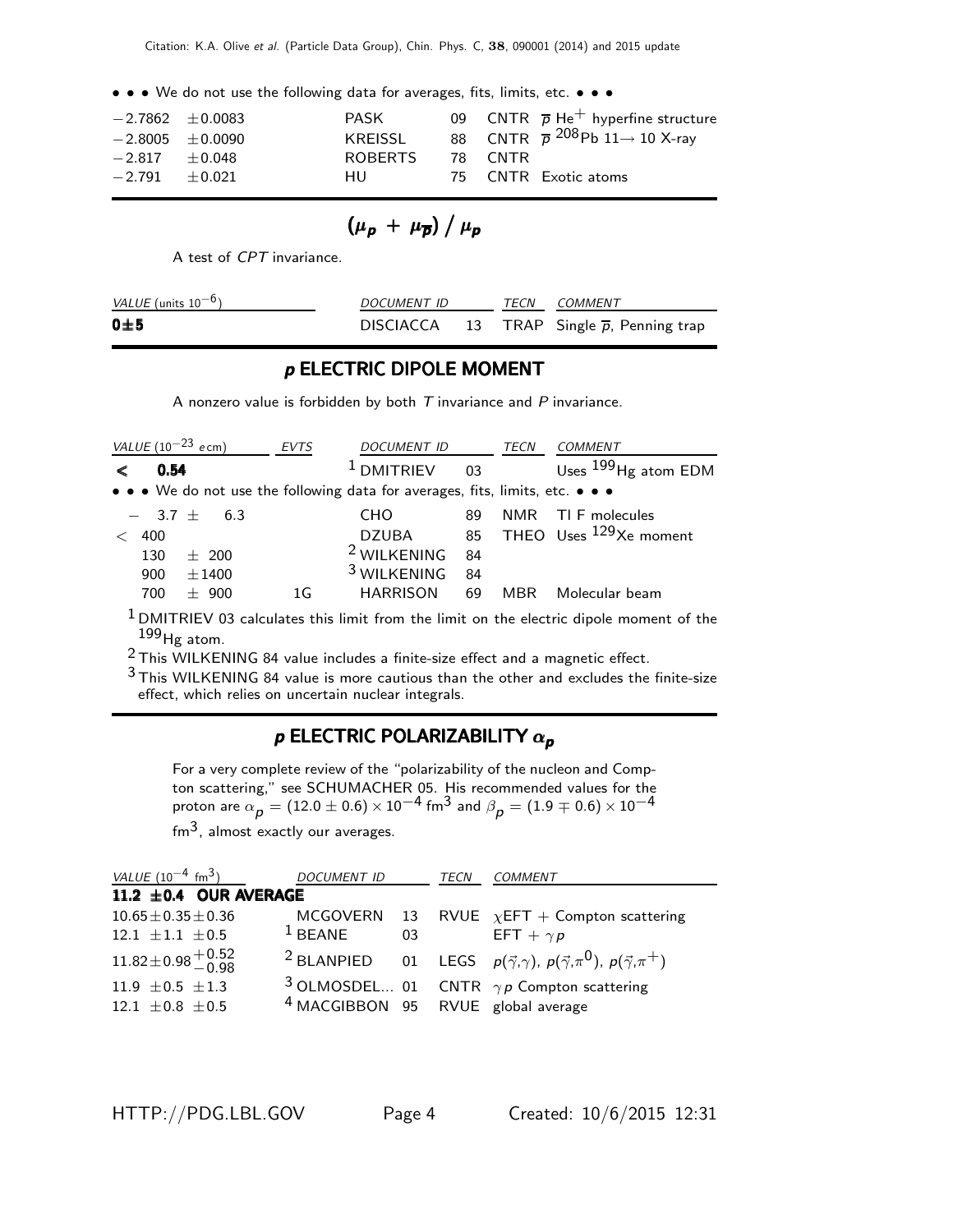• • • We do not use the following data for averages, fits, limits, etc. • • •

| 11.7 $\pm$ 0.8 $\pm$ 0.7                | <sup>5</sup> BARANOV 01 RVUE Global average |  |                                                               |
|-----------------------------------------|---------------------------------------------|--|---------------------------------------------------------------|
| 12.5 $\pm$ 0.6 $\pm$ 0.9                |                                             |  | MACGIBBON 95 CNTR $\gamma p$ Compton scattering               |
| 9.8 $\pm$ 0.4 $\pm$ 1.1                 | HALLIN                                      |  | 93 CNTR $\gamma p$ Compton scattering                         |
| $10.62 + 1.25 + 1.07$<br>$-1.19 - 1.03$ | ZIEGER                                      |  | 92 CNTR $\gamma p$ Compton scattering                         |
| 10.9 $\pm 2.2$ $\pm 1.3$                |                                             |  | <sup>6</sup> FEDERSPIEL 91 CNTR $\gamma p$ Compton scattering |

<sup>1</sup> BEANE 03 uses effective field theory and low-energy  $\gamma p$  and  $\gamma d$  Compton-scattering data. It also gets for the isoscalar polarizabilities (see the erratum)  $\alpha_{\textit{N}} = (13.0 \pm 1.00)$  $1.9 + 3.9$  $^{+3.9}_{-1.5})\times10^{-4}$  fm $^3$  and  $\beta_{\cal N}$ = ( $-1.8\pm1.9{+2.1\atop -0.9}$  $^{+2.1}_{-0.9}$ ) × 10<sup>-4</sup> fm<sup>3</sup>.

 $^2$ BLANPIED 01 gives  $\alpha_{\bm p}+\beta_{\bm p}$  and  $\alpha_{\bm p}-\beta_{\bm p}.$  The separate  $\alpha_{\bm p}$  and  $\beta_{\bm p}$  are provided to us by A. Sandorfi. The first error above is statistics plus systematics; the second is from the model.

3 This OLMOSDELEON 01 result uses the TAPS data alone, and does not use the (reevaluated) sum-rule constraint that  $\alpha + \beta = (13.8 \pm 0.4) \times 10^{-4}$  fm $^3$ . See the paper for a discussion.

- 4 MACGIBBON 95 combine the results of ZIEGER 92, FEDERSPIEL 91, and their own experiment to get a "global average" in which model errors and systematic errors are treated in a consistent way. See MACGIBBON 95 for a discussion.
- 5 BARANOV 01 combines the results of 10 experiments from 1958 through 1995 to get a global average that takes into account both systematic and model errors and does not use the theoretical constraint on the sum  $\alpha_{\bm p} + \beta_{\bm p} .$

 $^6$ FEDERSPIEL 91 obtains for the (static) electric polarizability  $\alpha_{\bm p}^{}$ , defined in terms of the induced electric dipole moment by  $\textsf{D}=4\pi\epsilon_0\alpha_{\bm{\rho}}\textsf{E}$ , the value  $(7.0\pm2.2\pm1.3)\times10^{-4}$  fm $^3$ .

#### $p$  MAGNETIC POLARIZABILITY  $β<sub>p</sub>$

The electric and magnetic polarizabilities are subject to a dispersion sumrule constraint  $\overline{\alpha}$  +  $\overline{\beta}$  = (14.2 ± 0.5) × 10<sup>-4</sup> fm<sup>3</sup>. Errors here are anticorrelated with those on  $\overline{\alpha}_{\bm p}$  due to this constraint.

| VALUE $(10^{-4}$ fm <sup>3</sup> )                                             | <b>DOCUMENT ID</b>                            |    | <b>TECN</b> | <b>COMMENT</b>                                                                                                |
|--------------------------------------------------------------------------------|-----------------------------------------------|----|-------------|---------------------------------------------------------------------------------------------------------------|
| <b>2.5 <math>\pm</math>0.4 OUR AVERAGE</b> Error includes scale factor of 1.2. |                                               |    |             |                                                                                                               |
| $3.15 \pm 0.35 \pm 0.36$                                                       |                                               |    |             | MCGOVERN 13 RVUE $\chi$ EFT + Compton scattering                                                              |
| 3.4 $\pm$ 1.1 $\pm$ 0.1                                                        | $1$ BEANE<br>$\overline{03}$                  |    |             | EFT + $\gamma p$                                                                                              |
| $1.43 \pm 0.98 \begin{array}{c} +0.52 \\ -0.98 \end{array}$                    |                                               |    |             | <sup>2</sup> BLANPIED 01 LEGS $p(\vec{\gamma}, \gamma)$ , $p(\vec{\gamma}, \pi^0)$ , $p(\vec{\gamma}, \pi^+)$ |
| 1.2 $\pm$ 0.7 $\pm$ 0.5                                                        |                                               |    |             | <sup>3</sup> OLMOSDEL 01 CNTR $\gamma p$ Compton scattering                                                   |
| 2.1 $\pm$ 0.8 $\pm$ 0.5                                                        | <sup>4</sup> MACGIBBON 95 RVUE global average |    |             |                                                                                                               |
| • • • We do not use the following data for averages, fits, limits, etc. • • •  |                                               |    |             |                                                                                                               |
| $2.3 + 0.9 + 0.7$                                                              | <sup>5</sup> BARANOV 01 RVUE Global average   |    |             |                                                                                                               |
| 1.7 $\pm$ 0.6 $\pm$ 0.9                                                        |                                               |    |             | MACGIBBON 95 CNTR $\gamma p$ Compton scattering                                                               |
| 4.4 $+0.4$ $+1.1$                                                              | <b>HALLIN</b>                                 | 93 |             | CNTR $\gamma p$ Compton scattering                                                                            |
| $3.58 + 1.19 + 1.03$<br>$-1.25 - 1.07$                                         | ZIEGER                                        |    |             | 92 CNTR $\gamma p$ Compton scattering                                                                         |
| 3.3 $\pm 2.2$ $\pm 1.3$                                                        |                                               |    |             | FEDERSPIEL 91 CNTR $\gamma p$ Compton scattering                                                              |

HTTP://PDG.LBL.GOV Page 5 Created: 10/6/2015 12:31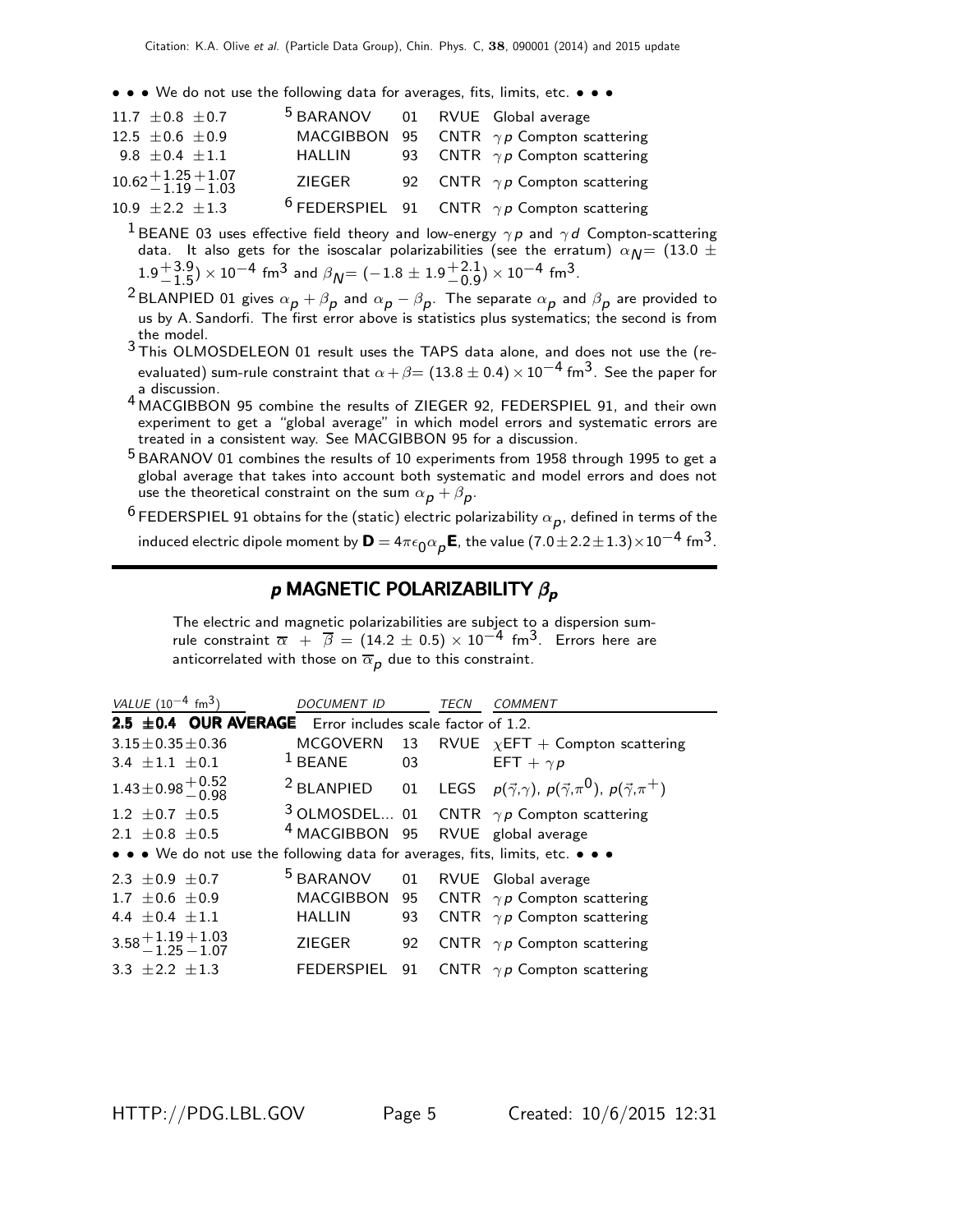- <sup>1</sup> BEANE 03 uses effective field theory and low-energy  $\gamma p$  and  $\gamma d$  Compton-scattering data. It also gets for the isoscalar polarizabilities (see the erratum)  $\alpha_{\text{N}} = (13.0 \pm 1.0)$  $1.9 + 3.9$  $^{+3.9}_{-1.5})\times10^{-4}$  fm $^3$  and  $\beta_{\cal N}$ = ( $-1.8\pm1.9{+2.1\atop -0.9}$  $^{+2.1}_{-0.9}$ ) × 10<sup>-4</sup> fm<sup>3</sup>.
- $^2$ BLANPIED 01 gives  $\alpha_{\bm p}+\beta_{\bm p}$  and  $\alpha_{\bm p}-\beta_{\bm p}.$  The separate  $\alpha_{\bm p}$  and  $\beta_{\bm p}$  are provided to us by A. Sandorfi. The first error above is statistics plus systematics; the second is from the model.
- 3 This OLMOSDELEON 01 result uses the TAPS data alone, and does not use the (reevaluated) sum-rule constraint that  $\alpha + \beta = (13.8 \pm 0.4) \times 10^{-4}$  fm<sup>3</sup>. See the paper for a discussion.
- 4 MACGIBBON 95 combine the results of ZIEGER 92, FEDERSPIEL 91, and their own experiment to get a "global average" in which model errors and systematic errors are treated in a consistent way. See MACGIBBON 95 for a discussion.
- 5 BARANOV 01 combines the results of 10 experiments from 1958 through 1995 to get a global average that takes into account both systematic and model errors and does not use the theoretical constraint on the sum  $\alpha_{\bm p} + \beta_{\bm p} .$

#### p CHARGE RADIUS

This is the rms electric charge radius,  $\sqrt{\langle r_{\scriptscriptstyle L}^2 \rangle}$  $\overset{\text{2}}{E}$ .

Most measurements of the radius of the proton involve electron-proton interactions, and most of the more recent values agree with one another. The most precise of these is  $r_p = 0.879(8)$  fm (BERNAUER 14), which uses all the world's data on  $ep$  scattering. The CODATA 10 value (MOHR 12), obtained from the electronic results, is 0.8775(51). However, a measurement using muonic hydrogen finds  $r_p = 0.84087(39)$  fm (ANTOGNINI 13), which is 13 times more precise and seven standard deviations (using the CODATA 10 error) from the electronic results.

Since POHL 10 (the first  $\mu p$  result), there has been a lot of discussion about the disagreement, especially concerning the modeling of muonic hydrogen. Here is an incomplete list of papers: DERUJULA 10, CLOET 11, DISTLER 11, DERUJULA 11, ARRINGTON 11, BERNAUER 11, HILL 11, LORENZ 14, and KARSHENBOIM 14A.

Until the difference between the  $ep$  and  $\mu p$  values is understood, it does not make sense to average the values together. For the present, we give both values. It is up to workers in this field to solve this puzzle.

See our 2014 edition (Chinese Physics C 38 070001 (2014)) for values published before 2003.

| VALUE (fm) |                     |                                                                               | DOCUMENT ID      |      | TECN  | COMMENT                              |
|------------|---------------------|-------------------------------------------------------------------------------|------------------|------|-------|--------------------------------------|
|            |                     | $0.84087 \pm 0.00026 \pm 0.00029$                                             | <b>ANTOGNINI</b> | - 13 | LASR  | $\mu$ p-atom Lamb shift              |
|            | $0.8775 \pm 0.0051$ |                                                                               | <b>MOHR</b>      | 12   |       | RVUE 2010 CODATA, ep data            |
|            |                     | • • • We do not use the following data for averages, fits, limits, etc. • • • |                  |      |       |                                      |
| 0.879      | $+0.005$            | $+0.006$                                                                      | <b>BERNAUER</b>  | 14   |       | SPEC $ep \rightarrow ep$ form factor |
| 0.879      | $\pm 0.005$         | $+0.006$                                                                      | <b>BERNAUER</b>  | 10   |       | SPEC See BERNAUER 14                 |
| 0.912      | $\pm 0.009$         | $+0.007$                                                                      | <b>BORISYUK</b>  | 10   |       | reanalyzes old ep data               |
| 0.871      | $+0.009$            | $+0.003$                                                                      | <b>HILL</b>      | 10   |       | z-expansion reanalysis               |
|            |                     | $0.84184 \pm 0.00036 \pm 0.00056$                                             | <b>POHL</b>      | 10   | LASR. | See ANTOGNINI 13                     |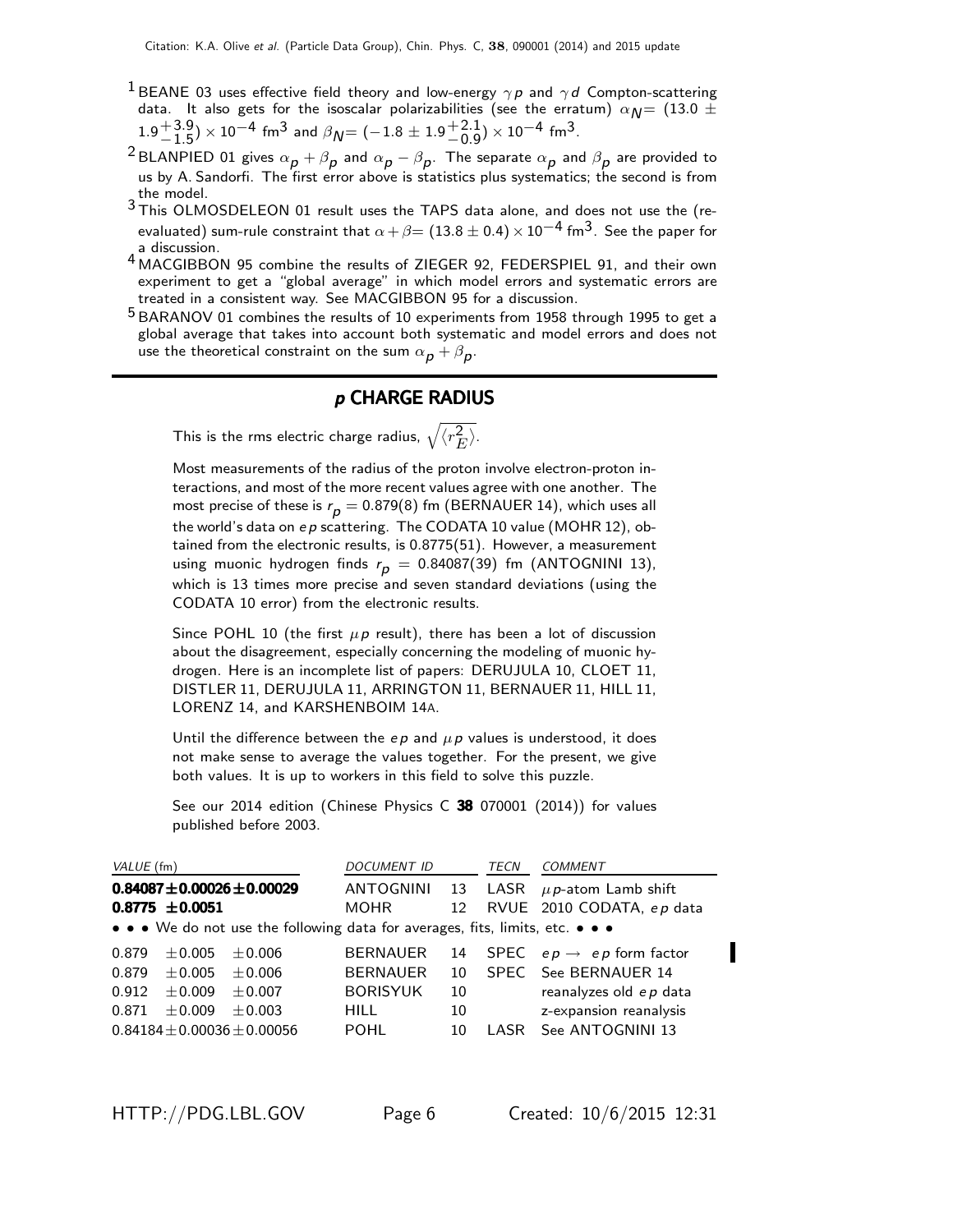|       | $0.8768 \pm 0.0069$        |          | <b>MOHR</b>    | 08   | RVUE 2006 CODATA value         |
|-------|----------------------------|----------|----------------|------|--------------------------------|
|       | $0.844$ $+0.008$<br>-0.004 |          | BELUSHKIN      | - 07 | Dispersion analysis            |
| 0.897 | $\pm$ 0.018                |          | <b>BLUNDEN</b> | 05   | SICK 03 + $2\gamma$ correction |
|       | $0.8750 \pm 0.0068$        |          | MOHR.          | 05   | RVUE 2002 CODATA value         |
| 0.895 | $+0.010$                   | $+0.013$ | <b>SICK</b>    | 03   | $ep \rightarrow ep$ reanalysis |

#### p MAGNETIC RADIUS

This is the rms magnetic radius,  $\sqrt{\langle r_M^2 \rangle}$ . See, for example, EPSTEIN 14 and KARSHENBOIM 14 for "model independent" extractions of the magnetic radius.

| VALUE (fm)                                                                      | <i>DOCUMENT ID</i>                  |           | TECN | <i>COMMENT</i>                                                                                     |  |
|---------------------------------------------------------------------------------|-------------------------------------|-----------|------|----------------------------------------------------------------------------------------------------|--|
| $0.777 \pm 0.013 \pm 0.010$                                                     |                                     |           |      | BERNAUER 14 SPEC $ep \rightarrow ep$ form factor                                                   |  |
| • • • We do not use the following data for averages, fits, limits, etc. • • •   |                                     |           |      |                                                                                                    |  |
| $0.777 \pm 0.013 \pm 0.010$<br>$0.876 \pm 0.010 \pm 0.016$<br>$0.854 \pm 0.005$ | <b>BORISYUK</b><br><b>BELUSHKIN</b> | 10<br>-07 |      | BERNAUER 10 SPEC See BERNAUER 14<br>reanalyzes old $ep \rightarrow ep$ data<br>Dispersion analysis |  |

#### p MEAN LIFE

A test of baryon conservation. See the "p Partial Mean Lives" section below for limits for identified final states. The limits here are to "anything" or are for "disappearance" modes of a bound proton (p) or (n). See also the  $3\nu$  modes in the "Partial Mean Lives" section. Table 1 of BACK 03 is a nice summary.

| LIMI I<br>(years)                                                             | PARTICLE     | $CL\%$ | <b>DOCUMENT ID</b>    |     | <b>TECN</b> | <b>COMMENT</b>            |
|-------------------------------------------------------------------------------|--------------|--------|-----------------------|-----|-------------|---------------------------|
| $>5.8 \times 10^{29}$                                                         | n            | 90     | $L ARAKI$             | 06  | <b>KLND</b> | $n \rightarrow$ invisible |
| $>2.1 \times 10^{29}$                                                         | p            | 90     | <sup>2</sup> AHMED    | 04  | <b>SNO</b>  | $p \rightarrow$ invisible |
| • • • We do not use the following data for averages, fits, limits, etc. • • • |              |        |                       |     |             |                           |
| $>1.9\times10^{29}$                                                           | $\mathsf{n}$ | 90     | <sup>2</sup> AHMED    | 04  | <b>SNO</b>  | $n \rightarrow$ invisible |
| ${>}1.8\times10^{25}$                                                         | $\mathsf{n}$ | 90     | $3$ BACK              | 03  | <b>BORX</b> |                           |
| $>1.1\times10^{26}$                                                           | p            | 90     | $3$ BACK              | 03  | <b>BORX</b> |                           |
| $>3.5\times10^{28}$                                                           | p            | 90     | <sup>4</sup> ZDESENKO | 03  |             | $p \rightarrow$ invisible |
| $>1$ $\times$ 10 <sup>28</sup>                                                | p            | 90     | <sup>5</sup> AHMAD    | 02  | <b>SNO</b>  | $p \rightarrow$ invisible |
| $>4$ $\times$ 10 <sup>23</sup>                                                | p            | 95     | <b>TRETYAK</b>        | 01  |             | $d \rightarrow n + ?$     |
| $>1.9\times10^{24}$                                                           | p            | 90     | <sup>6</sup> BERNABEI | 00B | <b>DAMA</b> |                           |
| $>1.6\times10^{25}$                                                           | p, n         |        | $7,8$ EVANS           | 77  |             |                           |
| $\times$ 10 $^{23}$<br>>3                                                     | p            |        | $8$ DIX               | 70  | <b>CNTR</b> |                           |
| $\times$ 10 <sup>23</sup><br>>3                                               | p, n         |        | $8,9$ FLEROV          | 58  |             |                           |
|                                                                               |              |        |                       |     |             |                           |

 $1$  ARAKI 06 looks for signs of de-excitation of the residual nucleus after disappearance of a neutron from the  $s$  shell of  $^{12}$ C.

2 AHMED 04 looks for  $\gamma$  rays from the de-excitation of a residual  $150^*$  or  $15N^*$  following the disappearance of a neutron or proton in  $16$ O.

 $3$  BACK 03 looks for decays of unstable nuclides left after N decays of parent  ${}^{12}$ C,  ${}^{13}$ C,  $16$ O nuclei. These are "invisible channel" limits.

<sup>4</sup> ZDESENKO 03 gets this limit on proton disappearance in deuterium by analyzing SNO data in AHMAD 02.

5 AHMAD 02 (see its footnote 7) looks for neutrons left behind after the disappearance of the proton in deuterons.

LIMIT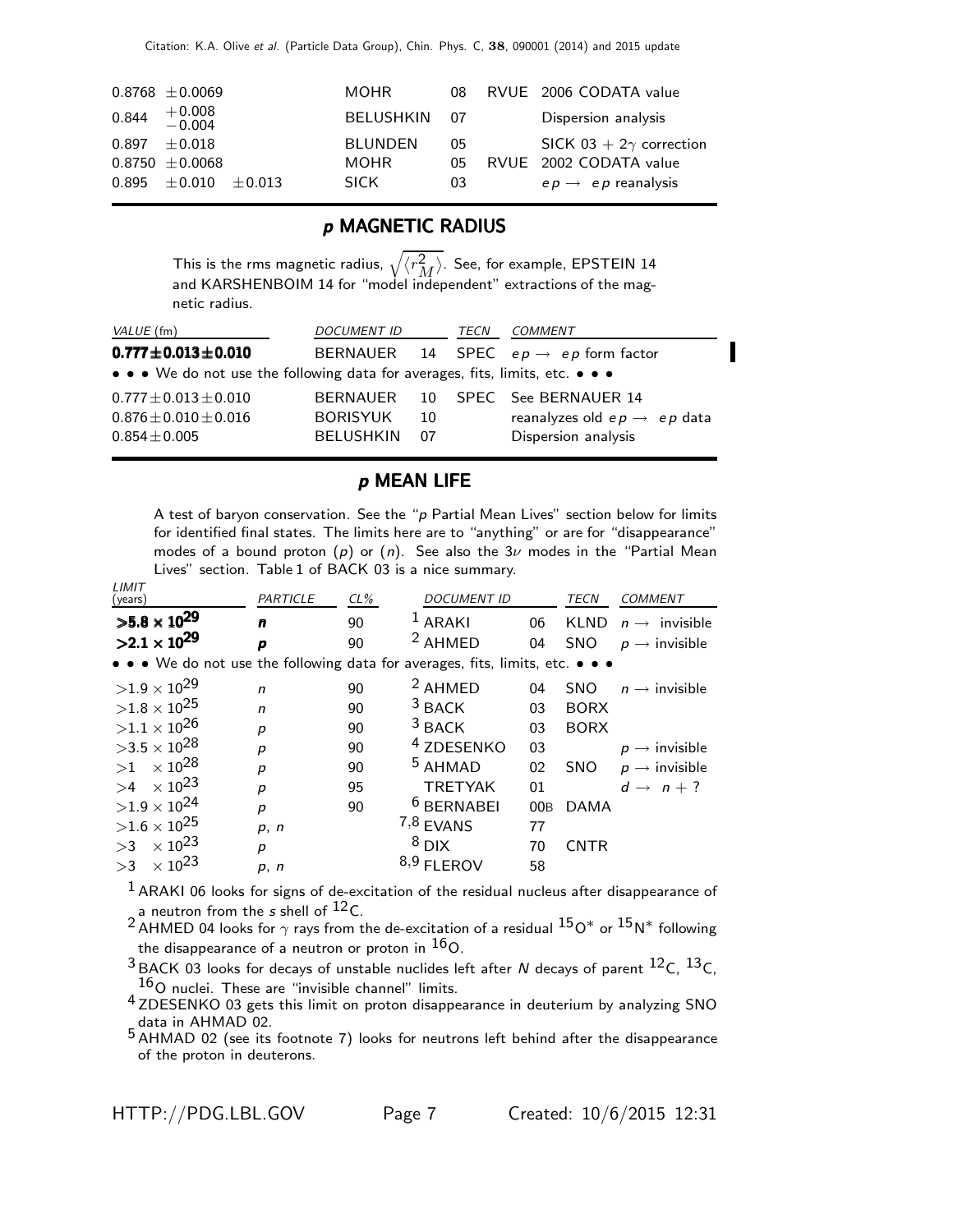$^6$ BERNABEI 00B looks for the decay of a  $^{128}_{53}$ I nucleus following the disappearance of a proton in the otherwise-stable  $\frac{129}{54}$ Xe nucleus.

- $7$  EVANS 77 looks for the daughter nuclide  $129$ Xe from possible  $130$ Te decays in ancient Te ore samples.
- $8$  This mean-life limit has been obtained from a half-life limit by dividing the latter by ln(2)  $= 0.693.$
- $9 0.9$  FLEROV 58 looks for the spontaneous fission of a  $232$  Th nucleus after the disappearance of one of its nucleons.

#### $\overline{p}$  MEAN LIFE

Of the two astrophysical limits here, that of GEER 00D involves considerably more refinements in its modeling. The other limits come from direct observations of stored antiprotons. See also " $\overline{p}$  Partial Mean Lives" after "p Partial Mean Lives," below, for exclusive-mode limits. The best (lifetime/branching fraction) limit there is  $7 \times 10^5$  years, for  $\overline{p} \rightarrow e^- \gamma$ . We advance only the exclusive-mode limits to our Summary Tables.

| LIMIT<br>(years)                                                              | $CL\%$ | EVTS | <b>DOCUMENT ID</b> |     | TECN | <b>COMMENT</b>                                                                         |
|-------------------------------------------------------------------------------|--------|------|--------------------|-----|------|----------------------------------------------------------------------------------------|
| • • • We do not use the following data for averages, fits, limits, etc. • • • |        |      |                    |     |      |                                                                                        |
| $>8$ $\times$ 10 <sup>5</sup>                                                 | 90     |      | $1$ GEER           | 00D |      | $\overline{p}/p$ ratio, cosmic rays                                                    |
| >0.28                                                                         |        |      | GABRIELSE          | 90  |      | TRAP Penning trap                                                                      |
| >0.08                                                                         | 90     |      | <b>BELL</b>        | 79  |      | CNTR Storage ring                                                                      |
| $>1$ $\times$ 10 <sup>7</sup>                                                 |        |      | <b>GOLDEN</b>      |     |      | 79 SPEC $\bar{p}/p$ ratio, cosmic rays                                                 |
| $>3.7 \times 10^{-3}$                                                         |        |      | <b>BREGMAN</b>     | 78  |      | CNTR Storage ring                                                                      |
|                                                                               |        |      |                    |     |      | $1$ $CFTD$ 000 $111$ $111$ $111$ $111$ $111$ $111$ $111$ $111$ $111$ $111$ $111$ $111$ |

GEER 00D uses agreement between a model of galactic  $\bar{p}$  production and propagation and the observed  $\overline{p}/p$  cosmic-ray spectrum to set this limit.

#### p DECAY MODES

See the "Note on Nucleon Decay" in our 1994 edition (Phys. Rev. D50, 1173) for a short review.

The "partial mean life" limits tabulated here are the limits on  $\tau/\mathsf{B}_i$ , where  $\tau$  is the total mean life and B<sub>i</sub> is the branching fraction for the mode in question. For  $N$  decays,  $p$  and  $n$  indicate proton and neutron partial lifetimes.

| Mode                                         |                      | Partial mean life<br>$(10^{30} \text{ years})$ | Confidence level         |     |
|----------------------------------------------|----------------------|------------------------------------------------|--------------------------|-----|
|                                              | Antilepton $+$ meson |                                                |                          |     |
| $N \rightarrow e^+ \pi$<br>$\tau_1$          |                      | $>$ 2000 (n), $>$ 8200 (p)                     |                          | 90% |
| $N \rightarrow \mu^+ \pi$<br>$\tau_2$        |                      | > 1000(n), > 6600(p)                           |                          | 90% |
| $N \rightarrow \nu \pi$<br>$\tau_3$          |                      | $>$ 1100 ( <i>n</i> ), $>$ 390 ( <i>p</i> )    |                          | 90% |
| $p \rightarrow e^+ \eta$<br>$\tau_4$         |                      | >4200                                          |                          | 90% |
| $p \rightarrow \mu^+ \eta$<br>$\tau_{5}$     |                      | >1300                                          |                          | 90% |
| $n \rightarrow \nu \eta$<br>$\tau_6$         |                      | >158                                           |                          | 90% |
| $N \rightarrow e^+ \rho$<br>$\tau$           |                      | $>$ 217 (n), $>$ 710 (p)                       |                          | 90% |
| $N \rightarrow \mu^+ \rho$<br>$\tau_{\rm R}$ |                      | $>$ 228 (n), $>$ 160 (p)                       |                          | 90% |
| HTTP://PDG.LBL.GOV                           | Page 8               |                                                | Created: 10/6/2015 12:31 |     |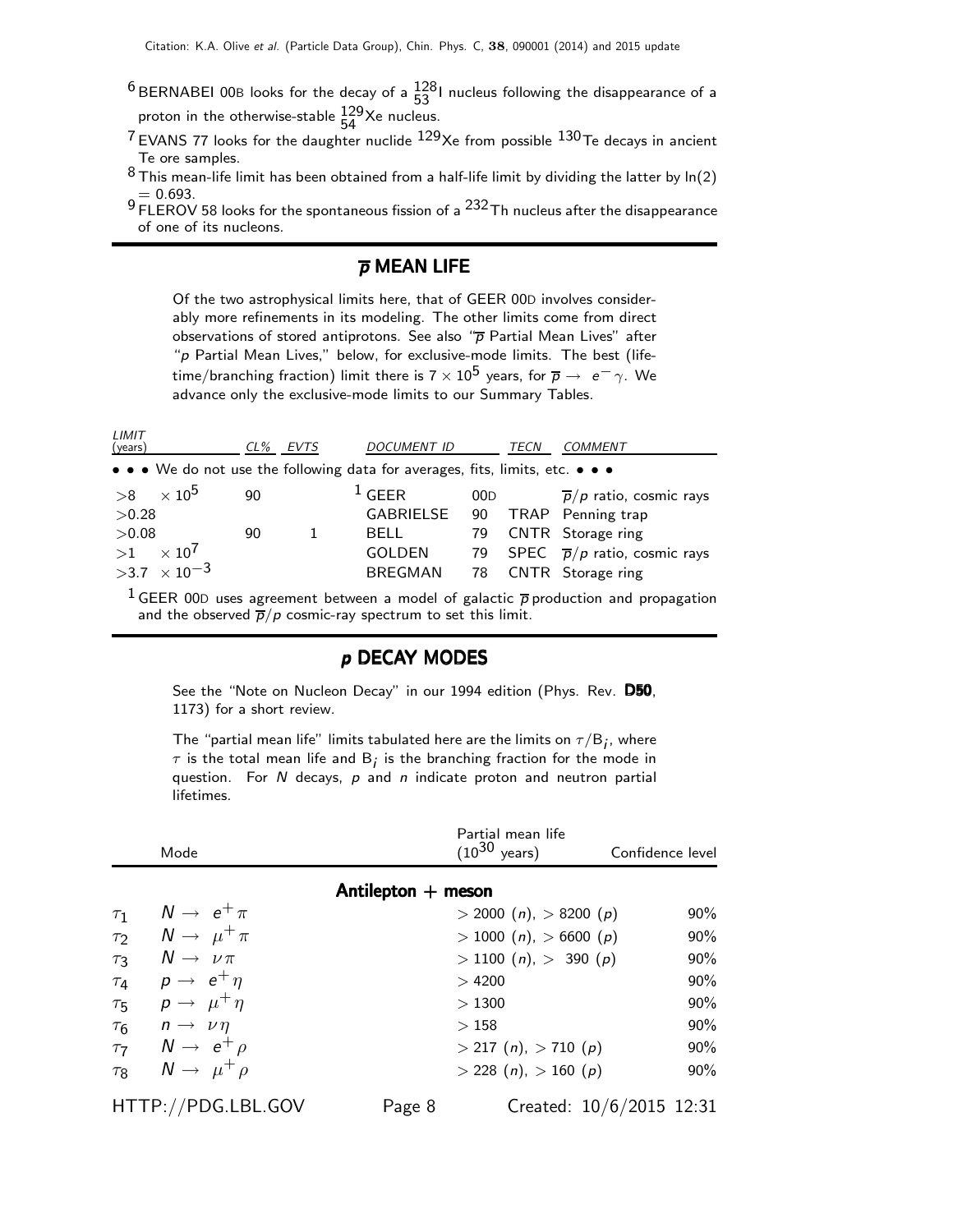| $N \rightarrow \nu \rho$<br>$\tau$ <sub>9</sub>         |                          | 90%<br>$> 19(n)$ , $> 162(p)$                     |
|---------------------------------------------------------|--------------------------|---------------------------------------------------|
| $\tau_{10}$ $p \rightarrow e^+ \omega$                  | > 320                    | 90%                                               |
| $p \rightarrow \mu^+ \omega$<br>$\tau_{11}$             | >780                     | 90%                                               |
| $n \rightarrow \nu \omega$<br>$\tau_{12}$               | $>108\,$                 | 90%                                               |
| $N \rightarrow e^+ K$<br>$\tau_{13}$                    |                          | $>$ 17 ( <i>n</i> ), $>$ 1000 ( <i>p</i> )<br>90% |
| $p \rightarrow e^+ K_c^0$<br>$\tau_{14}$                |                          |                                                   |
| $p \rightarrow e^+ K_1^0$<br>$\tau_{15}$                |                          |                                                   |
| $N \rightarrow \mu^+ K$<br>$\tau_{16}$                  |                          | $>$ 26 (n), $>$ 1600 (p)<br>90%                   |
| $p \rightarrow \mu^+ K_S^0$<br>$\tau_{17}$              |                          |                                                   |
| $p \rightarrow \mu^+ K^{\bar{0}}_I$<br>$\tau_{18}$      |                          |                                                   |
| $N \rightarrow \nu K$<br>$\tau_{19}$                    |                          | $> 86$ (n), $> 5900$ (p)<br>90%                   |
| $n \rightarrow \nu K_S^0$<br>$\tau_{20}$                | > 260                    | 90%                                               |
| $p \to e^+ K^*(892)^0$<br>$\tau_{21}$                   | > 84                     | 90%                                               |
| $N \rightarrow \nu K^*(892)$<br>$\tau_{22}$             |                          | $> 78$ (n), $> 51$ (p)<br>90%                     |
|                                                         | Antilepton $+$ mesons    |                                                   |
| $p \rightarrow e^+ \pi^+ \pi^-$<br>$\tau_{23}$          | > 82                     | 90%                                               |
| $p \rightarrow e^+ \pi^0 \pi^0$<br>$\tau_{24}$          | >147                     | 90%                                               |
| $n \rightarrow e^+ \pi^- \pi^0$<br>$\tau_{25}$          | > 52                     | 90%                                               |
| $p \rightarrow \mu^+ \pi^+ \pi^-$<br>$\tau_{26}$        | >133                     | 90%                                               |
| $p \rightarrow \mu^+ \pi^0 \pi^0$<br>$\tau_{27}$        | $>101$                   | 90%                                               |
| $\tau_{28}$ $n \rightarrow \mu^+ \pi^- \pi^0$           | >74                      | 90%                                               |
| $n \rightarrow e^+ K^0 \pi^-$<br>$\tau_{29}$            | >18                      | 90%                                               |
|                                                         |                          |                                                   |
| $n \rightarrow e^- \pi^+$                               | Lepton $+$ meson<br>>65  | 90%                                               |
| $\tau_{30}$<br>$n \rightarrow \mu^- \pi^+$              | >49                      | 90%                                               |
| $\tau_{31}$<br>$n \rightarrow e^- \rho^+$               | > 62                     | 90%                                               |
| $\tau_{32}$<br>$n \rightarrow \mu^- \rho^+$             | >7                       | 90%                                               |
| $\tau_{33}$<br>$n \rightarrow e^- K^+$                  | > 32                     | 90%                                               |
| $\tau_{34}$<br>$n \rightarrow \mu^- K^+$<br>$\tau_{35}$ | > 57                     | 90%                                               |
|                                                         |                          |                                                   |
|                                                         | Lepton $+$ mesons        |                                                   |
| $p \rightarrow e^- \pi^+ \pi^+$<br>$\tau_{36}$          | > 30                     | 90%                                               |
| $n \rightarrow e^- \pi^+ \pi^0$<br>$\tau_{37}$          | > 29                     | 90%                                               |
| $p \rightarrow \mu^- \pi^+ \pi^+$<br>$\tau_{38}$        | >17                      | 90%                                               |
| $n \to \mu^- \pi^+ \pi^0$<br>$\tau_{39}$                | > 34                     | 90%                                               |
| $p \rightarrow e^- \pi^+ K^+$<br>$\tau_{40}$            | >75                      | 90%                                               |
| $p \rightarrow \mu^- \pi^+ K^+$<br>$\tau_{41}$          | > 245                    | 90%                                               |
|                                                         | Antilepton $+$ photon(s) |                                                   |
| $p \rightarrow e^+ \gamma$<br>$\tau_{42}$               | >670                     | 90%                                               |
| $\rho \rightarrow \mu^+ \gamma$<br>$\tau_{43}$          | >478                     | 90%                                               |
| $n \rightarrow \nu \gamma$<br>$\tau_{44}$               | > 28                     | 90%                                               |
| $p \rightarrow e^+ \gamma \gamma$<br>$\tau_{45}$        | >100                     | 90%                                               |
| $n \rightarrow \nu \gamma \gamma$<br>$\tau_{46}$        | > 219                    | 90%                                               |
|                                                         |                          |                                                   |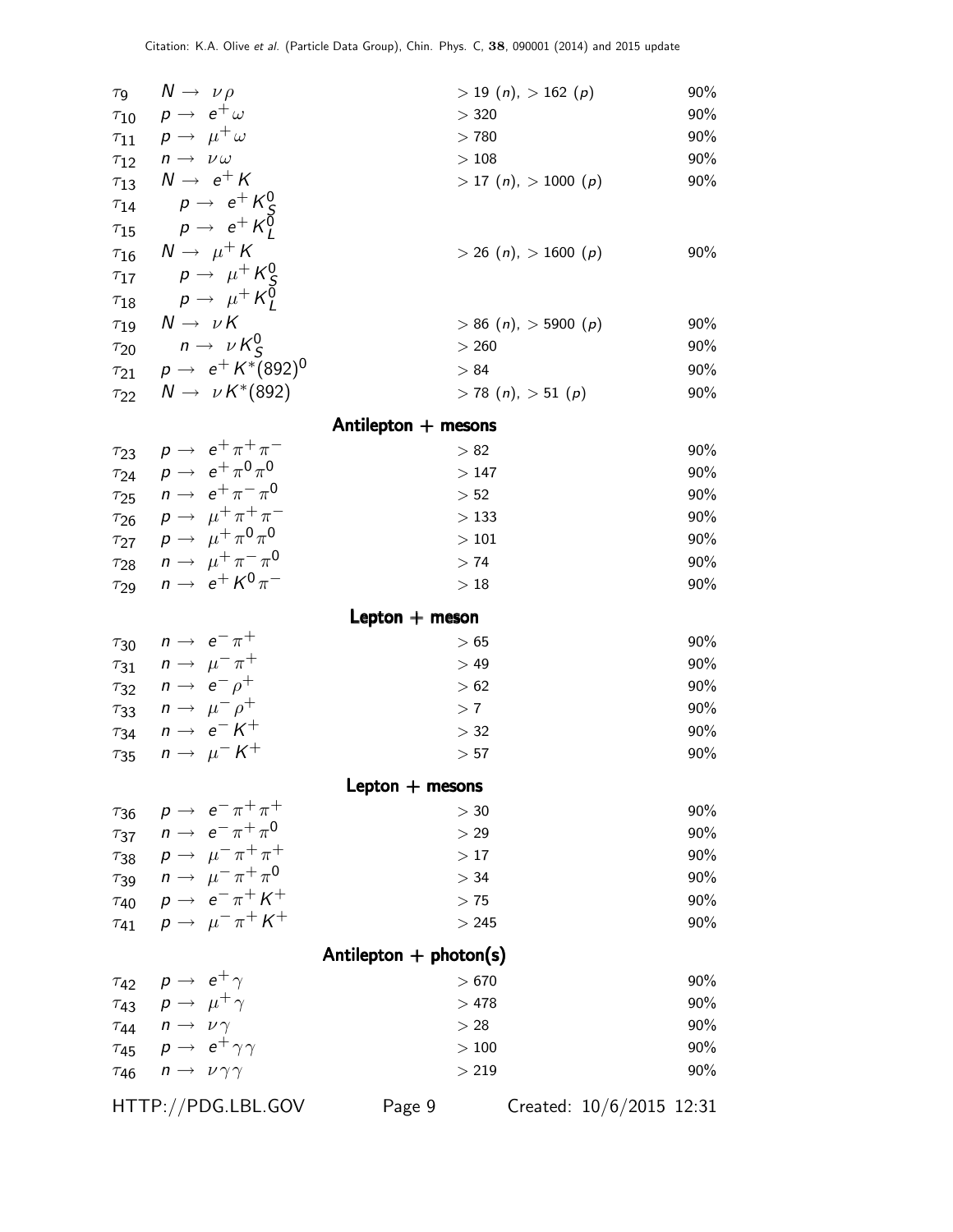|             | Three (or more) leptons |                                             |          |     |  |  |
|-------------|-------------------------|---------------------------------------------|----------|-----|--|--|
| $\tau_{47}$ |                         | $p \rightarrow e^+e^+e^-$                   | >793     | 90% |  |  |
|             |                         | $\tau_{48}$ $p \to e^+ \mu^+ \mu^-$         | > 359    | 90% |  |  |
|             |                         | $\tau_{49}$ $p \rightarrow e^+ \nu \nu$     | >170     | 90% |  |  |
|             |                         | $\tau_{50}$ $n \rightarrow e^+e^-\nu$       | > 257    | 90% |  |  |
|             |                         | $\tau_{51}$ $n \rightarrow \mu^+ e^- \nu$   | > 83     | 90% |  |  |
|             |                         | $\tau_{52}$ $n \rightarrow \mu^+ \mu^- \nu$ | > 79     | 90% |  |  |
|             |                         | $\tau_{53}$ $p \to \mu^+ e^+ e^-$           | > 529    | 90% |  |  |
|             |                         | $\tau_{54}$ $\rho \to \mu^+ \mu^+ \mu^-$    | >675     | 90% |  |  |
|             |                         | $\tau_{55}$ $p \rightarrow \mu^+ \nu \nu$   | > 220    | 90% |  |  |
|             |                         | $\tau_{56}$ $p \to e^- \mu^+ \mu^+$         | > 6      | 90% |  |  |
| $\tau_{57}$ | $n \rightarrow 3\nu$    |                                             | > 0.0005 | 90% |  |  |
| $\tau_{58}$ | $n \rightarrow 5\nu$    |                                             |          |     |  |  |

#### Inclusive modes

| $\tau_{59}$ $N \rightarrow e^+$ anything             | $> 0.6$ $(n, p)$                | $90\%$ |
|------------------------------------------------------|---------------------------------|--------|
| $\tau_{60}$ $N \rightarrow \mu^+$ anything           | > 12(n, p)                      | $90\%$ |
| $\tau_{61}$ $N \rightarrow \nu$ anything             |                                 |        |
| $\tau_{62}$ $N \rightarrow e^+ \pi^0$ anything       | $> 0.6$ ( <i>n</i> , <i>p</i> ) | $90\%$ |
| $\tau_{63}$ $N \rightarrow 2$ bodies, <i>v</i> -free |                                 |        |

#### $\Delta B = 2$  dinucleon modes

The following are lifetime limits per iron nucleus.

| $\tau_{64}$ |                                                            | $pp \rightarrow \pi^+ \pi^+$           | > 0.7      | 90% |
|-------------|------------------------------------------------------------|----------------------------------------|------------|-----|
| $\tau_{65}$ |                                                            | $pn \rightarrow \pi^+ \pi^0$           | > 2        | 90% |
| $\tau_{66}$ |                                                            | $nn \rightarrow \pi^+ \pi^-$           | > 0.7      | 90% |
| $\tau_{67}$ | $nn \rightarrow \pi^0 \pi^0$                               |                                        | $>$ 3.4    | 90% |
| $\tau_{68}$ |                                                            | $pp \rightarrow K^+K^+$                | >170       | 90% |
| $\tau_{69}$ |                                                            | $pp \rightarrow e^+e^+$                | > 5.8      | 90% |
| $\tau_{70}$ |                                                            | $pp \rightarrow e^+ \mu^+$             | > 3.6      | 90% |
| $\tau_{71}$ |                                                            | $pp \rightarrow \mu^+ \mu^+$           | >1.7       | 90% |
| $\tau_{72}$ | $p n \rightarrow e^+ \overline{\nu}$                       |                                        | > 2.8      | 90% |
|             | $\tau_{73}$ pn $\rightarrow$ $\mu^+\overline{\nu}$         |                                        | > 1.6      | 90% |
|             | $\tau_{74}$ pn $\rightarrow \tau^{+}\overline{\nu}_{\tau}$ |                                        | >1.0       | 90% |
| $\tau_{75}$ | $nn \rightarrow \nu_e \overline{\nu}_e$                    |                                        | > 1.4      | 90% |
| $\tau_{76}$ | $nn \rightarrow \nu_{\mu} \overline{\nu}_{\mu}$            |                                        | > 1.4      | 90% |
|             |                                                            | $\tau_{77}$ pn $\rightarrow$ invisible | > 0.000021 | 90% |
| $\tau_{78}$ |                                                            | $p p \rightarrow$ invisible            | > 0.00005  | 90% |
|             |                                                            |                                        |            |     |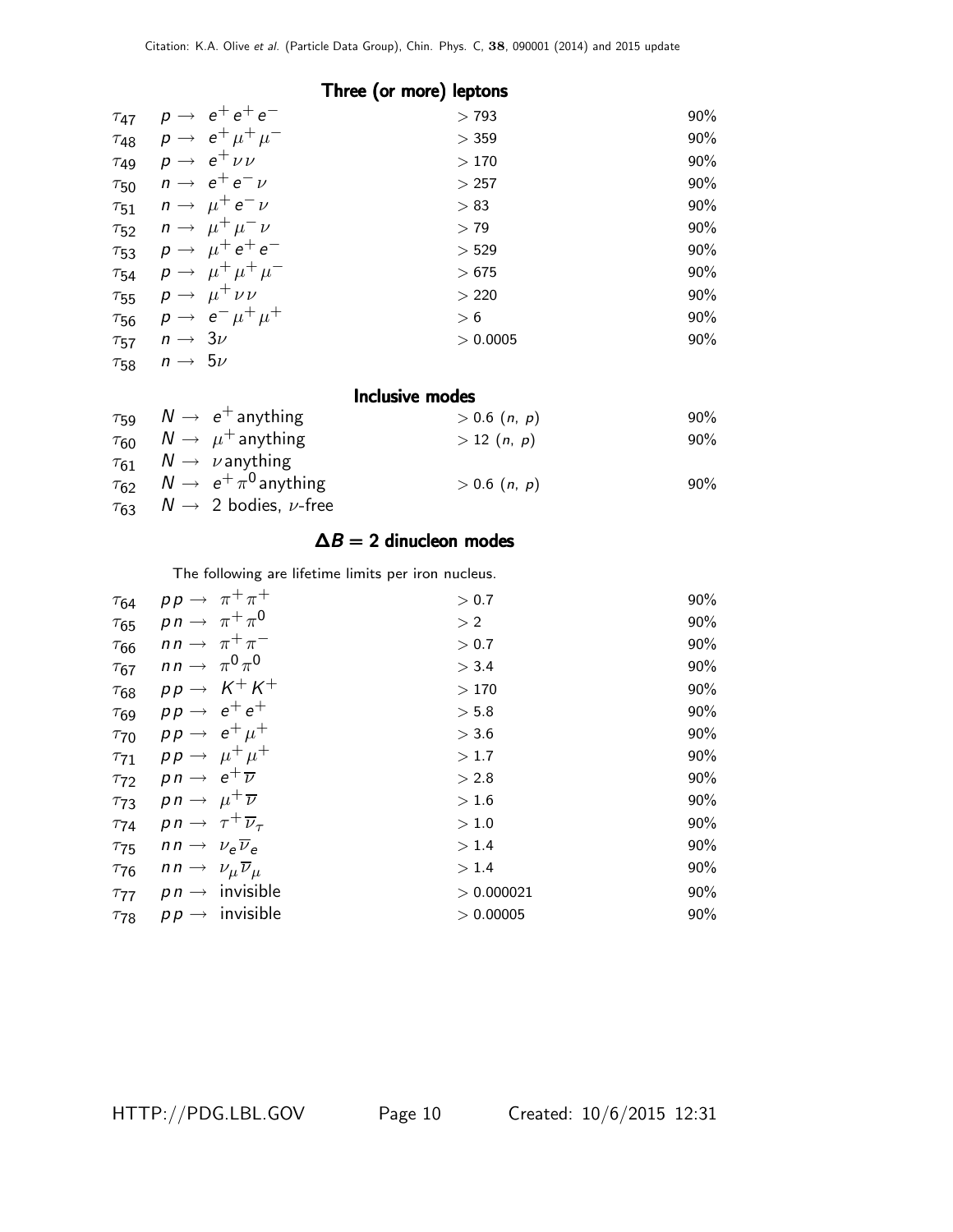| Mode                                                        | Partial mean life<br>(years)   | Confidence level |
|-------------------------------------------------------------|--------------------------------|------------------|
| $\tau_{79}$ $\overline{p} \rightarrow e^- \gamma$           | $> 7 \times 10^5$              | 90%              |
| $\tau_{80}$ $\overline{p} \rightarrow \mu^- \gamma$         | $> 5 \times 10^4$              | 90%              |
| $\tau_{81}$ $\overline{p} \rightarrow e^- \pi^0$            | $> 4 \times 10^5$              | 90%              |
| $\tau_{82}$ $\overline{p} \rightarrow \mu^- \pi^0$          | $> 5 \times 10^4$              | 90%              |
| $\tau_{83}$ $\overline{p} \rightarrow e^- \eta$             | $> 2 \times 10^4$              | 90%              |
| $\tau_{84}$ $\overline{p} \rightarrow \mu^- \eta$           | $> 8 \times 10^3$              | $90\%$           |
| $\tau_{85}$ $\overline{p} \rightarrow e^{-} K_S^0$          | > 900                          | $90\%$           |
| $\tau_{86}$ $\overline{p} \rightarrow \mu^- K^0_S$          | $> 4 \times 10^3$              | 90%              |
| $\tau_{87}$ $\overline{p} \rightarrow e^{-} K_{I}^{0}$      | $> 9 \times 10^3$              | 90%              |
| $\tau_{88}$ $\overline{p} \rightarrow \mu^- K_l^0$          | $> 7 \times 10^3$              | $90\%$           |
| $\tau_{89}$ $\overline{p} \rightarrow e^- \gamma \gamma$    | $>$ 2 $\times$ 10 <sup>4</sup> | 90%              |
| $\tau_{90}$ $\overline{p} \rightarrow \mu^- \gamma \gamma$  | $>2\times10^4$                 | 90%              |
| $\tau_{91}$ $\overline{p} \rightarrow e^{-} \rho$           |                                |                  |
| $\tau_{92}$ $\overline{p} \rightarrow e^{-}\omega$          | > 200                          | $90\%$           |
| $\tau_{93}$ $\overline{p} \rightarrow e^{-} K^{*}(892)^{0}$ |                                |                  |

#### $\overline{p}$  DECAY MODES

#### p PARTIAL MEAN LIVES

The "partial mean life" limits tabulated here are the limits on  $\tau/\mathsf{B}_\mathit{j}$ , where  $\tau$  is the total mean life for the proton and  $\mathsf{B}_j$  is the branching fraction for the mode in question.

Decaying particle:  $p =$  proton,  $n =$  bound neutron. The same event may appear under more than one partial decay mode. Background estimates may be accurate to a factor of two.

| Antilepton $+$ meson               |                             |        |                |          |                                                                               |                         |  |  |  |  |  |
|------------------------------------|-----------------------------|--------|----------------|----------|-------------------------------------------------------------------------------|-------------------------|--|--|--|--|--|
|                                    | $\tau(N \to e^+ \pi)$<br>T1 |        |                |          |                                                                               |                         |  |  |  |  |  |
| LIMIT<br>$(10^{30} \text{ years})$ | PARTICLE                    | $CL\%$ | <b>EVTS</b>    | BKGD EST | DOCUMENT ID                                                                   | TECN                    |  |  |  |  |  |
| >2000                              | n                           | 90     | 0              | 0.27     | <b>NISHINO</b><br>12                                                          | <b>SKAM</b>             |  |  |  |  |  |
| >8200                              | p                           | 90     | 0              | 0.3      | <b>NISHINO</b><br>09                                                          | <b>SKAM</b>             |  |  |  |  |  |
|                                    |                             |        |                |          | • • • We do not use the following data for averages, fits, limits, etc. • • • |                         |  |  |  |  |  |
| > 540                              | $\boldsymbol{p}$            | 90     | 0              | 0.2      | <b>MCGREW</b><br>99                                                           | IMB3                    |  |  |  |  |  |
| >158                               | $\mathsf{n}$                | 90     | 3 <sub>5</sub> |          | <b>MCGREW</b><br>99                                                           | IMB <sub>3</sub>        |  |  |  |  |  |
| >1600                              | $\boldsymbol{p}$            | 90     | 0              | 0.1      | <b>SHIOZAWA</b><br>98                                                         | <b>SKAM</b>             |  |  |  |  |  |
| 70<br>$\geq$                       | $\boldsymbol{p}$            | 90     | 0              | 0.5      | <b>BERGER</b><br>91                                                           | <b>FREJ</b>             |  |  |  |  |  |
| 70<br>$\geq$                       | n                           | 90     | 0              | < 0.1    | <b>BERGER</b><br>91                                                           | <b>FREJ</b>             |  |  |  |  |  |
| > 550                              | p                           | 90     | 0              | 0.7      | $1$ BECKER-SZ<br>90                                                           | IMB <sub>3</sub>        |  |  |  |  |  |
| > 260                              | $\boldsymbol{p}$            | 90     | 0              | < 0.04   | <b>HIRATA</b>                                                                 | KAMI<br>89C             |  |  |  |  |  |
| >130                               | n                           | 90     | 0              | ${<}0.2$ | <b>HIRATA</b>                                                                 | KAMI<br>89 <sub>C</sub> |  |  |  |  |  |
| > 310                              | p                           | 90     | 0              | 0.6      | <b>SEIDEL</b><br>88                                                           | IMB                     |  |  |  |  |  |
| >100                               | n                           | 90     | 0              | 1.6      | <b>SEIDEL</b><br>88                                                           | IMB                     |  |  |  |  |  |
|                                    | HTTP://PDG.LBL.GOV          |        |                | Page 11  | Created: 10/6/2015 12:31                                                      |                         |  |  |  |  |  |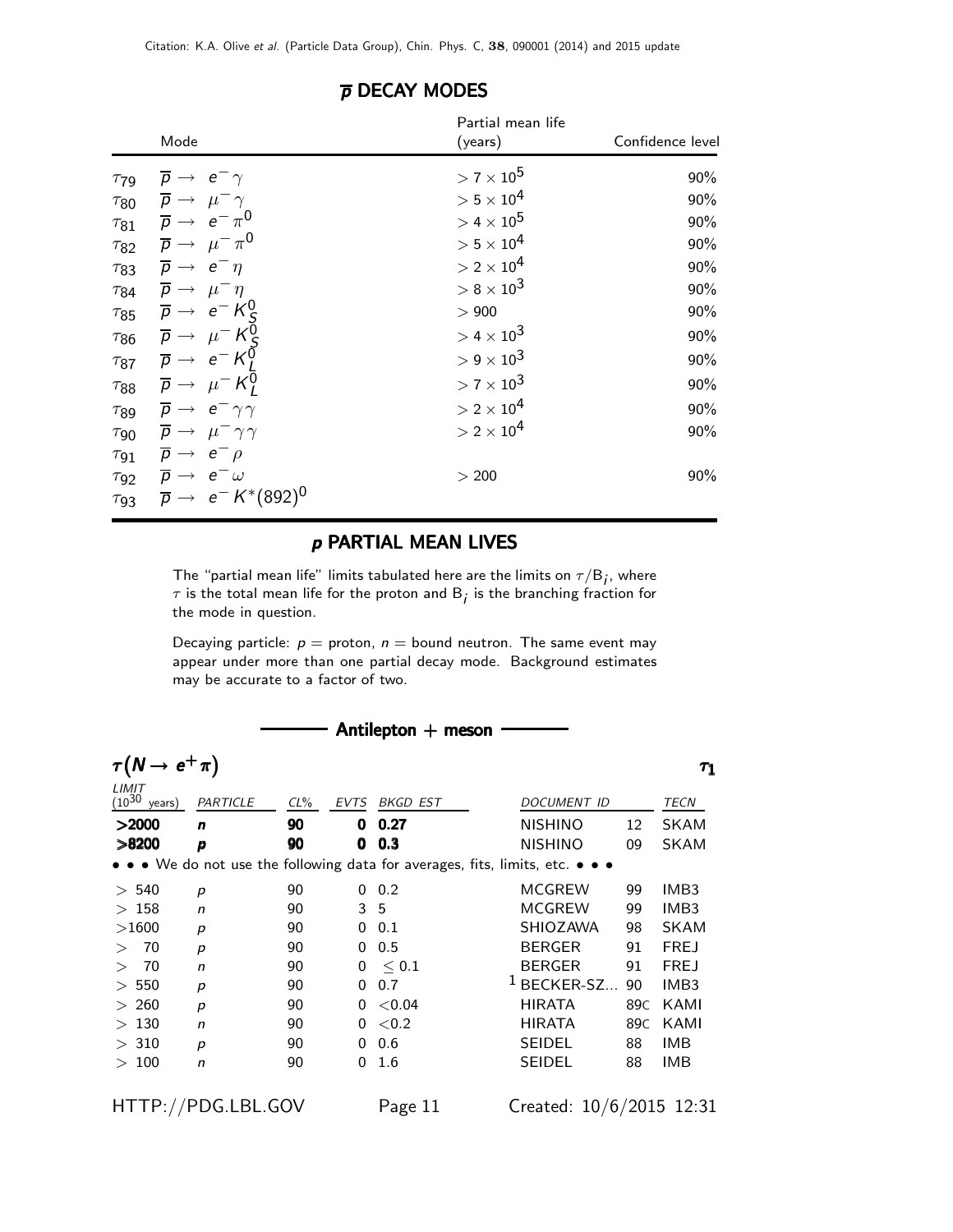| $\geq$ | 1.3   | $\mathsf{n}$ | 90 | 0              |          | <b>BARTELT</b>    | 87 | SOUD        |
|--------|-------|--------------|----|----------------|----------|-------------------|----|-------------|
| $\geq$ | 1.3   | р            | 90 | 0              |          | <b>BARTELT</b>    | 87 | SOUD        |
| $\geq$ | 250   | р            | 90 | 0              | 0.3      | <b>HAINES</b>     | 86 | <b>IMB</b>  |
| $\geq$ | 31    | n            | 90 | 8              | 9        | <b>HAINES</b>     | 86 | <b>IMB</b>  |
| $\geq$ | 64    | p            | 90 | 0              | < 0.4    | ARISAKA           | 85 | KAMI        |
| >      | 26    | n            | 90 | 0              | ${<}0.7$ | ARISAKA           | 85 | KAMI        |
| >      | 82    | $p$ (free)   | 90 | 0              | 0.2      | <b>BLEWITT</b>    | 85 | <b>IMB</b>  |
|        | > 250 | р            | 90 | 0              | 0.2      | <b>BLEWITT</b>    | 85 | <b>IMB</b>  |
| >      | 25    | n            | 90 | 4              | 4        | <b>PARK</b>       | 85 | <b>IMB</b>  |
| $\geq$ | 15    | p, n         | 90 | $\Omega$       |          | <b>BATTISTONI</b> | 84 | <b>NUSX</b> |
| $\geq$ | 0.5   | р            | 90 | 1              | 0.3      | <b>BARTELT</b>    | 83 | SOUD        |
| >      | 0.5   | n            | 90 | 1.             | 0.3      | <b>BARTELT</b>    | 83 | SOUD        |
| >      | 5.8   | p            | 90 | $\overline{2}$ |          | $3$ KRISHNA       | 82 | KOLR        |
| >      | 5.8   | n            | 90 | $\mathcal{P}$  |          | <b>KRISHNA</b>    | 82 | KOLR        |
| >      | 0.1   | n            | 90 |                |          | <b>GURR</b>       | 67 | <b>CNTR</b> |
|        |       |              |    |                |          |                   |    |             |

 $\frac{1}{2}$ This BECKER-SZENDY 90 result includes data from SEIDEL 88.

 $\frac{2}{3}$  Limit based on zero events.

 $3$  We have calculated 90% CL limit from 1 confined event.

4 We have converted half-life to 90% CL mean life.

| $\tau(N \to \mu^+ \pi)$ | アク |
|-------------------------|----|
|                         |    |

| LIMIT      |                                                                                                                       |                  |                       |               |                 |                    |                 |             |  |  |  |
|------------|-----------------------------------------------------------------------------------------------------------------------|------------------|-----------------------|---------------|-----------------|--------------------|-----------------|-------------|--|--|--|
| $(10^{30}$ | years)                                                                                                                | PARTICLE         | $CL\%$<br><b>EVTS</b> |               | <b>BKGD EST</b> | <b>DOCUMENT ID</b> |                 | TECN        |  |  |  |
|            | >1000                                                                                                                 | n                | 90                    | 1             | 0.43            | <b>NISHINO</b>     | 12              | <b>SKAM</b> |  |  |  |
|            | >6600                                                                                                                 | p                | 90                    | 0             | 0.3             | <b>NISHINO</b>     | 09              | SKAM        |  |  |  |
|            | $\bullet \bullet \bullet$ We do not use the following data for averages, fits, limits, etc. $\bullet \bullet \bullet$ |                  |                       |               |                 |                    |                 |             |  |  |  |
| $\rm{>}$   | 473                                                                                                                   | $\boldsymbol{p}$ | 90                    | 0             | 0.6             | <b>MCGREW</b>      | 99              | IMB3        |  |  |  |
| $\rm{>}$   | 90                                                                                                                    | n                | 90                    | 1             | 1.9             | <b>MCGREW</b>      | 99              | IMB3        |  |  |  |
| $\gt$      | 81                                                                                                                    | $\boldsymbol{p}$ | 90                    | 0             | 0.2             | <b>BERGER</b>      | 91              | <b>FREJ</b> |  |  |  |
| $\rm{>}$   | 35                                                                                                                    | $\mathsf{n}$     | 90                    | 1.            | 1.0             | <b>BERGER</b>      | 91              | <b>FREJ</b> |  |  |  |
| $\geq$     | 230                                                                                                                   | $\boldsymbol{p}$ | 90                    | 0             | < 0.07          | <b>HIRATA</b>      | 89C             | KAMI        |  |  |  |
| $\rm{>}$   | 100                                                                                                                   | $\mathsf{n}$     | 90                    | 0             | ${<}0.2$        | <b>HIRATA</b>      | 89 <sub>C</sub> | KAMI        |  |  |  |
| $\gt$      | 270                                                                                                                   | $\boldsymbol{p}$ | 90                    | 0             | 0.5             | <b>SEIDEL</b>      | 88              | <b>IMB</b>  |  |  |  |
| $\rm{>}$   | 63                                                                                                                    | $\mathsf{n}$     | 90                    | 0             | 0.5             | <b>SEIDEL</b>      | 88              | <b>IMB</b>  |  |  |  |
| $\rm{>}$   | 76                                                                                                                    | $\boldsymbol{p}$ | 90                    | $\mathcal{P}$ | $\mathbf{1}$    | <b>HAINES</b>      | 86              | <b>IMB</b>  |  |  |  |
| $\rm{>}$   | 23                                                                                                                    | $\mathsf{n}$     | 90                    | 8             | 7               | <b>HAINES</b>      | 86              | IMB         |  |  |  |
| $\geq$     | 46                                                                                                                    | $\boldsymbol{p}$ | 90                    | 0             | ${<}0.7$        | ARISAKA            | 85              | KAMI        |  |  |  |
| $\geq$     | 20                                                                                                                    | $\mathsf{n}$     | 90                    | 0             | < 0.4           | ARISAKA            | 85              | KAMI        |  |  |  |
| $\rm{>}$   | 59                                                                                                                    | $p$ (free)       | 90                    | 0             | 0.2             | <b>BLEWITT</b>     | 85              | <b>IMB</b>  |  |  |  |
| $\rm{>}$   | 100                                                                                                                   | $\boldsymbol{p}$ | 90                    | 1             | 0.4             | <b>BLEWITT</b>     | 85              | <b>IMB</b>  |  |  |  |
| $\rm{>}$   | 38                                                                                                                    | n                | 90                    | 1             | 4               | <b>PARK</b>        | 85              | IMB         |  |  |  |
| $\rm{>}$   | 10                                                                                                                    | p, n             | 90                    | 0             |                 | <b>BATTISTONI</b>  | 84              | <b>NUSX</b> |  |  |  |
| $\rm{>}$   | 1.3                                                                                                                   | p, n             | 90                    | 0             |                 | <b>ALEKSEEV</b>    | 81              | <b>BAKS</b> |  |  |  |

| $\tau(N \to \nu \pi)$ |  | $\tau_3$ |
|-----------------------|--|----------|
|-----------------------|--|----------|

| LIMIT |   |    | (10 <sup>30</sup> years) PARTICLE CL% EVTS BKGD EST | DOCUMENT ID | TECN    |
|-------|---|----|-----------------------------------------------------|-------------|---------|
| > 390 | D | 90 | 52.8                                                | ABE         | 14E SKA |
| >1100 |   | 90 | 19.1                                                | ARF         | 14E SKA |

HTTP://PDG.LBL.GOV Page 12 Created: 10/6/2015 12:31

τ3

14E SKAM 14E SKAM

τ2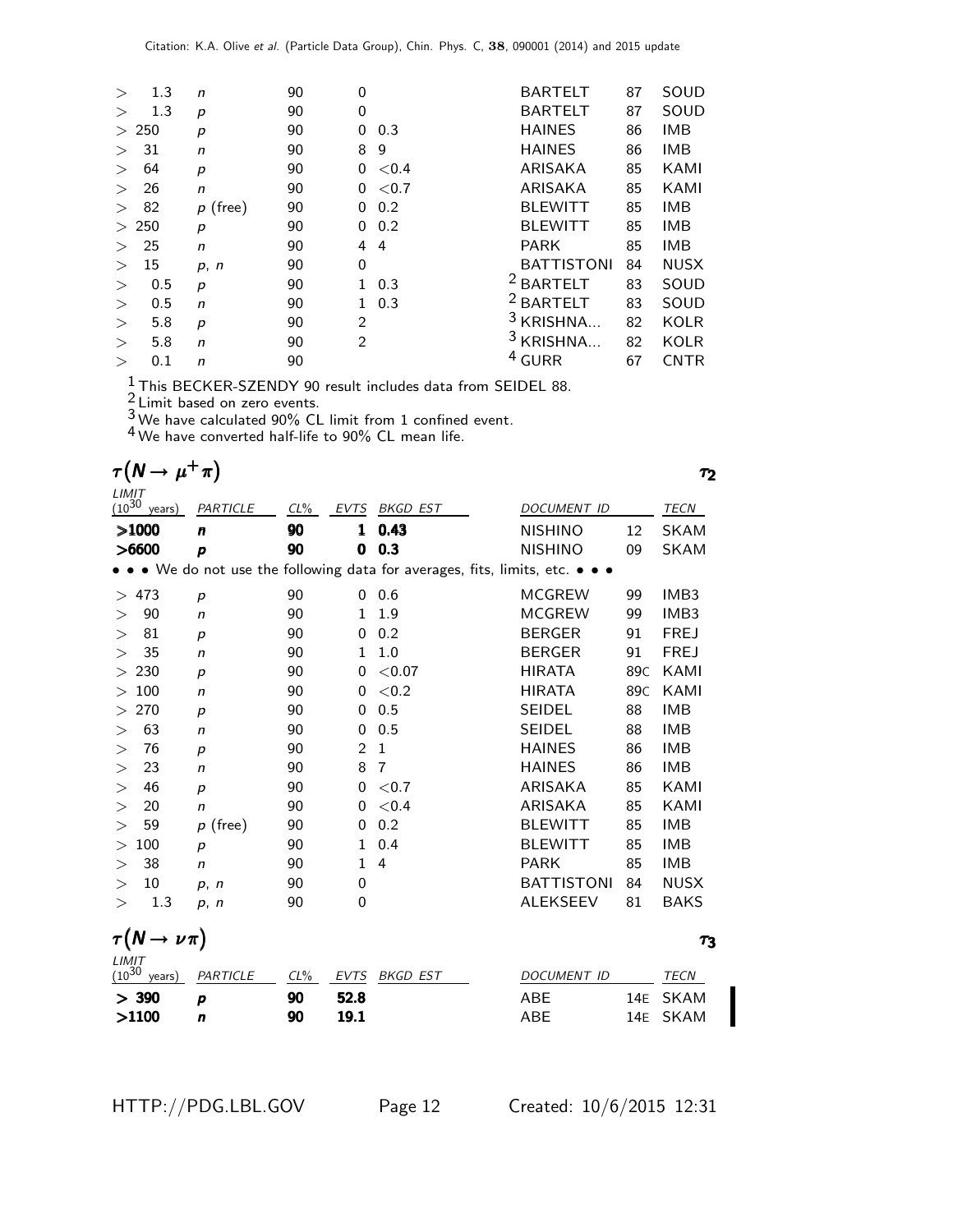• • • We do not use the following data for averages, fits, limits, etc. • • •

| $\geq$ | 16             | p | 90 | 6              | 6.7     | SOU <sub>2</sub><br>WALL<br>00 <sub>B</sub> |                  |
|--------|----------------|---|----|----------------|---------|---------------------------------------------|------------------|
| $\geq$ | 39             | n | 90 | 4              | 3.8     | <b>WALL</b><br>00 <sub>B</sub>              | SOU <sub>2</sub> |
| $\geq$ | 10             | p | 90 |                | 15 20.3 | <b>MCGREW</b><br>IMB <sub>3</sub><br>99     |                  |
| $\geq$ | 112            | n | 90 | 6              | 6.6     | <b>MCGREW</b><br>IMB <sub>3</sub><br>99     |                  |
| $\geq$ | 13             | n | 90 | 1              | 1.2     | <b>BERGER</b><br><b>FREJ</b><br>89          |                  |
| >      | 10             | p | 90 | 11             | 14      | <b>BERGER</b><br><b>FREJ</b><br>89          |                  |
| >      | 25             | p | 90 |                | 32 32.8 | <b>HIRATA</b><br>89 <sub>C</sub>            | KAMI             |
| $\geq$ | 100            | n | 90 | 1              | 3       | <b>HIRATA</b><br>89 <sub>C</sub>            | KAMI             |
| >      | 6              | n | 90 | 73             | 60      | <b>HAINES</b><br><b>IMB</b><br>86           |                  |
| >      | $\overline{2}$ | p | 90 | 16             | -13     | KAJITA<br>86                                | KAMI             |
| >      | 40             | n | 90 | 0              | 1       | KAJITA<br>86                                | KAMI             |
| $\geq$ | 7              | n | 90 | 28             | 19      | <b>PARK</b><br><b>IMB</b><br>85             |                  |
| >      |                | n | 90 | 0              |         | <b>BATTISTONI</b><br>84                     | <b>NUSX</b>      |
| >      | 2              | p | 90 | $\leq 3$       |         | <b>BATTISTONI</b><br>84                     | <b>NUSX</b>      |
| >      | 5.8            | p | 90 | 1              |         | KRISHNA<br>82                               | <b>KOLR</b>      |
| >      | 0.3            | p | 90 | $\overline{2}$ |         | <b>CHERRY</b><br>81                         | <b>HOME</b>      |
| $\geq$ | 0.1            | p | 90 |                |         | $4$ GURR<br>67                              | <b>CNTR</b>      |
|        |                |   |    |                |         |                                             |                  |

 $1$ In estimating the background, this HIRATA 89C limit (as opposed to the later limits of WALL 00B and MCGREW 99) does not take into account present understanding that the flux of  $\nu_{\mu}$  originating in the upper atmosphere is depleted. Doing so would reduce the background and thus also would reduce the limit here.

 $\frac{2}{3}$  We have calculated 90% CL limit from 1 confined event.

3 We have converted 2 possible events to 90% CL limit.

4 We have converted half-life to 90% CL mean life.

|                               |                  |        |             |                                                                                                                       |                |     | ТΔ.              |
|-------------------------------|------------------|--------|-------------|-----------------------------------------------------------------------------------------------------------------------|----------------|-----|------------------|
| LIMIT<br>$(10^{30}$<br>years) | PARTICLE         | $CL\%$ | <b>EVTS</b> | BKGD EST                                                                                                              | DOCUMENT ID    |     | TECN             |
| >4200                         | p                | 90     | 0           | 0.44                                                                                                                  | <b>NISHINO</b> | 12  | <b>SKAM</b>      |
|                               |                  |        |             | $\bullet \bullet \bullet$ We do not use the following data for averages, fits, limits, etc. $\bullet \bullet \bullet$ |                |     |                  |
| 81<br>$\rm{>}$                | $\boldsymbol{p}$ | 90     |             | 1.7                                                                                                                   | WALL           | 00B | SOU <sub>2</sub> |
| 313<br>$\geq$                 | $\boldsymbol{p}$ | 90     | 0           | 0.2                                                                                                                   | <b>MCGREW</b>  | 99  | IMB <sub>3</sub> |
| 44<br>$\geq$                  | p                | 90     | 0           | 0.1                                                                                                                   | <b>BERGER</b>  | 91  | <b>FREJ</b>      |
| 140<br>$\geq$                 | p                | 90     | 0           | ${<}0.04$                                                                                                             | <b>HIRATA</b>  | 89C | KAMI             |
| 100<br>$\geq$                 | $\boldsymbol{p}$ | 90     | 0           | 0.6                                                                                                                   | <b>SEIDEL</b>  | 88  | <b>IMB</b>       |
| 200<br>$\geq$                 | p                | 90     | 5.          | 3.3                                                                                                                   | <b>HAINES</b>  | 86  | <b>IMB</b>       |
| 64<br>$\rm{>}$                | p                | 90     | 0           | < 0.8                                                                                                                 | ARISAKA        | 85  | KAMI             |
| 64<br>$\rm{>}$                | $p$ (free)       | 90     |             | 5 6.5                                                                                                                 | <b>BLEWITT</b> | 85  | <b>IMB</b>       |
| 200<br>$\geq$                 | p                | 90     | 5.          | 4.7                                                                                                                   | <b>BLEWITT</b> | 85  | <b>IMB</b>       |
| 1.2                           | р                | 90     | 2           |                                                                                                                       | <b>CHERRY</b>  | 81  | <b>HOME</b>      |
|                               |                  |        |             |                                                                                                                       |                |     |                  |

 $1$  We have converted 2 possible events to 90% CL limit.

| $\tau(p \to \mu^+ \eta)$ |                 |        |  |               |                |                 |        |  |  |
|--------------------------|-----------------|--------|--|---------------|----------------|-----------------|--------|--|--|
| LIMIT<br>$(10^{30}$      | years) PARTICLE | $CL\%$ |  | EVTS BKGD EST | DOCUMENT ID    |                 | TECN   |  |  |
| >1300                    |                 | 90     |  | 2 0.49        | <b>NISHINO</b> | 12 <sup>°</sup> | – SKAM |  |  |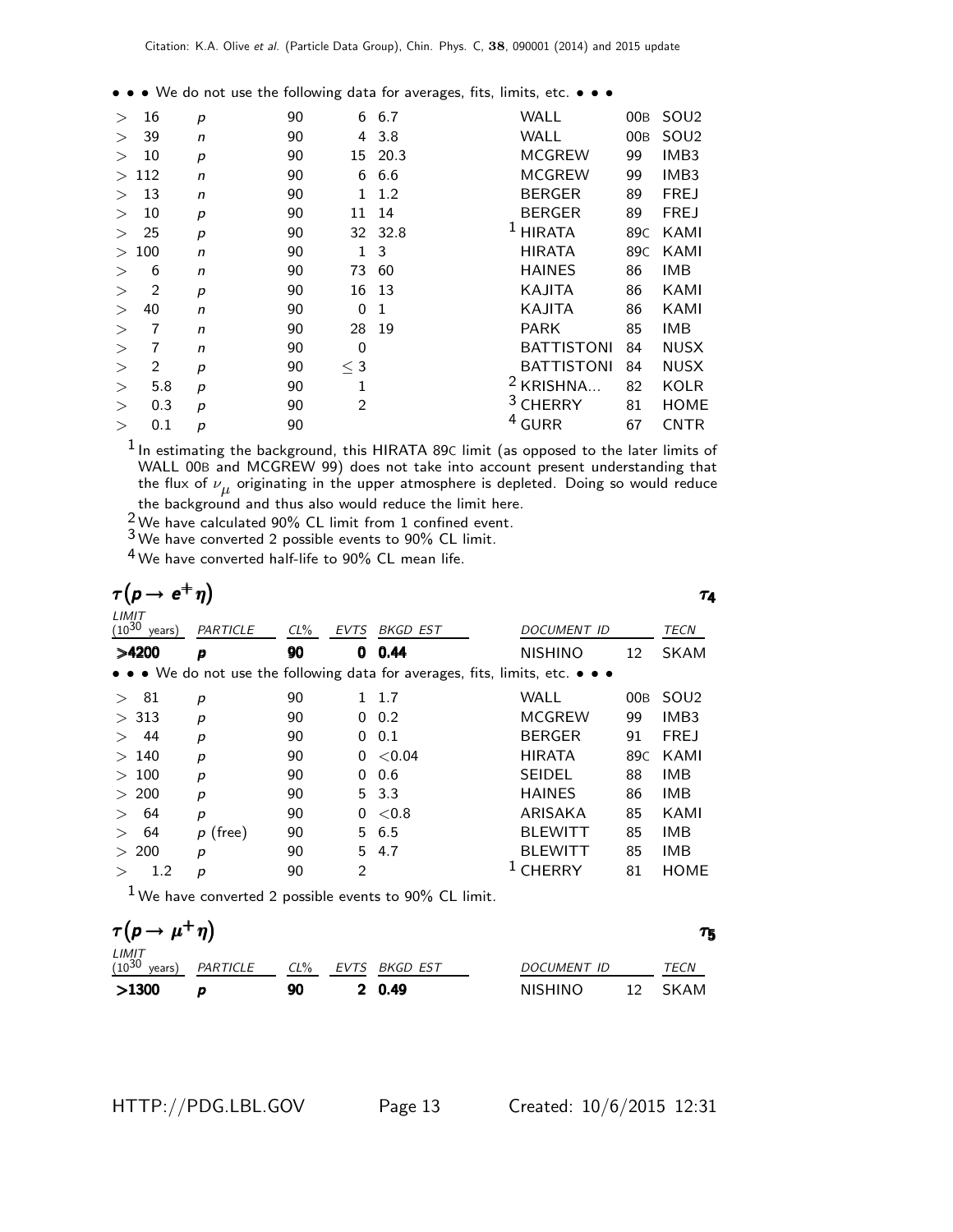• • • We do not use the following data for averages, fits, limits, etc. • • •

| $\geq$ | 89   | р          | 90 | $0\quad 1.6$ | WALL            | 00B | SOU2             |
|--------|------|------------|----|--------------|-----------------|-----|------------------|
|        | >126 | р          | 90 | $3\;\;2.8$   | <b>MCGREW</b>   | 99  | IMB <sub>3</sub> |
| $\geq$ | 26   | р          | 90 | $1 \t0.8$    | <b>BERGER</b>   | 91  | <b>FREJ</b>      |
| $\geq$ | 69   | р          | 90 | $1 \le 0.08$ | <b>HIRATA</b>   | 89C | KAMI             |
| $\geq$ | 1.3  | р          | 90 | $0\quad 0.7$ | <b>PHILLIPS</b> | 89  | <b>HPW</b>       |
| $\geq$ | 34   | p          | 90 | 1 1.5        | <b>SEIDEL</b>   | 88  | IMB              |
| $\geq$ | 46   | p          | 90 | 76           | <b>HAINES</b>   | 86  | <b>IMB</b>       |
| $\geq$ | 26   | р          | 90 | $1 \le 0.8$  | ARISAKA         | 85  | KAMI             |
| $\geq$ | 17   | $p$ (free) | 90 | 66           | <b>BLEWITT</b>  | 85  | <b>IMB</b>       |
|        | 46   | р          | 90 | -8           | <b>BLEWITT</b>  | 85  | <b>IMB</b>       |

| $\tau(n \rightarrow$<br>Τ6 |                               |              |                |                |                                                                                                                       |                    |     |                  |  |  |  |
|----------------------------|-------------------------------|--------------|----------------|----------------|-----------------------------------------------------------------------------------------------------------------------|--------------------|-----|------------------|--|--|--|
|                            | LIMIT<br>$(10^{30}$<br>years) | PARTICLE     | $CL\%$<br>EVTS |                | BKGD EST                                                                                                              | <b>DOCUMENT ID</b> |     | <b>TECN</b>      |  |  |  |
|                            | >158                          | n            | 90             | 0              | 1.2                                                                                                                   | <b>MCGREW</b>      | 99  | IMB <sub>3</sub> |  |  |  |
|                            |                               |              |                |                | $\bullet \bullet \bullet$ We do not use the following data for averages, fits, limits, etc. $\bullet \bullet \bullet$ |                    |     |                  |  |  |  |
|                            | > 71                          | n            | 90             |                | 2 3.7                                                                                                                 | WALL               | 00B | SOU <sub>2</sub> |  |  |  |
|                            | > 29                          | n            | 90             | 0              | 0.9                                                                                                                   | <b>BERGER</b>      | 89  | <b>FREJ</b>      |  |  |  |
|                            | > 54                          | $\mathsf{n}$ | 90             |                | 20.9                                                                                                                  | <b>HIRATA</b>      | 89C | KAMI             |  |  |  |
|                            | >16                           | $\mathsf{n}$ | 90             |                | $3 \t2.1$                                                                                                             | <b>SEIDEL</b>      | 88  | <b>IMB</b>       |  |  |  |
|                            | >25                           | $\mathsf{n}$ | 90             | 7              | - 6                                                                                                                   | <b>HAINES</b>      | 86  | <b>IMB</b>       |  |  |  |
|                            | > 30                          | n            | 90             | 0              | 0.4                                                                                                                   | KAJITA             | 86  | KAMI             |  |  |  |
|                            | >18                           | $\mathsf{n}$ | 90             | 4              | -3                                                                                                                    | <b>PARK</b>        | 85  | <b>IMB</b>       |  |  |  |
|                            | 0.6                           | n            | 90             | $\overline{2}$ |                                                                                                                       | CHERRY             | 81  | <b>HOME</b>      |  |  |  |
|                            |                               |              |                |                |                                                                                                                       |                    |     |                  |  |  |  |

 $1$  We have converted 2 possible events to 90% CL limit.

|                     | $\tau(N \rightarrow e^+$ |                  |        |               |                                                                                                                       |                    |                 |                  |
|---------------------|--------------------------|------------------|--------|---------------|-----------------------------------------------------------------------------------------------------------------------|--------------------|-----------------|------------------|
| LIMIT<br>$(10^{30}$ | years)                   | PARTICLE         | $CL\%$ | <b>EVTS</b>   | <b>BKGD EST</b>                                                                                                       | <b>DOCUMENT ID</b> |                 | <b>TECN</b>      |
| >710                |                          | p                | 90     | 0             | 0.35                                                                                                                  | <b>NISHINO</b>     | 12              | <b>SKAM</b>      |
| >217                |                          | n                | 90     | 4             | 4.8                                                                                                                   | <b>MCGREW</b>      | 99              | IMB <sub>3</sub> |
|                     |                          |                  |        |               | $\bullet \bullet \bullet$ We do not use the following data for averages, fits, limits, etc. $\bullet \bullet \bullet$ |                    |                 |                  |
| > 70                |                          | n                | 90     | 1             | 0.38                                                                                                                  | <b>NISHINO</b>     | 12              | <b>SKAM</b>      |
| > 29                |                          | $\boldsymbol{p}$ | 90     | 0             | 2.2                                                                                                                   | <b>BERGER</b>      | 91              | <b>FREJ</b>      |
| $\gt$               | 41                       | $\mathsf{n}$     | 90     | 0             | 1.4                                                                                                                   | <b>BERGER</b>      | 91              | <b>FREJ</b>      |
| $\geq$              | 75                       | p                | 90     | $\mathcal{P}$ | 2.7                                                                                                                   | <b>HIRATA</b>      | 89C             | KAMI             |
| $\geq$              | 58                       | n                | 90     | 0             | 1.9                                                                                                                   | <b>HIRATA</b>      | 89 <sub>C</sub> | KAMI             |
| > 38                |                          | n                | 90     | $\mathcal{P}$ | 4.1                                                                                                                   | <b>SEIDEL</b>      | 88              | IMB              |
| $\rm{>}$            | 1.2                      | $\boldsymbol{p}$ | 90     | 0             |                                                                                                                       | <b>BARTELT</b>     | 87              | SOUD             |
| $\gt$               | 1.5                      | n                | 90     | 0             |                                                                                                                       | <b>BARTELT</b>     | 87              | SOUD             |
| >17                 |                          | p                | 90     | 7             | 7                                                                                                                     | <b>HAINES</b>      | 86              | <b>IMB</b>       |
| $\gt$               | 14                       | n                | 90     | 9             | 4                                                                                                                     | <b>HAINES</b>      | 86              | <b>IMB</b>       |
| $\geq$              | 12                       | p                | 90     | 0             | ${<}1.2$                                                                                                              | ARISAKA            | 85              | KAMI             |
| $\rm{>}$            | 6                        | $\mathsf{n}$     | 90     | 2             | ${<}1$                                                                                                                | ARISAKA            | 85              | KAMI             |
| $\gt$               | 6.7                      | $p$ (free)       | 90     | 6             | 6                                                                                                                     | <b>BLEWITT</b>     | 85              | <b>IMB</b>       |
| $\gt$               | 17                       | $\boldsymbol{p}$ | 90     | 7             | 7                                                                                                                     | <b>BLEWITT</b>     | 85              | IMB              |
| $\gt$               | 12                       | $\mathsf{n}$     | 90     | 4             | $\overline{2}$                                                                                                        | <b>PARK</b>        | 85              | IMB              |

HTTP://PDG.LBL.GOV Page 14 Created: 10/6/2015 12:31

τ6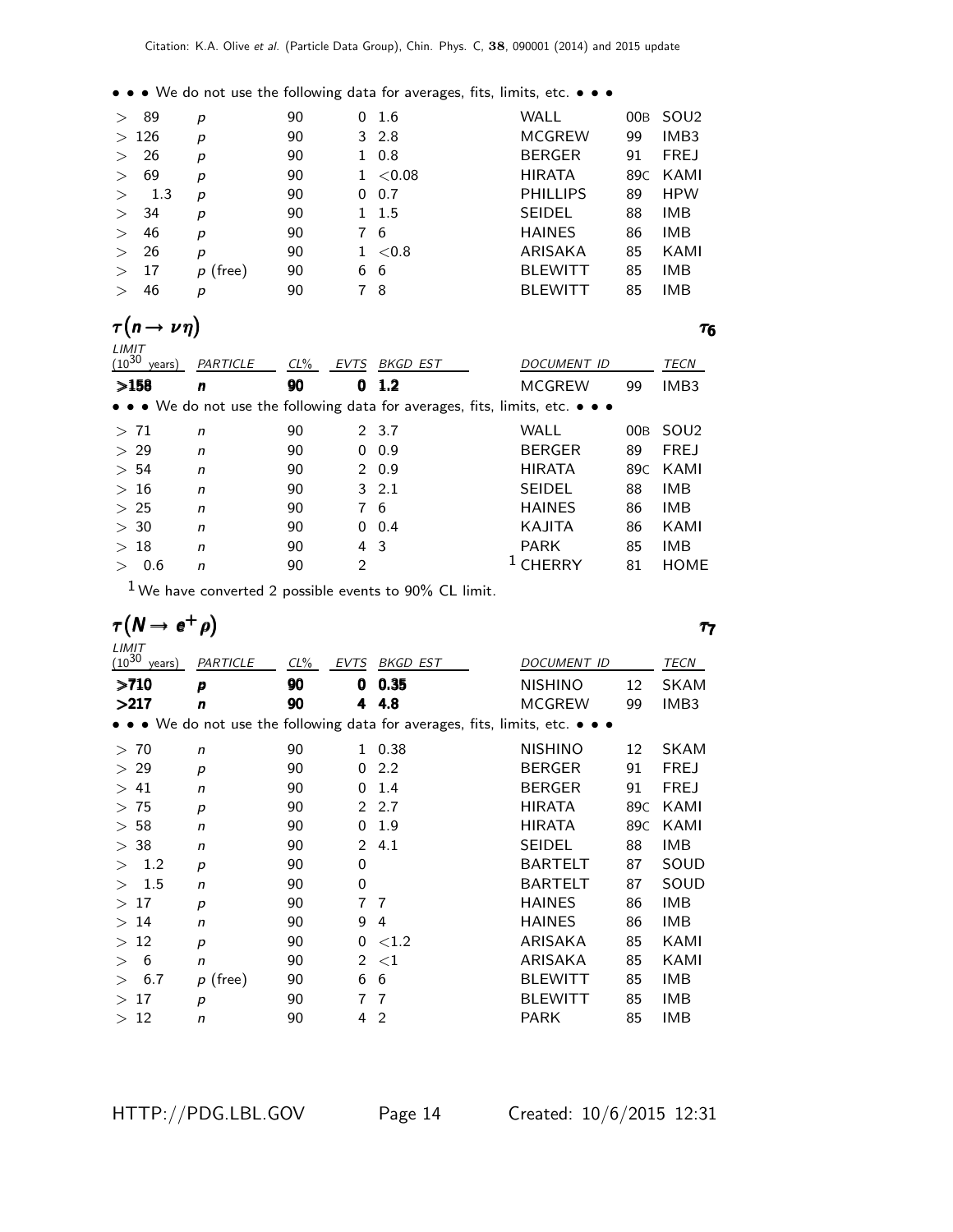Citation: K.A. Olive et al. (Particle Data Group), Chin. Phys. C, 38, 090001 (2014) and 2015 update

| > 0.6 | $\overline{a}$ | 90 | 1 0.3 | $1$ BARTELT 83 SOUD          |         |
|-------|----------------|----|-------|------------------------------|---------|
| > 0.5 |                | 90 | 1 0.3 | <sup>1</sup> BARTELT 83 SOUD |         |
| > 9.8 |                | 90 |       | <sup>2</sup> KRISHNA 82 KOLR |         |
| > 0.8 |                | 90 |       | $3$ CHERRY                   | 81 HOME |

 $\frac{1}{2}$  Limit based on zero events.

 $2$  We have calculated 90% CL limit from 0 confined events.

3 We have converted 2 possible events to 90% CL limit.

| $\tau(N \rightarrow$          |                  |        |      |                                                                               |                    |                 | 78          |
|-------------------------------|------------------|--------|------|-------------------------------------------------------------------------------|--------------------|-----------------|-------------|
| LIMIT<br>$(10^{30}$<br>years) | PARTICLE         | $CL\%$ | EVTS | <b>BKGD EST</b>                                                               | <b>DOCUMENT ID</b> |                 | <b>TECN</b> |
| >160                          | p                | 90     | 1    | 0.42                                                                          | <b>NISHINO</b>     | 12              | <b>SKAM</b> |
| >228                          | n                | 90     | 3    | 9.5                                                                           | <b>MCGREW</b>      | 99              | IMB3        |
|                               |                  |        |      | • • • We do not use the following data for averages, fits, limits, etc. • • • |                    |                 |             |
| > 36                          | $\mathsf{n}$     | 90     | 0    | 0.29                                                                          | <b>NISHINO</b>     | 12              | <b>SKAM</b> |
| >12                           | p                | 90     | 0    | 0.5                                                                           | <b>BERGER</b>      | 91              | <b>FREJ</b> |
| > 22                          | n                | 90     | 0    | 1.1                                                                           | <b>BERGER</b>      | 91              | <b>FREJ</b> |
| >110                          | p                | 90     | 0    | 1.7                                                                           | <b>HIRATA</b>      | 89C             | KAMI        |
| >23                           | n                | 90     | 1    | 1.8                                                                           | <b>HIRATA</b>      | 89 <sub>C</sub> | KAMI        |
| 4.3                           | p                | 90     | 0    | 0.7                                                                           | <b>PHILLIPS</b>    | 89              | <b>HPW</b>  |
| > 30                          | $\boldsymbol{p}$ | 90     | 0    | 0.5                                                                           | <b>SEIDEL</b>      | 88              | <b>IMB</b>  |
| 11<br>$\geq$                  | n                | 90     | 1.   | 1.1                                                                           | <b>SEIDEL</b>      | 88              | <b>IMB</b>  |
| 16<br>$\geq$                  | $\boldsymbol{p}$ | 90     | 4    | 4.5                                                                           | <b>HAINES</b>      | 86              | <b>IMB</b>  |
| $\overline{7}$                | n                | 90     | 6    | 5                                                                             | <b>HAINES</b>      | 86              | <b>IMB</b>  |
| 12<br>$\geq$                  | $\boldsymbol{p}$ | 90     | 0    | ${<}0.7$                                                                      | ARISAKA            | 85              | KAMI        |
| 5                             | n                | 90     | 1    | ${<}1.2$                                                                      | ARISAKA            | 85              | KAMI        |
| 5.5                           | $p$ (free)       | 90     | 4    | 5                                                                             | <b>BLEWITT</b>     | 85              | <b>IMB</b>  |
| 16<br>>                       | $\boldsymbol{p}$ | 90     | 4    | 5                                                                             | <b>BLEWITT</b>     | 85              | <b>IMB</b>  |
| 9<br>>                        | n                | 90     | 1    | $\overline{2}$                                                                | <b>PARK</b>        | 85              | <b>IMB</b>  |

 $\tau(N \to \nu \, \rho)$   $\tau_{9}$ 

 $\tau_9$ 

| $LIMIT$<br>$(10^{30}$ | years) | PARTICLE         | $CL\%$ | <b>EVTS</b>    | <b>BKGD EST</b> | <b>DOCUMENT ID</b>                                                        |                 | TECN        |
|-----------------------|--------|------------------|--------|----------------|-----------------|---------------------------------------------------------------------------|-----------------|-------------|
| >162                  |        | p                | 90     | 18             | 21.7            | <b>MCGREW</b>                                                             | 99              | IMB3        |
| >19                   |        | n                | 90     | 0              | 0.5             | <b>SEIDEL</b>                                                             | 88              | IMB         |
|                       |        |                  |        |                |                 | • We do not use the following data for averages, fits, limits, etc. • • • |                 |             |
| $\rm{>}$              | 9      | n                | 90     |                | 4 2.4           | <b>BERGER</b>                                                             | 89              | <b>FREJ</b> |
| >24                   |        | $\boldsymbol{p}$ | 90     | 0              | 0.9             | <b>BERGER</b>                                                             | 89              | <b>FREJ</b> |
| >27                   |        | $\boldsymbol{p}$ | 90     | 5              | 1.5             | <b>HIRATA</b>                                                             | 89C             | KAMI        |
| >13                   |        | n                | 90     | 4              | 3.6             | <b>HIRATA</b>                                                             | 89 <sub>C</sub> | KAMI        |
| $\geq$                | 13     | $\boldsymbol{p}$ | 90     | 1              | 1.1             | <b>SEIDEL</b>                                                             | 88              | IMB         |
| $\rm{>}$              | 8      | $\boldsymbol{p}$ | 90     | 6              | 5               | <b>HAINES</b>                                                             | 86              | IMB         |
| $\rm{>}$              | 2      | n                | 90     | 15             | 10              | <b>HAINES</b>                                                             | 86              | IMB         |
| $\rm{>}$              | 11     | $\boldsymbol{p}$ | 90     | 2              | 1               | KAJITA                                                                    | 86              | KAMI        |
|                       | 4      | $\mathsf{n}$     | 90     | 2              | 2               | KAJITA                                                                    | 86              | KAMI        |
| $\rm{>}$              | 4.1    | $p$ (free)       | 90     | 6              | 7               | <b>BLEWITT</b>                                                            | 85              | IMB         |
| $\rm{>}$              | 8.4    | $\boldsymbol{p}$ | 90     | 6              | 5               | <b>BLEWITT</b>                                                            | 85              | IMB         |
| $\rm{>}$              | 2      | n                | 90     | 7              | 3               | <b>PARK</b>                                                               | 85              | <b>IMB</b>  |
|                       | 0.9    | p                | 90     | $\overline{2}$ |                 | <b>CHERRY</b>                                                             | 81              | <b>HOME</b> |
|                       | 0.6    | n                | 90     | $\overline{2}$ |                 | CHERRY                                                                    | 81              | <b>HOME</b> |
|                       |        |                  |        |                |                 |                                                                           |                 |             |

 $1$  We have converted 2 possible events to 90% CL limit.

HTTP://PDG.LBL.GOV Page 15 Created: 10/6/2015 12:31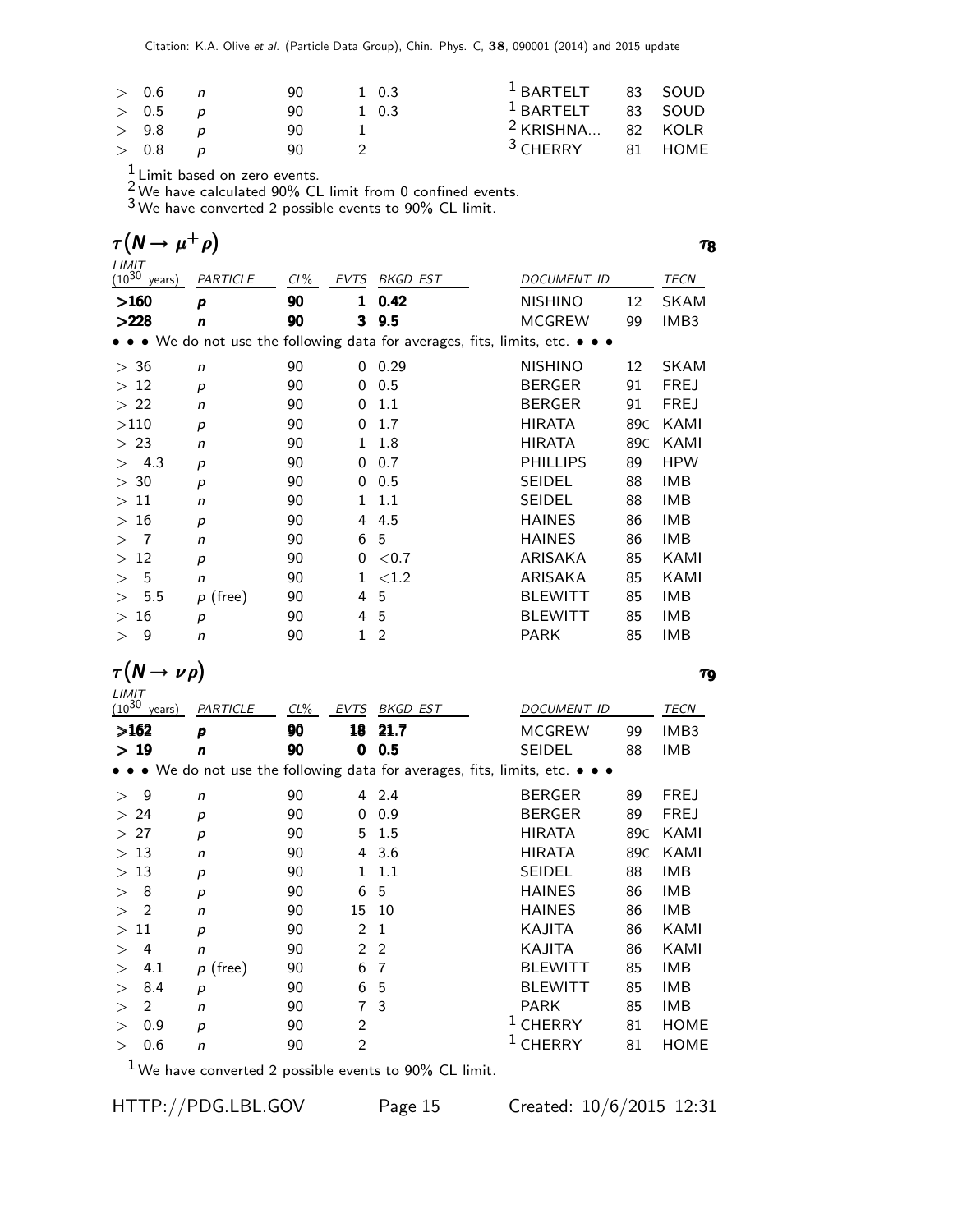| $e^+$<br>$\tau(p \rightarrow$ |                  |        |                 |                 |                                                                               | $\tau_{10}$      |
|-------------------------------|------------------|--------|-----------------|-----------------|-------------------------------------------------------------------------------|------------------|
| LIMIT<br>$(10^{30}$<br>years) | PARTICLE         | $CL\%$ | EVTS            | <b>BKGD EST</b> | <b>DOCUMENT ID</b>                                                            | <b>TECN</b>      |
| >320                          | p                | 90     | 1               | 0.53            | <b>NISHINO</b><br>12                                                          | <b>SKAM</b>      |
|                               |                  |        |                 |                 | • • • We do not use the following data for averages, fits, limits, etc. • • • |                  |
| >107                          | p                | 90     | 7               | 10.8            | MCGREW<br>99                                                                  | IMB <sub>3</sub> |
| >17                           | p                | 90     | 0               | 1.1             | <b>BERGER</b><br>91                                                           | <b>FREJ</b>      |
| >45                           | p                | 90     | $\mathcal{P}^-$ | 1.45            | <b>HIRATA</b><br>89C                                                          | KAMI             |
| >26                           | p                | 90     | 1.              | 1.0             | <b>SEIDEL</b><br>88                                                           | <b>IMB</b>       |
| 1.5                           | p                | 90     | $\Omega$        |                 | <b>BARTELT</b><br>87                                                          | SOUD             |
| 37<br>$\geq$                  | p                | 90     | 6               | 5.3             | <b>HAINES</b><br>86                                                           | IMB              |
| 25<br>$\geq$                  | p                | 90     |                 | ${<}1.4$        | ARISAKA<br>85                                                                 | KAMI             |
| >12                           | $p$ (free)       | 90     | 6               | 7.5             | <b>BLEWITT</b><br>85                                                          | IMB              |
| >37                           | p                | 90     | 6               | 5.7             | <b>BLEWITT</b><br>85                                                          | IMB              |
| 0.6                           | $\boldsymbol{p}$ | 90     | 1               | 0.3             | <b>BARTELT</b><br>83                                                          | SOUD             |
| 9.8<br>$\geq$                 | p                | 90     | 1               |                 | KRISHNA<br>82                                                                 | <b>KOLR</b>      |
| 2.8                           | р                | 90     | $\overline{2}$  |                 | CHERRY<br>81                                                                  | <b>HOME</b>      |

 $\frac{1}{2}$  Limit based on zero events.

 $\frac{2}{3}$  We have calculated 90% CL limit from 0 confined events.

3 We have converted 2 possible events to 90% CL limit.

| $\tau(p \to \mu^+ \omega)$         |                  |        |                |                 |                                                                               | T11         |
|------------------------------------|------------------|--------|----------------|-----------------|-------------------------------------------------------------------------------|-------------|
| LIMIT<br>$(10^{30}$<br>years)      | PARTICLE         | $CL\%$ | <b>EVTS</b>    | BKGD EST        | DOCUMENT ID                                                                   | TECN        |
| >780                               | p                | 90     | 0              | 0.48            | <b>NISHINO</b><br>12                                                          | <b>SKAM</b> |
|                                    |                  |        |                |                 | • • • We do not use the following data for averages, fits, limits, etc. • • • |             |
| >117                               | p                | 90     |                | 11 12.1         | <b>MCGREW</b><br>99                                                           | IMB3        |
| >11                                | p                | 90     | 0              | 1.0             | <b>BERGER</b><br>91                                                           | <b>FREJ</b> |
| > 57                               | р                | 90     | 2              | 1.9             | <b>HIRATA</b><br>89 <sub>C</sub>                                              | KAMI        |
| 4.4                                | p                | 90     | 0              | 0.7             | <b>PHILLIPS</b><br>89                                                         | <b>HPW</b>  |
| >10                                | p                | 90     | 2              | 1.3             | <b>SEIDEL</b><br>88                                                           | <b>IMB</b>  |
| >23                                | $\boldsymbol{p}$ | 90     | 2              | $\mathbf{1}$    | <b>HAINES</b><br>86                                                           | <b>IMB</b>  |
| 6.5                                | $p$ (free)       | 90     | 9              | 8.7             | <b>BLEWITT</b><br>85                                                          | <b>IMB</b>  |
| > 23                               | $\boldsymbol{p}$ | 90     | 8              | 7               | <b>BLEWITT</b><br>85                                                          | <b>IMB</b>  |
| $\tau(n\to\nu\omega)$              |                  |        |                |                 |                                                                               | $\tau_{12}$ |
| LIMIT<br>$(10^{30} \text{ years})$ | PARTICLE         | $CL\%$ | <b>EVTS</b>    | <b>BKGD EST</b> | DOCUMENT ID                                                                   | <b>TECN</b> |
| >108                               | $\mathbf n$      | 90     | 12             | 22.5            | <b>MCGREW</b><br>99                                                           | IMB3        |
|                                    |                  |        |                |                 | • • • We do not use the following data for averages, fits, limits, etc. • • • |             |
| >17                                | n                | 90     | 1              | 0.7             | <b>BERGER</b><br>89                                                           | <b>FREJ</b> |
| > 43                               | $\mathsf{n}$     | 90     | 3              | 2.7             | <b>HIRATA</b><br>89 <sub>C</sub>                                              | KAMI        |
| 6<br>$\geq$                        | n                | 90     | 2              | 1.3             | <b>SEIDEL</b><br>88                                                           | <b>IMB</b>  |
| 12<br>$\geq$                       | n                | 90     | 6              | 6               | <b>HAINES</b><br>86                                                           | <b>IMB</b>  |
| >18                                | $\mathsf{n}$     | 90     | $\overline{2}$ | 2               | KAJITA<br>86                                                                  | KAMI        |
| >16                                | n                | 90     | $\mathbf{1}$   | 2               | <b>PARK</b><br>85                                                             | <b>IMB</b>  |
| > 2.0                              | n                | 90     | $\overline{c}$ |                 | 1<br><b>CHERRY</b><br>81                                                      | <b>HOME</b> |

 $1$  We have converted 2 possible events to 90% CL limit.

HTTP://PDG.LBL.GOV Page 16 Created: 10/6/2015 12:31

1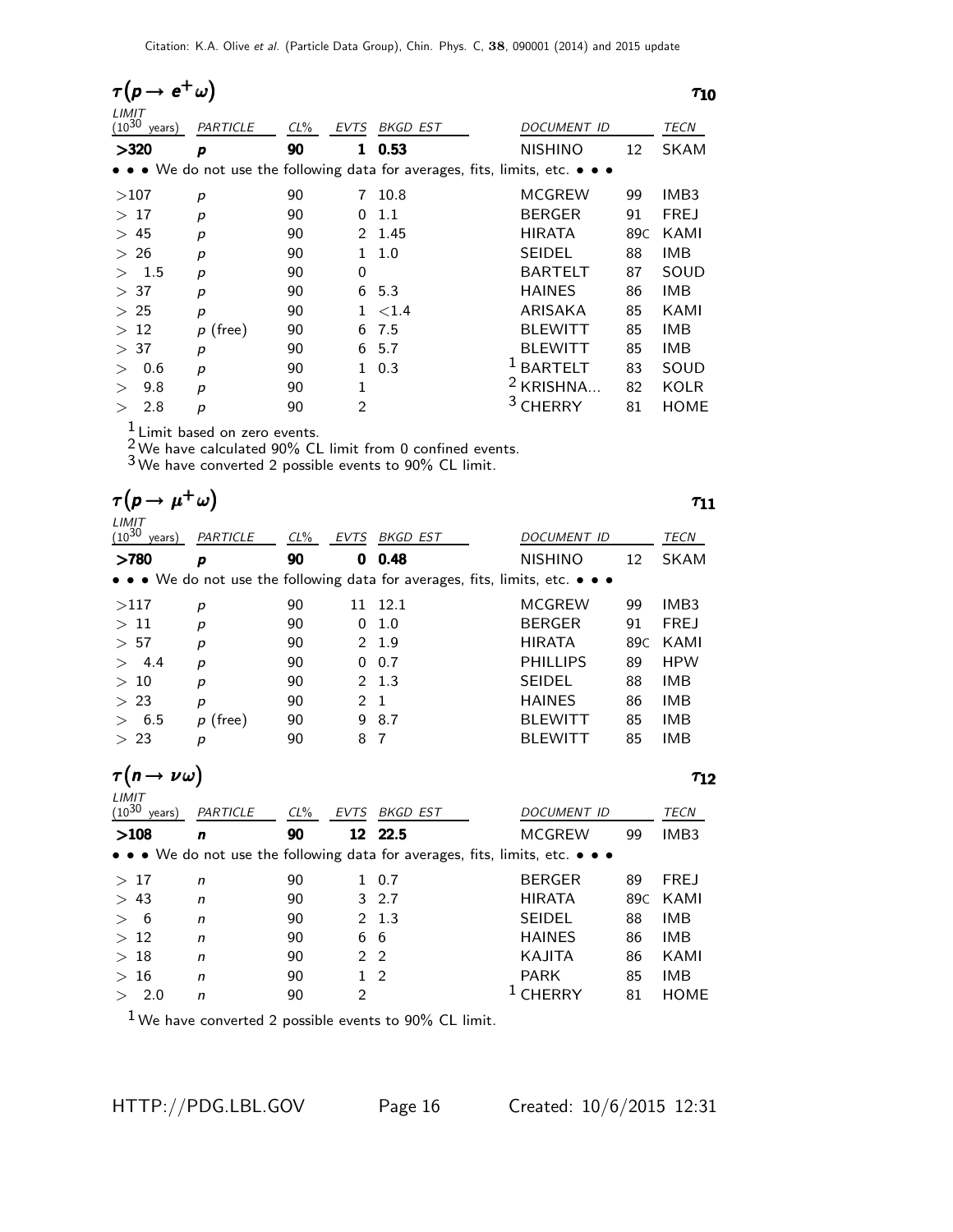| $\tau(N \rightarrow e^+ K)$        |                            |          |              |                       |                                                                                                                       |                          | $\tau_{13}$ |
|------------------------------------|----------------------------|----------|--------------|-----------------------|-----------------------------------------------------------------------------------------------------------------------|--------------------------|-------------|
| LIMIT<br>$(10^{30}$<br>years)      | PARTICLE                   | $CL\%$   | EVTS         | BKGD EST              | DOCUMENT ID                                                                                                           | TECN                     |             |
| >1000                              | p                          | 90       | 6            | 4.7                   | KOBAYASHI                                                                                                             | <b>SKAM</b><br>05        |             |
| 17<br>⋗                            | n                          | 90       | 35           | 29.4                  | <b>MCGREW</b>                                                                                                         | 99<br>IMB3               |             |
|                                    |                            |          |              |                       | • We do not use the following data for averages, fits, limits, etc. • • •                                             |                          |             |
| 85<br>>                            | p                          | 90       | 3            | 4.9                   | WALL                                                                                                                  | SOU <sub>2</sub><br>00   |             |
| 31<br>>                            | p                          | 90       | 23           | 25.2                  | <b>MCGREW</b>                                                                                                         | IMB3<br>99               |             |
| 60<br>>                            | p                          | 90       | 0            |                       | <b>BERGER</b>                                                                                                         | <b>FREJ</b><br>91        |             |
| 150<br>>                           | p                          | 90       | 0            | < 0.27                | <b>HIRATA</b>                                                                                                         | KAMI<br>89C              |             |
| 70<br>>                            | p                          | 90       | 0            | 1.8                   | <b>SEIDEL</b>                                                                                                         | <b>IMB</b><br>88         |             |
| 77<br>>                            | p                          | 90       | 5.           | 4.5                   | <b>HAINES</b>                                                                                                         | <b>IMB</b><br>86         |             |
| 38<br>>                            | p                          | 90       | 0            | $<$ 0.8               | ARISAKA                                                                                                               | KAMI<br>85               |             |
| 24<br>>                            | $p$ (free)                 | 90       | 7            | 8.5                   | <b>BLEWITT</b>                                                                                                        | <b>IMB</b><br>85         |             |
| 77<br>>                            | p                          | 90       | 5            | 4                     | <b>BLEWITT</b>                                                                                                        | <b>IMB</b><br>85         |             |
| 1.3<br>>                           | р                          | 90       | 0            |                       | ALEKSEEV                                                                                                              | 81<br><b>BAKS</b>        |             |
| 1.3<br>>                           | n                          | 90       | 0            |                       | ALEKSEEV                                                                                                              | <b>BAKS</b><br>81        |             |
| $\tau(p \to e^+ K^0_S)$            |                            |          |              |                       |                                                                                                                       |                          | $T_{14}$    |
| LIMIT<br>$(10^{30} \text{ years})$ | PARTICLE CL% EVTS BKGD EST |          |              |                       | DOCUMENT ID                                                                                                           | TECN                     |             |
|                                    |                            |          |              |                       | $\bullet \bullet \bullet$ We do not use the following data for averages, fits, limits, etc. $\bullet \bullet \bullet$ |                          |             |
|                                    |                            |          |              |                       |                                                                                                                       |                          |             |
| >120                               | p                          | 90       | 1            | 1.3                   | WALL                                                                                                                  | SOU <sub>2</sub><br>00   |             |
| >76                                | p                          | 90       |              | 0.5                   | <b>BERGER</b>                                                                                                         | 91<br><b>FREJ</b>        |             |
| $\tau(p \to e^+ K_l^0)$            |                            |          |              |                       |                                                                                                                       |                          | $\tau_{15}$ |
| LIMIT<br>$(10^{30}$ years)         | PARTICLE                   | $CL\%$   |              | EVTS BKGD EST         | DOCUMENT ID                                                                                                           | TECN                     |             |
|                                    |                            |          |              |                       | • • • We do not use the following data for averages, fits, limits, etc. • • •                                         |                          |             |
|                                    |                            |          |              |                       |                                                                                                                       |                          |             |
| >51                                | р                          | 90       |              | 2, 3.5                | WALL                                                                                                                  | 00<br>SOU <sub>2</sub>   |             |
| >44                                | p                          | 90       |              | $0 \leq 0.1$          | <b>BERGER</b>                                                                                                         | 91<br><b>FREJ</b>        |             |
| $\tau(N \to \mu^+ K)$              |                            |          |              |                       |                                                                                                                       |                          | $\tau_{16}$ |
| LIMIT<br>$(10^{30}$<br>vears)      | PARTICLE CL%               |          |              | EV <u>TS</u> BKGD EST | DOCUMENT ID                                                                                                           | TECN                     |             |
| >1600                              | p                          | 90       |              | 13 13.2               | <b>REGIS</b>                                                                                                          | <b>SKAM</b><br>12        |             |
| 26<br>ゝ                            | n                          | 90       | 20           | 28.4                  | <b>MCGREW</b>                                                                                                         | IMB3<br>99               |             |
|                                    |                            |          |              |                       | • We do not use the following data for averages, fits, limits, etc. • • •                                             |                          |             |
| >1300                              | p                          | 90       |              | 3 3.9                 | KOBAYASHI                                                                                                             | <b>SKAM</b><br>05        |             |
| $>120$                             | $\boldsymbol{p}$           | 90       | 0            | ${<}1.2$              | <b>WALL</b>                                                                                                           | SOU <sub>2</sub><br>00   |             |
| >120                               | $\boldsymbol{p}$           | 90       | 4            | 7.2                   | <b>MCGREW</b>                                                                                                         | IMB3<br>99               |             |
| 54<br>>                            | $\boldsymbol{p}$           | 90       | 0            |                       | <b>BERGER</b>                                                                                                         | <b>FREJ</b><br>91        |             |
| 120<br>>                           |                            | 90       | $\mathbf{1}$ | 0.4                   | <b>HIRATA</b>                                                                                                         | KAMI<br>89C              |             |
|                                    |                            |          |              |                       |                                                                                                                       |                          |             |
|                                    | $\boldsymbol{p}$           |          |              |                       |                                                                                                                       |                          |             |
| 3.0<br>>                           | p                          | 90       | 0<br>3       | 0.7                   | <b>PHILLIPS</b>                                                                                                       | <b>HPW</b><br>89         |             |
| 19<br>>                            | p                          | 90       | 0            | 2.5                   | SEIDEL                                                                                                                | IMB<br>88                |             |
| 1.5<br>$\,>$<br>1.1<br>>           | p<br>n                     | 90<br>90 | 0            |                       | <sup>1</sup> BARTELT<br><b>BARTELT</b>                                                                                | 87<br>SOUD<br>87<br>SOUD |             |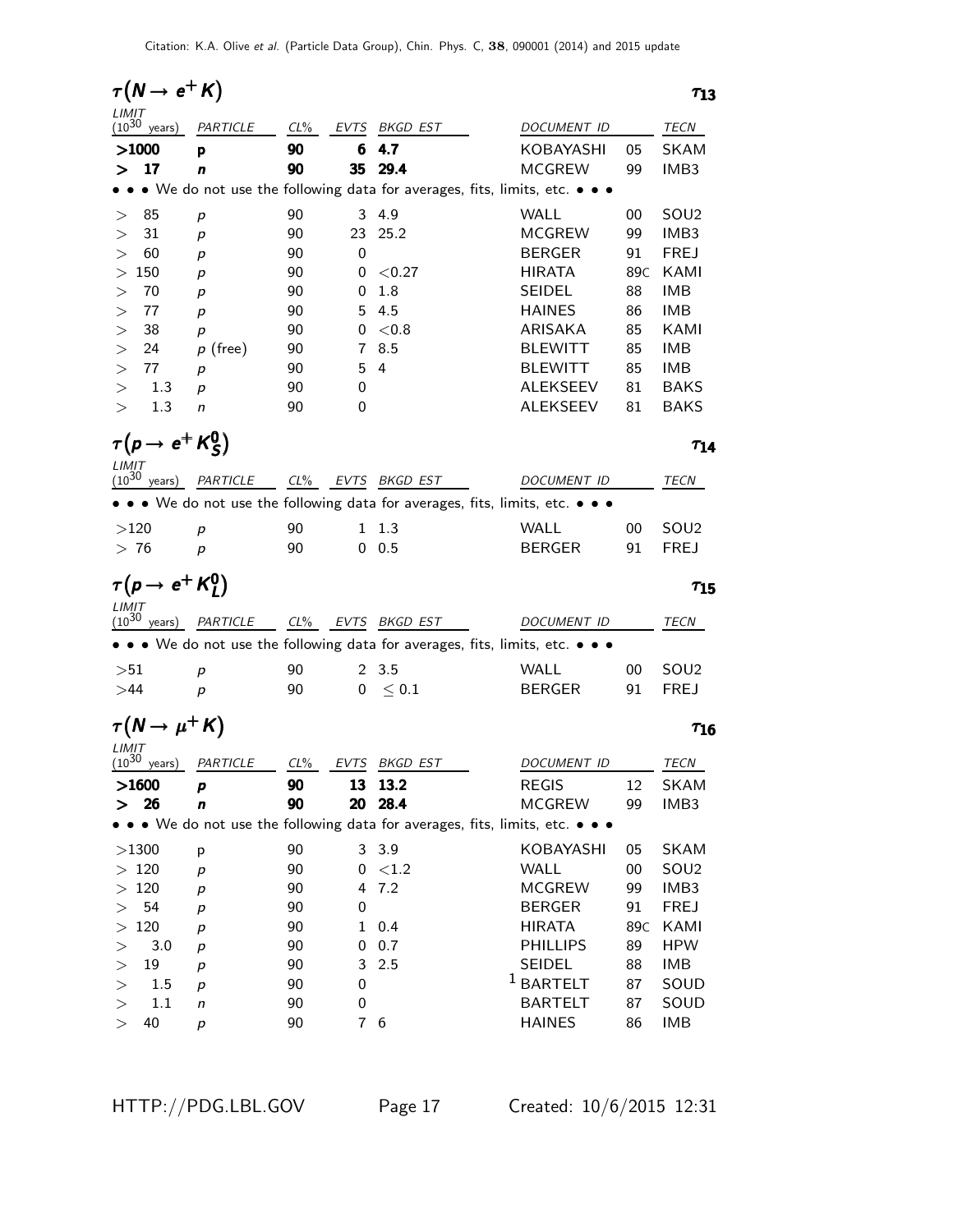| $\geq$ | 19  | р          | 90 | $1 \le 1.1$   | ARISAKA              | 85 | KAMI        |
|--------|-----|------------|----|---------------|----------------------|----|-------------|
| >      | 6.7 | $p$ (free) | 90 | -13<br>11     | <b>BLEWITT</b>       | 85 | IMB         |
| $\geq$ | 40  | р          | 90 | 78            | <b>BLEWITT</b>       | 85 | <b>IMB</b>  |
| $\geq$ | 6   | р          | 90 |               | <b>BATTISTONI</b>    | 84 | <b>NUSX</b> |
| $\geq$ | 0.6 | p          | 90 | 0             | <sup>2</sup> BARTELT | 83 | SOUD        |
| $\geq$ | 0.4 | n          | 90 | 0             | $2$ BARTELT          | 83 | SOUD        |
| $\geq$ | 5.8 | р          | 90 | $\mathcal{P}$ | <sup>3</sup> KRISHNA | 82 | <b>KOLR</b> |
| $\geq$ | 2.0 | р          | 90 | 0             | <b>CHERRY</b>        | 81 | <b>HOME</b> |
| $\geq$ | 0.2 | n          | 90 |               | <sup>4</sup> GURR    | 67 | <b>CNTR</b> |
|        |     |            |    |               |                      |    |             |

 $\frac{1}{\beta}$ BARTELT 87 limit applies to  $p \to \mu^+ K^0_S$ .

 $\frac{2}{3}$  Limit based on zero events.

 $3$  We have calculated 90% CL limit from 1 confined event.

4 We have converted half-life to 90% CL mean life.

| $\tau(p \to \mu^+ K^0_S)$           |                  |        |      |                   |                                                                             | $\tau_{17}$      |
|-------------------------------------|------------------|--------|------|-------------------|-----------------------------------------------------------------------------|------------------|
| LIMIT<br>$(10^{30}$<br>years)       | PARTICLE         | $CL\%$ | EVTS | BKGD EST          | DOCUMENT ID                                                                 | TECN             |
|                                     |                  |        |      |                   | • • We do not use the following data for averages, fits, limits, etc. • • • |                  |
| >150                                | р                | 90     |      | 0 < 0.8           | WALL<br>00                                                                  | SOU <sub>2</sub> |
| > 64                                | p                | 90     | 0    | 1.2               | <b>BERGER</b><br>91                                                         | <b>FREJ</b>      |
| $\tau(p \to \mu^+ K_l^0)$           |                  |        |      |                   |                                                                             | $\tau_{18}$      |
| $LIMIT$<br>(10 <sup>30</sup> years) | PARTICLE         |        |      | CL% EVTS BKGD EST | <b>DOCUMENT ID</b>                                                          | TECN             |
|                                     |                  |        |      |                   | • • We do not use the following data for averages, fits, limits, etc. •     |                  |
| >83                                 | p                | 90     | 0    | 0.4               | <b>WALL</b><br>00                                                           | SOU <sub>2</sub> |
| >44                                 | $\boldsymbol{p}$ | 90     | 0    | < 0.1             | <b>BERGER</b><br>91                                                         | <b>FREJ</b>      |
| $\tau(N \to \nu \kappa)$            |                  |        |      |                   |                                                                             | $\tau_{19}$      |
| LIMIT<br>$(10^{30}$ years)          | PARTICLE         | $CL\%$ | EVTS | BKGD EST          | DOCUMENT ID                                                                 | TECN             |
| >5900                               | p                | 90     | 0    | 1.0               | <b>ABE</b><br>14G                                                           | <b>SKAM</b>      |
| >86                                 | n                | 90     | 0    | 2.4               | <b>HIRATA</b><br>89C                                                        | KAMI             |
|                                     |                  |        |      |                   | • We do not use the following data for averages, fits, limits, etc. • • •   |                  |
| >2300                               | p                | 90     | 0    | 1.3               | KOBAYASHI<br>05                                                             | <b>SKAM</b>      |
| 26<br>$\,>$                         | n                | 90     | 16   | 9.1               | <b>WALL</b><br>00                                                           | SOU <sub>2</sub> |
| 670<br>$\rm{>}$                     | р                | 90     |      |                   | <b>HAYATO</b><br>99                                                         | <b>SKAM</b>      |
| 151<br>>                            | р                | 90     | 15   | 21.4              | <b>MCGREW</b><br>99                                                         | IMB3             |
| 30<br>$\rm{>}$                      | n                | 90     | 34   | 34.1              | <b>MCGREW</b><br>99                                                         | IMB3             |
| 43<br>>                             | р                | 90     | 1    | 1.54              | $1$ ALLISON<br>98                                                           | SOU <sub>2</sub> |
| 15<br>$\rm{>}$                      | n                | 90     | 1    | 1.8               | <b>BERGER</b><br>89                                                         | <b>FREJ</b>      |
| 15<br>$\rm{>}$                      | р                | 90     | 1    | 1.8               | <b>BERGER</b><br>89                                                         | <b>FREJ</b>      |
| 100<br>$\rm{>}$                     | p                | 90     | 9    | 7.3               | <b>HIRATA</b><br>89 <sub>C</sub>                                            | KAMI             |
| 0.28<br>>                           | р                | 90     | 0    | 0.7               | <b>PHILLIPS</b><br>89                                                       | <b>HPW</b>       |
| 0.3<br>>                            | р                | 90     | 0    |                   | <b>BARTELT</b><br>87                                                        | SOUD             |
| 0.75<br>$\geq$                      | n                | 90     | 0    |                   | <sup>2</sup> BARTELT<br>87                                                  | SOUD             |
| 10<br>>                             | р                | 90     | 6    | 5                 | <b>HAINES</b><br>86                                                         | <b>IMB</b>       |
| 15<br>>                             | n                | 90     | 3    | 5                 | <b>HAINES</b><br>86                                                         | <b>IMB</b>       |

 $\blacksquare$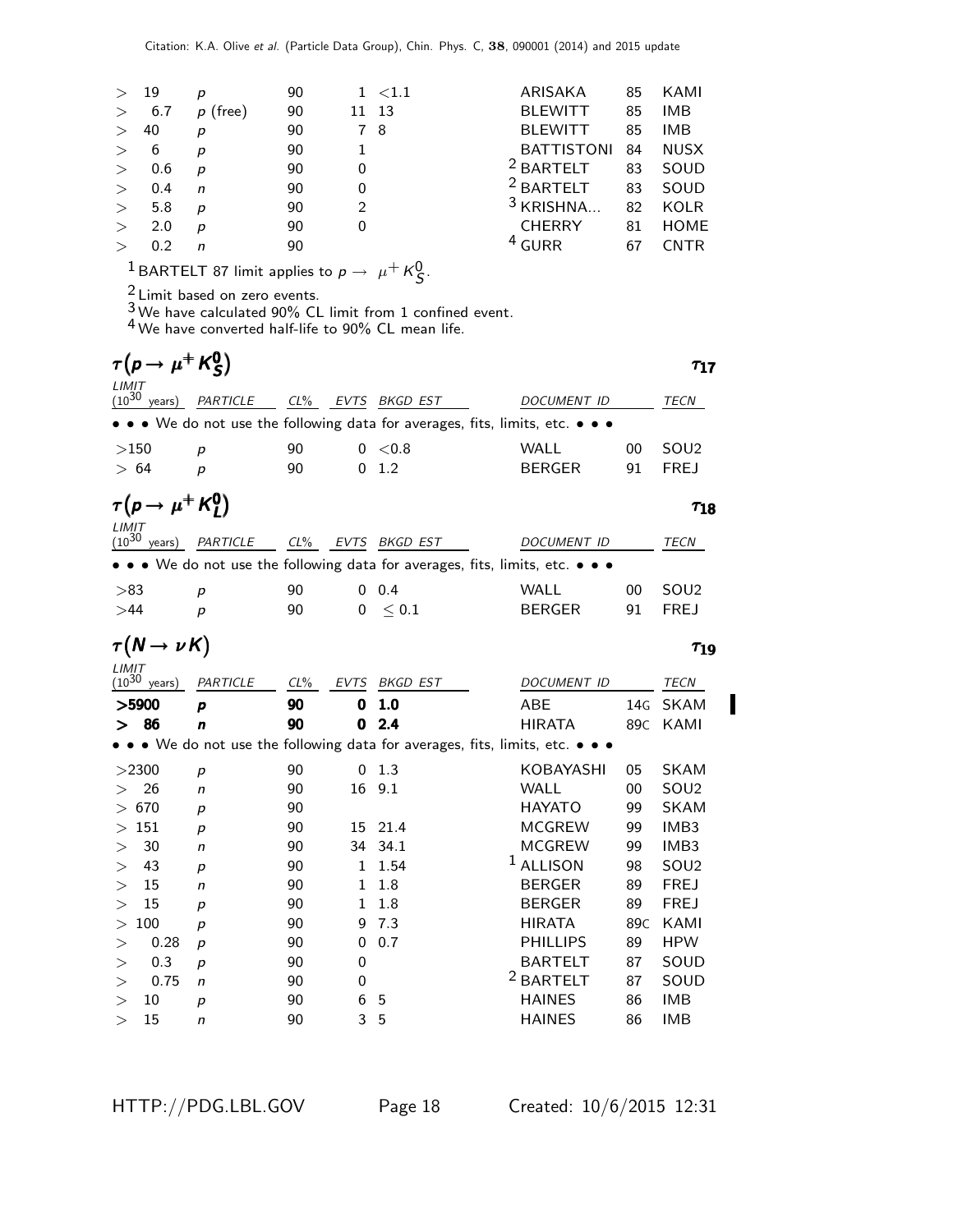| $\geq$ | 28  | р          | 90 |   | 3 3  | KAJITA               | 86 | KAMI        |
|--------|-----|------------|----|---|------|----------------------|----|-------------|
| $\geq$ | 32  | n          | 90 | 0 | 1.4  | KAJITA               | 86 | KAMI        |
| $\geq$ | 1.8 | $p$ (free) | 90 |   | 6 11 | <b>BLEWITT</b>       | 85 | <b>IMB</b>  |
| $\geq$ | 9.6 | р          | 90 |   | 6 5  | <b>BLEWITT</b>       | 85 | <b>IMB</b>  |
| $\geq$ | 10  | n          | 90 |   | 2 2  | <b>PARK</b>          | 85 | <b>IMB</b>  |
| $\geq$ | 5   | n          | 90 | 0 |      | <b>BATTISTONI</b>    | 84 | <b>NUSX</b> |
| $\geq$ | 2   | р          | 90 | 0 |      | <b>BATTISTONI</b>    | 84 | <b>NUSX</b> |
| $\geq$ | 0.3 | n          | 90 | 0 |      | <sup>3</sup> BARTELT | 83 | SOUD        |
| >      | 0.1 | р          | 90 | 0 |      | <sup>3</sup> BARTELT | 83 | SOUD        |
| $\geq$ | 5.8 | p          | 90 |   |      | $4$ KRISHNA          | 82 | <b>KOLR</b> |
| $\geq$ | 0.3 | n          | 90 | 2 |      |                      | 81 | <b>HOME</b> |
|        |     |            |    |   |      |                      |    |             |

 $<sup>1</sup>$ This ALLISON 98 limit is with no background subtraction; with subtraction the limit</sup> becomes  $>$  46  $\times$   $10^{30}$  years.

<sup>2</sup> BARTELT 87 limit applies to  $n \to \nu \kappa_S^0$ .

 $\frac{3}{1}$  Limit based on zero events.

 $\frac{4}{5}$  We have calculated 90% CL limit from 1 confined event.

5 We have converted 2 possible events to 90% CL limit.

| $\tau(n \to \nu K_S^0)$       |              |    |      |                                                                                                                       |                    |    | ፐንበ              |
|-------------------------------|--------------|----|------|-----------------------------------------------------------------------------------------------------------------------|--------------------|----|------------------|
| LIMIT<br>$(10^{30}$<br>years) | PARTICLE CL% |    | EVTS | BKGD EST                                                                                                              | <b>DOCUMENT ID</b> |    | TECN             |
| >260                          | n            | 90 |      | 34 30                                                                                                                 | $1$ KOBAYASHI 05   |    | SKAM             |
|                               |              |    |      | $\bullet \bullet \bullet$ We do not use the following data for averages, fits, limits, etc. $\bullet \bullet \bullet$ |                    |    |                  |
| > 51                          | n            | 90 |      | 16 9.1                                                                                                                | WALL               | 00 | SOU <sub>2</sub> |
|                               |              |    |      | $1$ We have doubled the $n \rightarrow \nu K^0$ limit given in KORAYASHI 05 to obtain this $n \rightarrow \nu K^0$    |                    |    |                  |

 $^1$  We have doubled the  $n\to~\nu\, \kappa^0$  limit given in KOBAYASHI 05 to obtain this  $n\to~\nu\, \kappa_S^0$ limit.

$$
\tau(\rho \to e^+ K^*(892)^0) \qquad \qquad \tau_{21}
$$

| $(10^{30}$<br>years) | PARTICLE                           | $CL\%$ | EVTS | BKGD EST                                                                                                              | DOCUMENT ID   |    | TECN        |
|----------------------|------------------------------------|--------|------|-----------------------------------------------------------------------------------------------------------------------|---------------|----|-------------|
| >84                  | D                                  | 90     |      | 38 52.0                                                                                                               | <b>MCGREW</b> | 99 | IMB3        |
|                      |                                    |        |      | $\bullet \bullet \bullet$ We do not use the following data for averages, fits, limits, etc. $\bullet \bullet \bullet$ |               |    |             |
| >10                  | р                                  | 90     |      | $0\quad 0.8$                                                                                                          | <b>BERGER</b> | 91 | <b>FREJ</b> |
| >52                  | p                                  | 90     |      | 2 1.55                                                                                                                | <b>HIRATA</b> |    | 89C KAMI    |
| >10                  | р                                  | 90     |      | 1 < 1                                                                                                                 | ARISAKA       | 85 | KAMI        |
| LIMIT                | $\tau(N \rightarrow \nu K^*(892))$ |        |      |                                                                                                                       |               |    | エフフ         |

| $(10^{30}$<br>years) | PARTICLE     | $CL\%$ | <b>EVTS</b> | BKGD EST     | <i>DOCUMENT ID</i>                                                                                                    |     | <b>TECN</b>      |
|----------------------|--------------|--------|-------------|--------------|-----------------------------------------------------------------------------------------------------------------------|-----|------------------|
| >51                  | p            | 90     | 7           | 9.1          | <b>MCGREW</b>                                                                                                         | 99  | IMB <sub>3</sub> |
| >78                  | n            | 90     | 40          | - 50         | <b>MCGREW</b>                                                                                                         | 99  | IMB3             |
|                      |              |        |             |              | $\bullet \bullet \bullet$ We do not use the following data for averages, fits, limits, etc. $\bullet \bullet \bullet$ |     |                  |
| >22                  | $\mathsf{n}$ | 90     |             | 02.1         | <b>BERGER</b>                                                                                                         | 89  | <b>FREJ</b>      |
| >17                  | p            | 90     |             | 0, 2.4       | <b>BERGER</b>                                                                                                         | 89  | <b>FREJ</b>      |
| >20                  | p            | 90     |             | $5\quad 2.1$ | <b>HIRATA</b>                                                                                                         | 89C | KAMI             |
| >21                  | n            | 90     |             | $4\quad 2.4$ | <b>HIRATA</b>                                                                                                         | 89C | KAMI             |
| >10                  | p            | 90     |             | 76           | <b>HAINES</b>                                                                                                         | 86  | IMB              |
| > 5                  | n            | 90     | 8           | -7           | <b>HAINES</b>                                                                                                         | 86  | IMB              |
|                      |              |        |             |              |                                                                                                                       |     |                  |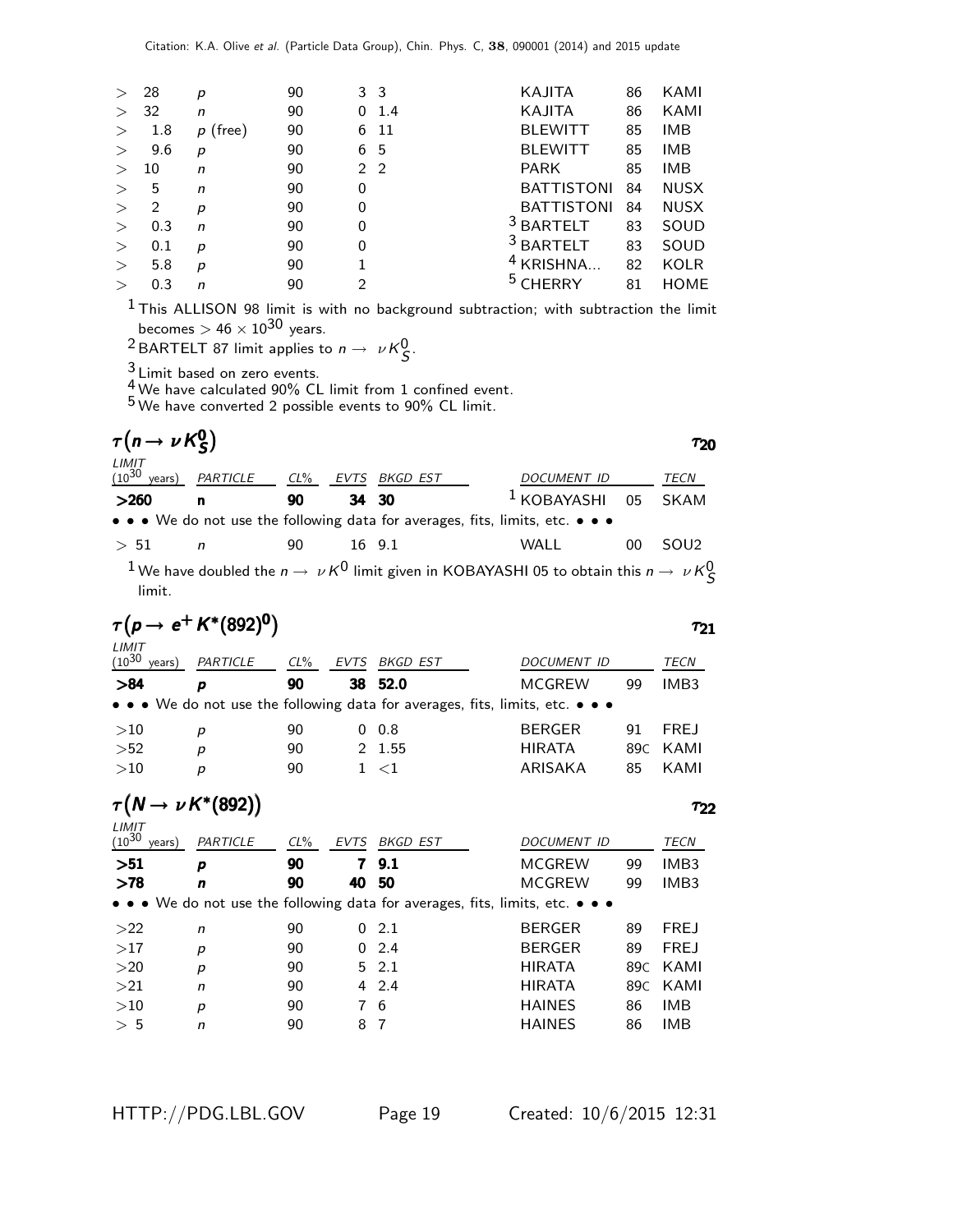| > 8   | D          | 90 | 3 2        |       | KAJITA                          | 86 KAMI |
|-------|------------|----|------------|-------|---------------------------------|---------|
| > 6   | n          | 90 |            | 2 1.6 | KAJITA                          | 86 KAMI |
| > 5.8 | $p$ (free) | 90 |            | 10 16 | BLEWITT                         | 85 IMB  |
| > 9.6 | D          | 90 | 76         |       | BLEWITT                         | 85 IMB  |
| >7    | n          | 90 | $1\quad 4$ |       | PARK                            | 85 IMB  |
| > 2.1 |            | 90 |            |       | <sup>1</sup> BATTISTONI 82 NUSX |         |

 $1$  We have converted 1 possible event to 90% CL limit.

|                                        | $\tau(p \rightarrow e^+ \pi^+ \pi^-)$                     |    |              |                   |                                                                               | 723                    |
|----------------------------------------|-----------------------------------------------------------|----|--------------|-------------------|-------------------------------------------------------------------------------|------------------------|
| LIMIT                                  | $(10^{30} \text{ years})$ <i>PARTICLE</i>                 |    |              | CL% EVTS BKGD EST | DOCUMENT ID                                                                   | TECN                   |
| >82                                    | D                                                         | 90 |              | 16 23.1           | <b>MCGREW</b>                                                                 | IMB <sub>3</sub><br>99 |
|                                        |                                                           |    |              |                   | • • • We do not use the following data for averages, fits, limits, etc. • • • |                        |
| >21                                    | p                                                         | 90 |              | 02.2              | <b>BERGER</b>                                                                 | 91<br><b>FREJ</b>      |
| $\tau(p \to e^+ \pi^0 \pi^0)$<br>LIMIT |                                                           |    |              |                   |                                                                               | T <sub>24</sub>        |
|                                        | $(10^{30} \text{ years})$ <i>PARTICLE</i> CL% <i>EVTS</i> |    |              | BKGD EST          | DOCUMENT ID                                                                   | TECN                   |
| >147                                   | p                                                         | 90 | $\mathbf{2}$ | 0.8               | <b>MCGREW</b>                                                                 | IMB <sub>3</sub><br>99 |
|                                        |                                                           |    |              |                   | • • • We do not use the following data for averages, fits, limits, etc. • • • |                        |
| > 38                                   | $\boldsymbol{p}$                                          | 90 |              | $1 \t0.5$         | <b>BERGER</b>                                                                 | 91<br><b>FREJ</b>      |
| $\tau(n \to e^+ \pi^- \pi^0)$<br>LIMIT |                                                           |    |              |                   |                                                                               | $\tau_{25}$            |
| $(10^{30}$                             | years) PARTICLE CL% EVTS BKGD EST                         |    |              |                   | <b>DOCUMENT ID</b>                                                            | TECN                   |
| >52                                    | n                                                         | 90 |              | 38 34.2           | <b>MCGREW</b>                                                                 | IMB <sub>3</sub><br>99 |
|                                        |                                                           |    |              |                   | • • • We do not use the following data for averages, fits, limits, etc. • • • |                        |
| >32                                    | $\mathsf{n}$                                              | 90 |              | $1 \t0.8$         | <b>BERGER</b>                                                                 | <b>FREJ</b><br>91      |

| .<br>$(10^{30}$<br>vears) | PARTICLE         | $CL\%$ | EVTS BKGD EST                                                                 | DOCUMENT ID     |    | TECN             |
|---------------------------|------------------|--------|-------------------------------------------------------------------------------|-----------------|----|------------------|
| >133                      | D                | 90     | 25 38.0                                                                       | <b>MCGREW</b>   | qq | IMB <sub>3</sub> |
|                           |                  |        | • • • We do not use the following data for averages, fits, limits, etc. • • • |                 |    |                  |
| >17                       | D                | 90     | 1 2.6                                                                         | BERGER          | 91 | <b>FREJ</b>      |
| > 3.3                     | $\boldsymbol{D}$ | 90     | $0\;\;0.7$                                                                    | <b>PHILLIPS</b> | 89 | <b>HPW</b>       |
|                           |                  |        |                                                                               |                 |    |                  |

| $\tau(p \to \mu^+ \pi^0 \pi^0)$ |                            |    |                                                                                                                       |               |    | T97              |
|---------------------------------|----------------------------|----|-----------------------------------------------------------------------------------------------------------------------|---------------|----|------------------|
| LIMIT<br>$(10^{30}$<br>years)   | PARTICLE CL% EVTS BKGD EST |    |                                                                                                                       | DOCUMENT ID   |    | TECN             |
| >101                            | D                          | 90 | 3 1.6                                                                                                                 | <b>MCGREW</b> | 99 | IMB <sub>3</sub> |
|                                 |                            |    | $\bullet \bullet \bullet$ We do not use the following data for averages, fits, limits, etc. $\bullet \bullet \bullet$ |               |    |                  |
| > 33                            | D                          | 90 | 1 0.9                                                                                                                 | <b>BERGER</b> | Q1 | FRE I            |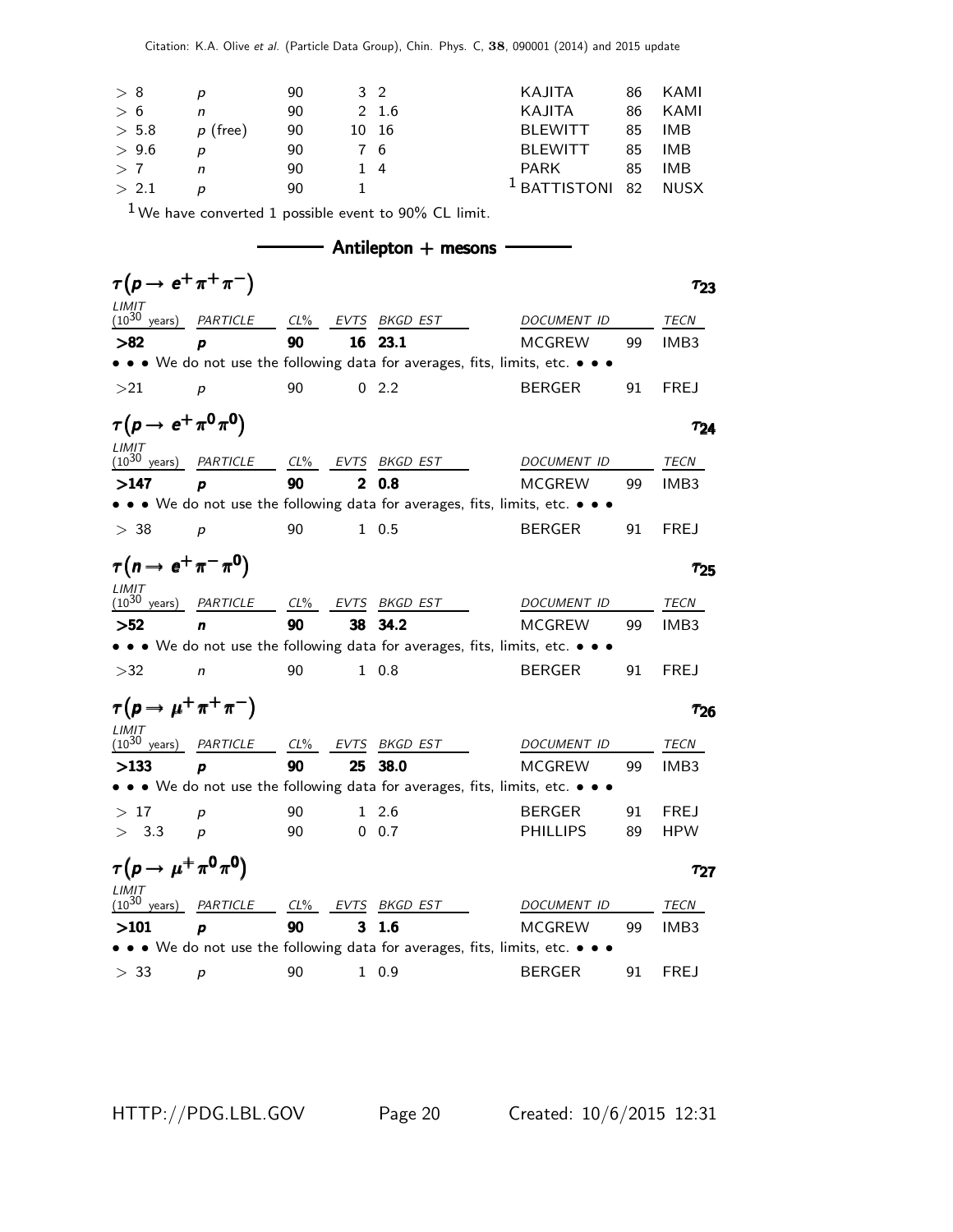$\tau(n \to \mu^+ \pi^- \pi^0)$   $\tau_{28}$  $(10^{30}$ years) PARTICLE CL% EVTS BKGD EST DOCUMENT ID TECN >74 n 90 17 20.8 MCGREW 99 IMB3 • • • We do not use the following data for averages, fits, limits, etc. • • • >33 n 90 0 1.1 BERGER 91 FREJ  $\tau(n \to e^+ K^0 \pi^-)$   $\tau_{29}$ τ  $\frac{LIMIT}{(10^{30} \text{ years})}$ PARTICLE CL% EVTS BKGD EST DOCUMENT ID TECN >18 n 90 1 0.2 BERGER 91 FREJ  $-$  Lepton  $+$  meson  $\tau(n \to e^- \pi^+)$   $\tau_{30}$  $\tau_{30}$  $LIMIT (10^{30})$ years) PARTICLE CL% EVTS BKGD EST DOCUMENT ID TECN >65 n 90 0 1.6 SEIDEL 88 IMB • • • We do not use the following data for averages, fits, limits, etc. • >55 n 90 0 1.09 BERGER 91B FREJ  $>16$  n 90 9 7 HAINES 86 IMB  $>$ 25 *n* 90 2 4 PARK 85 IMB  $\tau(n \to \mu^- \pi^+)$   $\tau_{31}$  $\tau_{31}$  $LIMIT$ <br> $(10^{30}$ years) PARTICLE CL% EVTS BKGD EST DOCUMENT ID TECN >49 n 90 0 0.5 SEIDEL 88 IMB • • • We do not use the following data for averages, fits, limits, etc. • • • >33 n 90 0 1.40 BERGER 91B FREJ  $> 2.7$  n 90 0.7 PHILLIPS 89 HPW  $>$ 25 *n* 90 7 6 HAINES 86 IMB  $>$ 27 n 90 2 3 PARK 85 IMB  $\tau(n \to e^- \rho^+)$   $\tau_{32}$  $\frac{LIMIT}{(10^{30})}$ years) PARTICLE CL<sup>%</sup> EVTS BKGD EST DOCUMENT ID TECN >62 n 90 2 4.1 SEIDEL 88 IMB • • • We do not use the following data for averages, fits, limits, etc. • • •  $>12$  n 90 13 6 HAINES 86 IMB  $>12$  n 90 5 3 PARK 85 IMB  $\tau(n \to \mu^- \rho^+)$   $\tau_{33}$  $LIMIT (10^{30}$ years) PARTICLE CL% EVTS BKGD EST DOCUMENT ID TECN >7 n 90 1 1.1 SEIDEL 88 IMB • • • We do not use the following data for averages, fits, limits, etc. • • •  $>2.6$  n 90 0 0.7 PHILLIPS 89 HPW >9 n 90 7 5 HAINES 86 IMB >9 n 90 2 2 PARK 85 IMB

HTTP://PDG.LBL.GOV Page 21 Created: 10/6/2015 12:31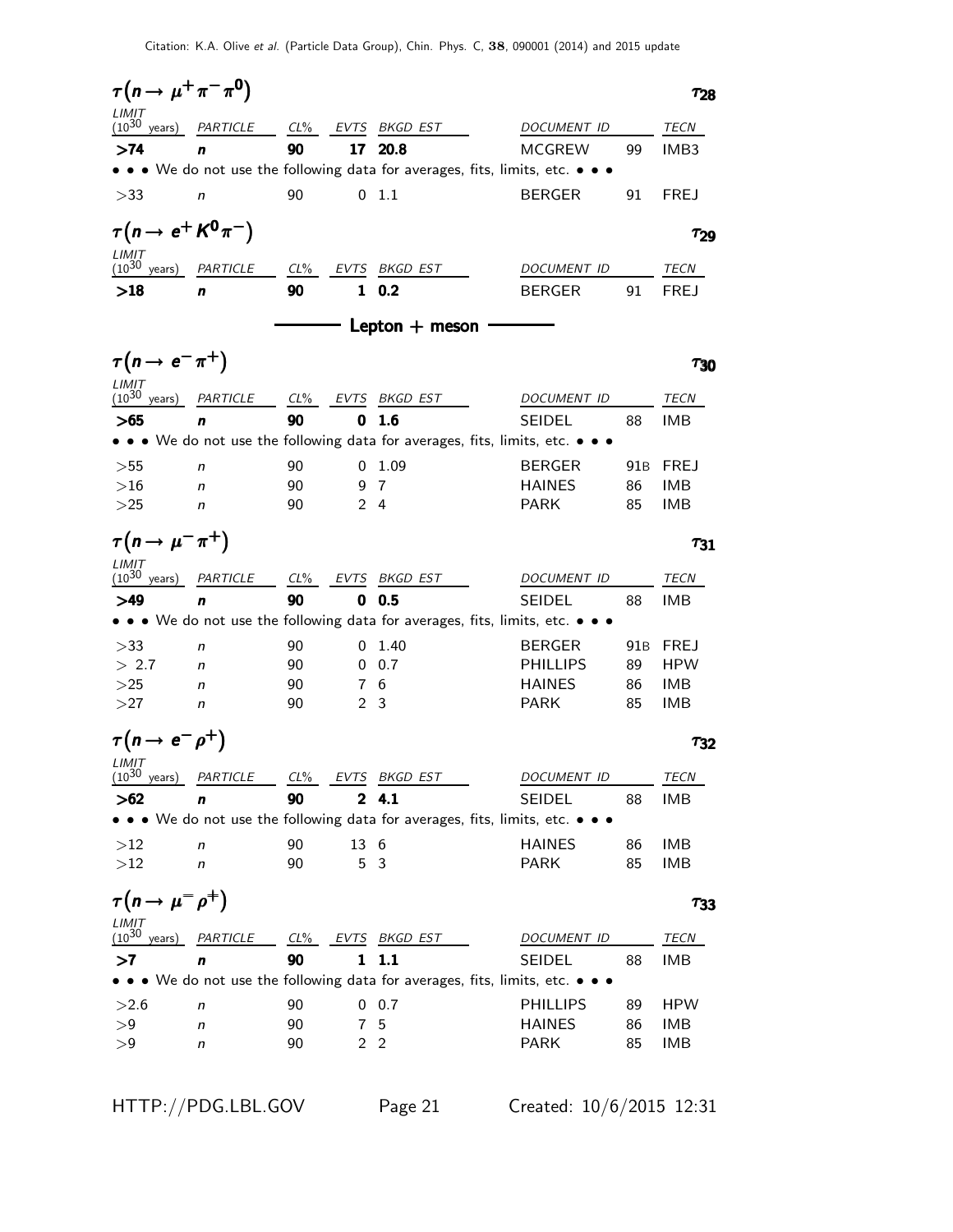| $\tau(n \rightarrow e^- K^+)$               |          |        |              |                            |                                                                               | 734         |
|---------------------------------------------|----------|--------|--------------|----------------------------|-------------------------------------------------------------------------------|-------------|
| LIMIT<br>$(10^{30}$<br>years)               | PARTICLE | $CL\%$ | EVTS         | BKGD EST                   | DOCUMENT ID                                                                   | TECN        |
| >32                                         | n        | 90     | 3            | 2.96                       | <b>BERGER</b><br>91B                                                          | FREJ        |
|                                             |          |        |              |                            | • • • We do not use the following data for averages, fits, limits, etc. • • • |             |
| > 0.23                                      | n        | 90     |              | $0\quad 0.7$               | <b>PHILLIPS</b><br>89                                                         | <b>HPW</b>  |
| $\tau(n \rightarrow \mu^- K^+)$             |          |        |              |                            |                                                                               | $\tau_{35}$ |
| LIMIT<br>$(10^{30} \text{ years})$          | PARTICLE |        |              | CL% EVTS BKGD EST          | DOCUMENT ID                                                                   | TECN        |
| >57                                         | n        | 90     | 0            | 2.18                       | <b>BERGER</b><br>91 <sub>B</sub>                                              | <b>FREJ</b> |
|                                             |          |        |              |                            | • • • We do not use the following data for averages, fits, limits, etc. • • • |             |
| > 4.7                                       | n        | 90     |              | $0\quad 0.7$               | <b>PHILLIPS</b><br>89                                                         | <b>HPW</b>  |
|                                             |          |        |              | $\equiv$ Lepton $+$ mesons |                                                                               |             |
| $\tau(p \rightarrow e^- \pi^+ \pi^+)$       |          |        |              |                            |                                                                               | 736         |
| LIMIT<br>$(10^{30} \text{ years})$          | PARTICLE | $CL\%$ | EVTS         | BKGD EST                   | DOCUMENT ID                                                                   | TECN        |
| >30                                         | p        | 90     | 1            | 2.50                       | <b>BERGER</b><br>91B                                                          | FREJ        |
|                                             |          |        |              |                            | • • • We do not use the following data for averages, fits, limits, etc. • • • |             |
| > 2.0                                       | p        | 90     |              | $0\quad 0.7$               | <b>PHILLIPS</b><br>89                                                         | <b>HPW</b>  |
| $\tau(n \to e^- \pi^+ \pi^0)$               |          |        |              |                            |                                                                               | $\tau_{37}$ |
| LIMIT<br>$(10^{30} \text{ years})$          | PARTICLE | $CL\%$ | EVTS         | BKGD EST                   | DOCUMENT ID                                                                   | TECN        |
| >29                                         | n        | 90     | $\mathbf{1}$ | 0.78                       | <b>BERGER</b><br>91B                                                          | FREJ        |
| $\tau(p \to \mu^- \pi^+ \pi^+)$             |          |        |              |                            |                                                                               | $\tau_{38}$ |
| LIMIT<br>$(10^{30} \text{ years})$ PARTICLE |          |        |              | CL% EVTS BKGD EST          | DOCUMENT ID                                                                   | TECN        |
| >17                                         | p        | 90     | 1            | 1.72                       | <b>BERGER</b><br>91 <sub>B</sub>                                              | FREJ        |
|                                             |          |        |              |                            | • • • We do not use the following data for averages, fits, limits, etc. • • • |             |
| > 7.8                                       | p        | 90     |              | $0\quad 0.7$               | PHILLIPS<br>89                                                                | <b>HPW</b>  |
| $\tau(n \to \mu^- \pi^+ \pi^0)$             |          |        |              |                            |                                                                               | $\tau_{39}$ |
| $\frac{LIMIT}{(10^{30} \text{ years})}$     | PARTICLE | $CL\%$ |              | EVTS BKGD EST              | DOCUMENT ID                                                                   | TECN        |
| >34                                         | n        | 90     | 0            | 0.78                       | <b>BERGER</b><br>91 <sub>B</sub>                                              | <b>FREJ</b> |
| $\tau(p \rightarrow e^- \pi^+ K^+)$         |          |        |              |                            |                                                                               | $\tau_{40}$ |
| $LIMIT$<br>(10 <sup>30</sup> years)         | PARTICLE | $CL\%$ | EVTS         | BKGD EST                   | <i>DOCUMENT ID</i>                                                            | TECN        |
| >75                                         | p        | 90     | 81           | 127.2                      | <b>MCGREW</b><br>99                                                           | IMB3        |
|                                             |          |        |              |                            | • • • We do not use the following data for averages, fits, limits, etc. • • • |             |
| >20                                         | p        | 90     |              | 32.50                      | <b>BERGER</b><br>91B                                                          | <b>FREJ</b> |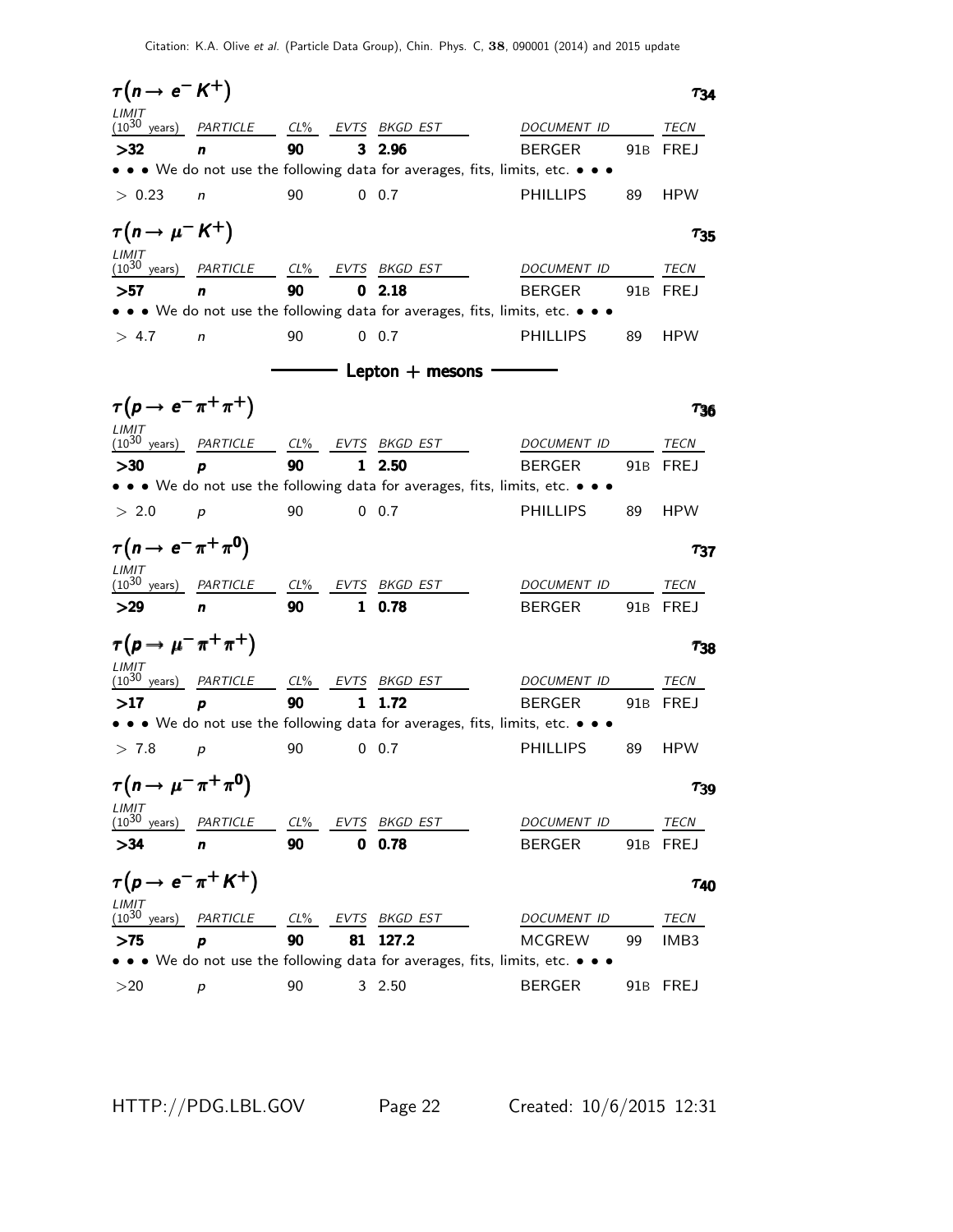| $\tau(p \to \mu^- \pi^+ K^+)$   |                            |    |                                                                               |                    |    | $\tau_{41}$      |
|---------------------------------|----------------------------|----|-------------------------------------------------------------------------------|--------------------|----|------------------|
| $LIMIT$<br>$(10^{30}$<br>years) | PARTICLE CL% EVTS BKGD EST |    |                                                                               | <b>DOCUMENT ID</b> |    | TECN             |
| >245                            | D                          | 90 | $3\quad 4.0$                                                                  | <b>MCGREW</b>      | 99 | IMB <sub>3</sub> |
|                                 |                            |    | • • • We do not use the following data for averages, fits, limits, etc. • • • |                    |    |                  |
| > 5                             | D                          | 90 | 2 0.78                                                                        | <b>BERGER</b>      |    | 91B FREJ         |

 $-$  Antilepton  $+$  photon(s)  $-$ 

|            |        |             |          |                                 |                                                                                                                       | T49              |
|------------|--------|-------------|----------|---------------------------------|-----------------------------------------------------------------------------------------------------------------------|------------------|
| PARTICLE   | $CL\%$ | <b>EVTS</b> | BKGD EST | DOCUMENT ID                     |                                                                                                                       | <b>TECN</b>      |
| p          | 90     | 0           |          | MCGREW                          | 99                                                                                                                    | IMB <sub>3</sub> |
|            |        |             |          |                                 |                                                                                                                       |                  |
| р          | 90     | 0           |          | <b>BERGER</b>                   | 91                                                                                                                    | <b>FREJ</b>      |
| p          | 90     | 0           |          | <b>SEIDEL</b>                   | 88                                                                                                                    | IMB              |
| р          | 90     | 0           |          | <b>HAINES</b>                   | 86                                                                                                                    | IMB              |
| $p$ (free) | 90     | 0           | 0.2      | <b>BLEWITT</b>                  | 85                                                                                                                    | <b>IMB</b>       |
| р          | 90     | 0           |          | <b>BLEWITT</b>                  | 85                                                                                                                    | IMB              |
| р          | 90     |             |          | GURR                            | 67                                                                                                                    | <b>CNTR</b>      |
|            |        |             |          | 0.1<br>0.3<br>0.6<br>0.3<br>0.2 | $\bullet \bullet \bullet$ We do not use the following data for averages, fits, limits, etc. $\bullet \bullet \bullet$ |                  |

 $1$  We have converted half-life to 90% CL mean life.

| $\tau(p \rightarrow$          |            |        |      |          |                                                                                                                       | 743              |
|-------------------------------|------------|--------|------|----------|-----------------------------------------------------------------------------------------------------------------------|------------------|
| LIMIT<br>$(10^{30}$<br>years) | PARTICLE   | $CL\%$ | EVTS | BKGD EST | DOCUMENT ID                                                                                                           | TECN             |
| >478                          | p          | 90     | 0    | 0.1      | MCGREW<br>99                                                                                                          | IMB <sub>3</sub> |
|                               |            |        |      |          | $\bullet \bullet \bullet$ We do not use the following data for averages, fits, limits, etc. $\bullet \bullet \bullet$ |                  |
| >155                          | р          | 90     | 0    | 0.1      | <b>BERGER</b><br>91                                                                                                   | <b>FREJ</b>      |
| >380                          | p          | 90     | 0    | 0.5      | <b>SEIDEL</b><br>88                                                                                                   | IMB              |
| >97                           | p          | 90     | 3    | -2       | <b>HAINES</b><br>86                                                                                                   | IMB              |
| >61                           | $p$ (free) | 90     | 0    | 0.2      | <b>BLEWITT</b><br>85                                                                                                  | <b>IMB</b>       |
| >280                          | р          | 90     | 0    | 0.6      | <b>BLEWITT</b><br>85                                                                                                  | <b>IMB</b>       |
| 0.3                           | р          | 90     |      |          | <b>GURR</b><br>67                                                                                                     | <b>CNTR</b>      |
|                               |            |        |      |          |                                                                                                                       |                  |

 $1$  We have converted half-life to  $90\%$  CL mean life.

| $\tau(n \rightarrow \nu \gamma)$         |              |        |             |                                                                                                                       |               |                 | Таа             |
|------------------------------------------|--------------|--------|-------------|-----------------------------------------------------------------------------------------------------------------------|---------------|-----------------|-----------------|
| LIMIT<br>$(10^{30}$<br>years)            | PARTICLE     | $CL\%$ | <b>EVTS</b> | <b>BKGD EST</b>                                                                                                       | DOCUMENT ID   |                 | <b>TECN</b>     |
| >28                                      | n            | 90     |             | 163 144.7                                                                                                             | MCGREW        | 99              | IMB3            |
|                                          |              |        |             | $\bullet \bullet \bullet$ We do not use the following data for averages, fits, limits, etc. $\bullet \bullet \bullet$ |               |                 |                 |
| >24                                      | n            | 90     |             | 10 6.86                                                                                                               | <b>BERGER</b> | 91 <sub>B</sub> | <b>FREJ</b>     |
| > 9                                      | $\mathsf{n}$ | 90     | 73          | 60                                                                                                                    | <b>HAINES</b> | 86              | <b>IMB</b>      |
| >11                                      | $\mathsf{n}$ | 90     | 28          | -19                                                                                                                   | <b>PARK</b>   | 85              | <b>IMB</b>      |
| $\tau(p \to e^+ \gamma \gamma)$<br>LIMIT |              |        |             |                                                                                                                       |               |                 | T <sub>45</sub> |
| $(10^{30}$<br>years)                     | PARTICLE     | $CL\%$ | <b>EVTS</b> | BKGD EST                                                                                                              | DOCUMENT ID   |                 | TECN            |
| >100                                     | p            | 90     | 1           | 0.8                                                                                                                   | <b>BERGER</b> | 91              | <b>FREJ</b>     |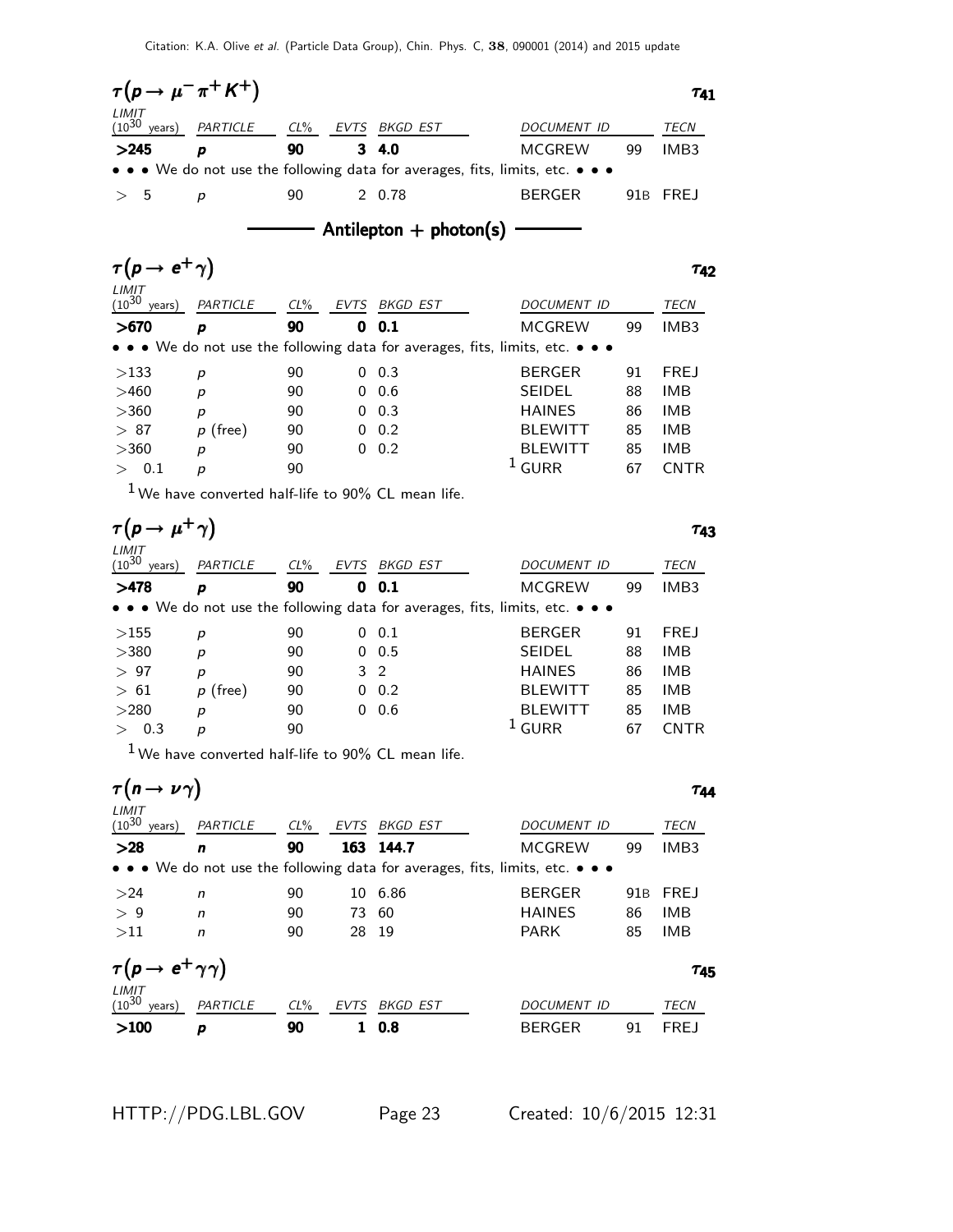| $\tau(n \to \nu \gamma \gamma)$       |                                       |        |                |                         |                                                                                                                       |     | $\tau_{46}$      |
|---------------------------------------|---------------------------------------|--------|----------------|-------------------------|-----------------------------------------------------------------------------------------------------------------------|-----|------------------|
| LIMIT<br>$(10^{30} \text{ years})$    | PARTICLE CL% EVTS BKGD EST            |        |                |                         | DOCUMENT ID                                                                                                           |     | TECN             |
| >219                                  | n                                     | 90     | 5              | 7.5                     | <b>MCGREW</b>                                                                                                         | 99  | IMB <sub>3</sub> |
|                                       |                                       |        |                | Three (or more) leptons |                                                                                                                       |     |                  |
|                                       |                                       |        |                |                         |                                                                                                                       |     |                  |
| $\tau(p \rightarrow e^+e^+e^-)$       |                                       |        |                |                         |                                                                                                                       |     | T47              |
| LIMIT<br>$(10^{30} \text{ years})$    | PARTICLE                              | $CL\%$ |                | EVTS BKGD EST           | DOCUMENT ID                                                                                                           |     | TECN             |
| >793                                  | p                                     | 90     | 0              | 0.5                     | <b>MCGREW</b>                                                                                                         | 99  | IMB <sub>3</sub> |
|                                       |                                       |        |                |                         | • • • We do not use the following data for averages, fits, limits, etc. • • •                                         |     |                  |
| >147                                  | p                                     | 90     | 0              | 0.1                     | <b>BERGER</b>                                                                                                         | 91  | <b>FREJ</b>      |
| >510                                  | p                                     | 90     | 0              | 0.3                     | <b>HAINES</b>                                                                                                         | 86  | <b>IMB</b>       |
| >89                                   | $p$ (free)                            | 90     | 0              | 0.5                     | BLEWITT                                                                                                               | 85  | <b>IMB</b>       |
| >510                                  | p                                     | 90     |                | $0\quad 0.7$            | <b>BLEWITT</b>                                                                                                        | 85  | <b>IMB</b>       |
| $\tau(p \rightarrow e^+ \mu^+ \mu^-)$ |                                       |        |                |                         |                                                                                                                       |     | Τ48              |
| LIMIT<br>$(10^{30} \text{ years})$    |                                       |        |                |                         |                                                                                                                       |     |                  |
|                                       | PARTICLE                              | $CL\%$ | EVTS           | BKGD EST                | DOCUMENT ID                                                                                                           |     | TECN             |
| >359                                  | p                                     | 90     | 1              | 0.9                     | <b>MCGREW</b><br>• • • We do not use the following data for averages, fits, limits, etc. • • •                        | 99  | IMB <sub>3</sub> |
|                                       |                                       |        |                |                         |                                                                                                                       |     |                  |
| >81                                   | p                                     | 90     | 0              | 0.16                    | <b>BERGER</b>                                                                                                         | 91  | <b>FREJ</b>      |
| 5.0                                   | р                                     | 90     | 0              | 0.7                     | <b>PHILLIPS</b>                                                                                                       | 89  | <b>HPW</b>       |
| $\tau(p \to e^+ \nu \nu)$             |                                       |        |                |                         |                                                                                                                       |     | T49              |
| LIMIT<br>$(10^{30} \text{ years})$    | PARTICLE                              | $CL\%$ |                | EVTS BKGD EST           | DOCUMENT ID                                                                                                           |     | TECN             |
| >170                                  | p                                     | 90     |                |                         | $^1$ TAKHISTOV                                                                                                        | 14  | <b>SKAM</b>      |
|                                       |                                       |        |                |                         | • • • We do not use the following data for averages, fits, limits, etc. • • •                                         |     |                  |
| >17                                   | p                                     | 90     | 152            | 153.7                   | <b>MCGREW</b>                                                                                                         | 99  | IMB <sub>3</sub> |
| >11                                   | $\boldsymbol{p}$                      | 90     |                | 11 6.08                 | <b>BERGER</b>                                                                                                         | 91B | <b>FREJ</b>      |
|                                       | $1$ Allowed events at 90% CL are 459. |        |                |                         |                                                                                                                       |     |                  |
| $\tau(n \rightarrow e^+e^-\nu)$       |                                       |        |                |                         |                                                                                                                       |     | $\tau_{50}$      |
| LIMIT                                 |                                       |        |                |                         |                                                                                                                       |     |                  |
| $(10^{30} \text{ years})$             | PARTICLE                              | $CL\%$ |                | EVTS BKGD EST           | DOCUMENT ID                                                                                                           |     | TECN             |
| >257                                  | n                                     | 90     | 5.             | 7.5                     | <b>MCGREW</b>                                                                                                         | 99  | IMB3             |
|                                       |                                       |        |                |                         | $\bullet \bullet \bullet$ We do not use the following data for averages, fits, limits, etc. $\bullet \bullet \bullet$ |     |                  |
| >74                                   | n                                     | 90     |                | $0\ < 0.1$              | <b>BERGER</b>                                                                                                         | 91B | <b>FREJ</b>      |
| >45                                   | n                                     | 90     | 5              | 5                       | <b>HAINES</b>                                                                                                         | 86  | IMB              |
| > 26                                  | n                                     | 90     | $\overline{4}$ | -3                      | <b>PARK</b>                                                                                                           | 85  | <b>IMB</b>       |
| $\tau(n \to \mu^+ e^- \nu)$           |                                       |        |                |                         |                                                                                                                       |     | $\tau_{51}$      |
| LIMIT<br>$(10^{30}$<br>years)         | PARTICLE                              | $CL\%$ | EVTS           | BKGD EST                | DOCUMENT ID                                                                                                           |     | TECN             |
|                                       |                                       | 90     | 25             | 29.4                    |                                                                                                                       | 99  |                  |
| > 83                                  | n                                     |        |                |                         | MCGREW<br>• • • We do not use the following data for averages, fits, limits, etc. • • •                               |     | IMB3             |
|                                       |                                       |        |                |                         |                                                                                                                       |     |                  |
| >47                                   | n                                     | 90     |                | 0 < 0.1                 | <b>BERGER</b>                                                                                                         |     | 91B FREJ         |
|                                       |                                       |        |                |                         |                                                                                                                       |     |                  |

HTTP://PDG.LBL.GOV Page 24 Created: 10/6/2015 12:31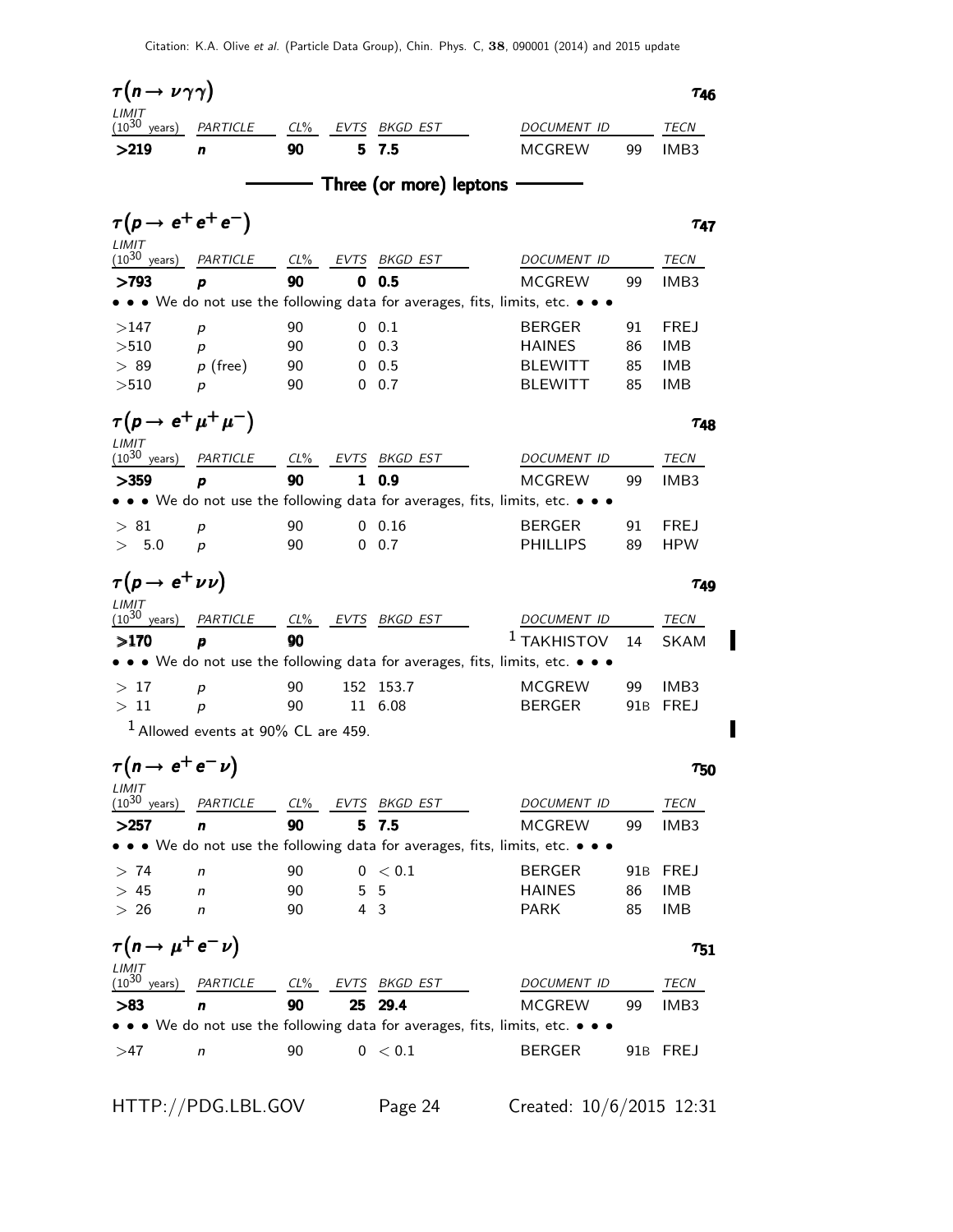$\tau(n \to \mu^+ \mu^- \nu)$   $\tau_{52}$  $\tau_{52}$  $(10^{30}$ years) PARTICLE CL% EVTS BKGD EST DOCUMENT ID TECN >79 n 90 100 145 MCGREW 99 IMB3 • • • We do not use the following data for averages, fits, limits, etc. • • • >42 n 90 0 1.4 BERGER 91B FREJ  $> 5.1$  n 90 0.7 PHILLIPS 89 HPW  $>16$  n 90 14 7 HAINES 86 IMB  $>19$  n 90 4 7 PARK 85 IMB  $\tau(p \to \mu^+ e^+ e^-)$   $\tau_{53}$  $\tau_{53}$  $(10^{30}$  years) PARTICLE CL% EVTS BKGD EST DOCUMENT ID TECN >529 p 90 0 1.0 MCGREW 99 IMB3 • • • We do not use the following data for averages, fits, limits, etc. • • •  $> 91$  p 90 0  $\leq 0.1$  BERGER 91 FREJ  $\tau(p \to \mu^+ \mu^+ \mu^-)$   $\tau_{54}$  $^{+}\mu^{-})$  754  $LIMIT$ <br>(10<sup>30</sup> years) PARTICLE CL% EVTS BKGD EST DOCUMENT ID TECN >675 p 90 0 0.3 MCGREW 99 IMB3 • • • We do not use the following data for averages, fits, limits, etc. • • •  $>119$   $p$  90 00.2 BERGER 91 FREJ  $> 10.5$  p 90 0 0.7 PHILLIPS 89 HPW  $>190$   $p$  90 1 0.1 HAINES 86 IMB  $> 44$  p (free) 90 1 0.7 BLEWITT 85 IMB  $>190$  p 90 1 0.9 BLEWITT 85 IMB  $>$  2.1 p 90 1  $^1$  BATTISTONI 82 NUSX  $1$  We have converted 1 possible event to 90% CL limit.  $\tau(p \to \mu^+ \nu \nu)$   $\tau_{55}$ LIMIT<br>(10<sup>30</sup> years) PARTICLE CL% EVTS BKGD EST DOCUMENT ID TECN  $>$ 220 p 90 90  $^1$  takhistov 14 skam • • • We do not use the following data for averages, fits, limits, etc. •  $> 21$  p 90 7 11.23 BERGER 91B FREJ  $1$  Allowed events at  $90\%$  CL are 286.  $\tau(p \to e^- \mu^+ \mu^+)$   $\tau_{56}$  $\frac{LIMIT}{(10^{30} \text{ years})}$ PARTICLE CL% EVTS BKGD EST DOCUMENT ID TECN  $>$ 6.0 p 90 0.7 phillips 89 hpw  $\tau(n \to 3\nu)$   $\tau_{57}$  $\tau(n \to 3\nu)$   $\tau_{57}$  $\tau_{57}$ See also the "to anything" and "disappearance" limits for bound nucleons in the "p Mean Life" data block just in front of the list of possible  $p$  decay modes. Such modes could of course be to three (or five) neutrinos, and the limits are stronger, but we do not repeat them here.  $LIMIT  
(10<sup>30</sup>$ </u> years) PARTICLE CL% EVTS BKGD EST DOCUMENT ID TECN  $>0.00049$  n 90 2 2 1 SUZUKI 93<sup>B</sup> KAMI HTTP://PDG.LBL.GOV Page 25 Created: 10/6/2015 12:31

Г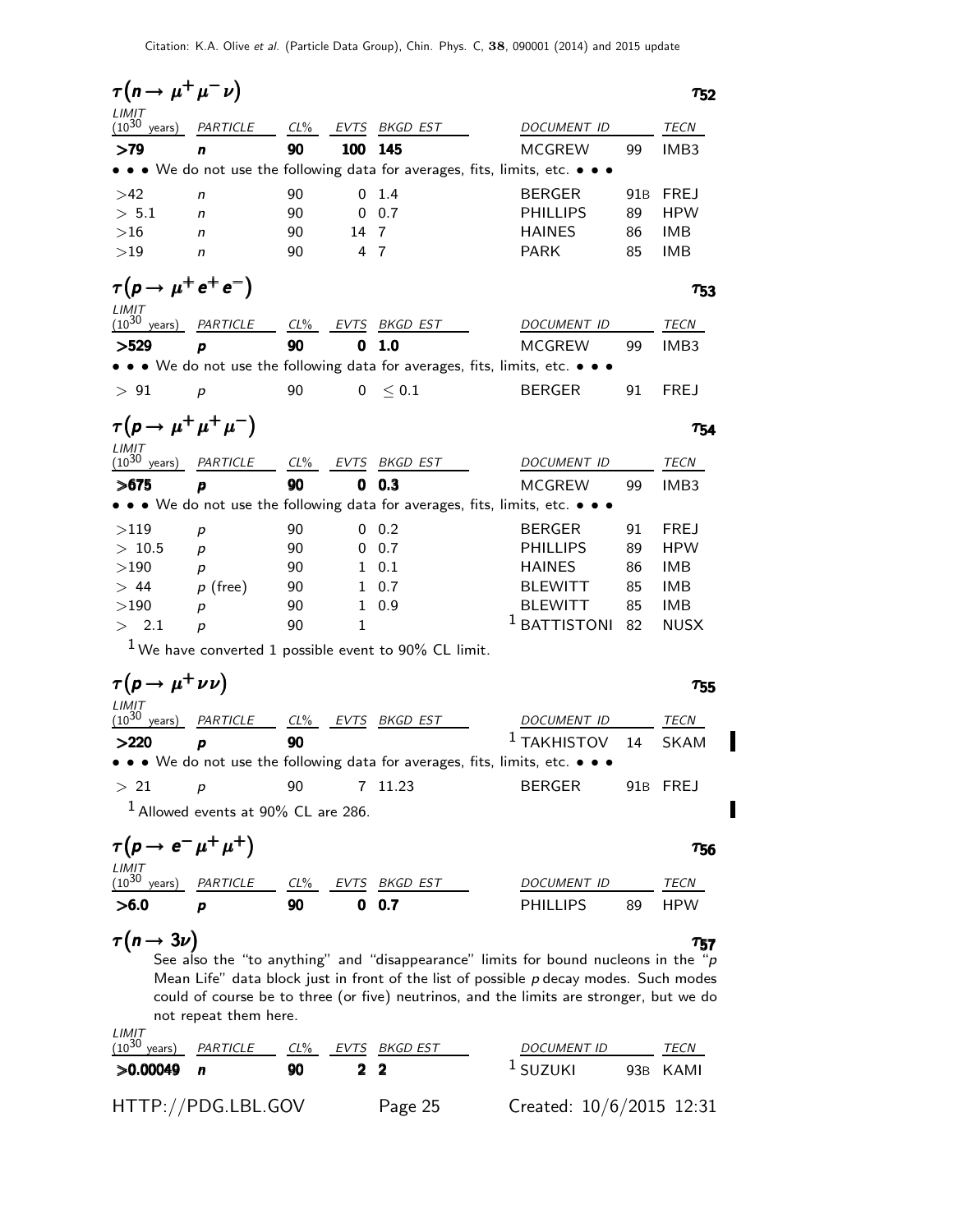• • • We do not use the following data for averages, fits, limits, etc. • • •

| $>0.0023$ n  | 90  |        | <sup>2</sup> GLICENSTEIN 97 KAMI |    |          |
|--------------|-----|--------|----------------------------------|----|----------|
| $>0.00003$ n | 90. | 11 6.1 | <sup>3</sup> BERGER              |    | 91B FREJ |
| $>0.00012$ n | 90. | 7 11 2 | $3$ BERGER                       |    | 91B FREJ |
| >0.0005      | 90. |        | I FARNED                         | 79 | RVUF     |

 $^1$  The SUZUKI 93B limit applies to any of  $\nu_e \nu_e \overline{\nu}_e$ ,  $\nu_\mu \nu_\mu \overline{\nu}_\mu$ , or  $\nu_\tau \nu_\tau \overline{\nu}_\tau.$ 

 $2$  GLICENSTEIN 97 uses Kamioka data and the idea that the disappearance of the neutron's magnetic moment should produce radiation.

 $^3$  The first BERGER 91B limit is for  $n\to\nu_e\nu_e\overline{\nu}_e$ , the second is for  $n\to\nu_\mu\nu_\mu\overline{\nu}_\mu.$ 

| $\tau(n \rightarrow 5\nu)$                                                                                            | 758                        |
|-----------------------------------------------------------------------------------------------------------------------|----------------------------|
| See the note on $\tau(n \to 3\nu)$ on the previous data block.                                                        |                            |
| LIMIT<br>$(10^{30} \text{ years})$ PARTICLE CL% EVTS BKGD EST                                                         | <b>DOCUMENT ID</b><br>TECN |
| $\bullet \bullet \bullet$ We do not use the following data for averages, fits, limits, etc. $\bullet \bullet \bullet$ |                            |

$$
>0.0017
$$
 n 90 10 LICENSTEIN 97 KAMI

- Inclusive modes

 $1$  GLICENSTEIN 97 uses Kamioka data and the idea that the disappearance of the neutron's magnetic moment should produce radiation.

 $\tau(N\to\,e^+$  anything $)$  and  $\tau_{59}$ LIMIT<br>(10<sup>30</sup> years) PARTICLE CL% EVTS BKGD EST DOCUMENT ID TECN  $>0.6$  p, n 90  $^1$  learned 79 rvue  $<sup>1</sup>$  The electron may be primary or secondary.</sup>  $\tau(\pmb{N}\to\mu^+$  anything $)$  τ60  $LIMIT$  $(10^{30}$ years) PARTICLE CL<sup>%</sup> EVTS BKGD EST DOCUMENT ID TECN  $>12$  p, n 90 2 1,2 CHERRY 81 HOME • • • We do not use the following data for averages, fits, limits, etc.  $> 1.8$  p, n 90  $^{2}$  COWSIK 80 CNTR

 $> 6$  p, n 90  $^2$  LEARNED 79 RVUE

 $1$  We have converted 2 possible events to 90% CL limit.

• • • We do not use the following data for averages, fits, limits, etc. •

2 The muon may be primary or secondary.

#### $\tau(N \to \nu \text{ anything})$   $\tau_{61}$ Anything  $= \pi$ ,  $\rho$ ,  $K$ , etc.

LIMIT

(10<sup>30</sup> years) PARTICLE CL% EVTS BKGD EST DOCUMENT ID TECN



>0.0002 p, n 90 0 LEARNED 79 RVUE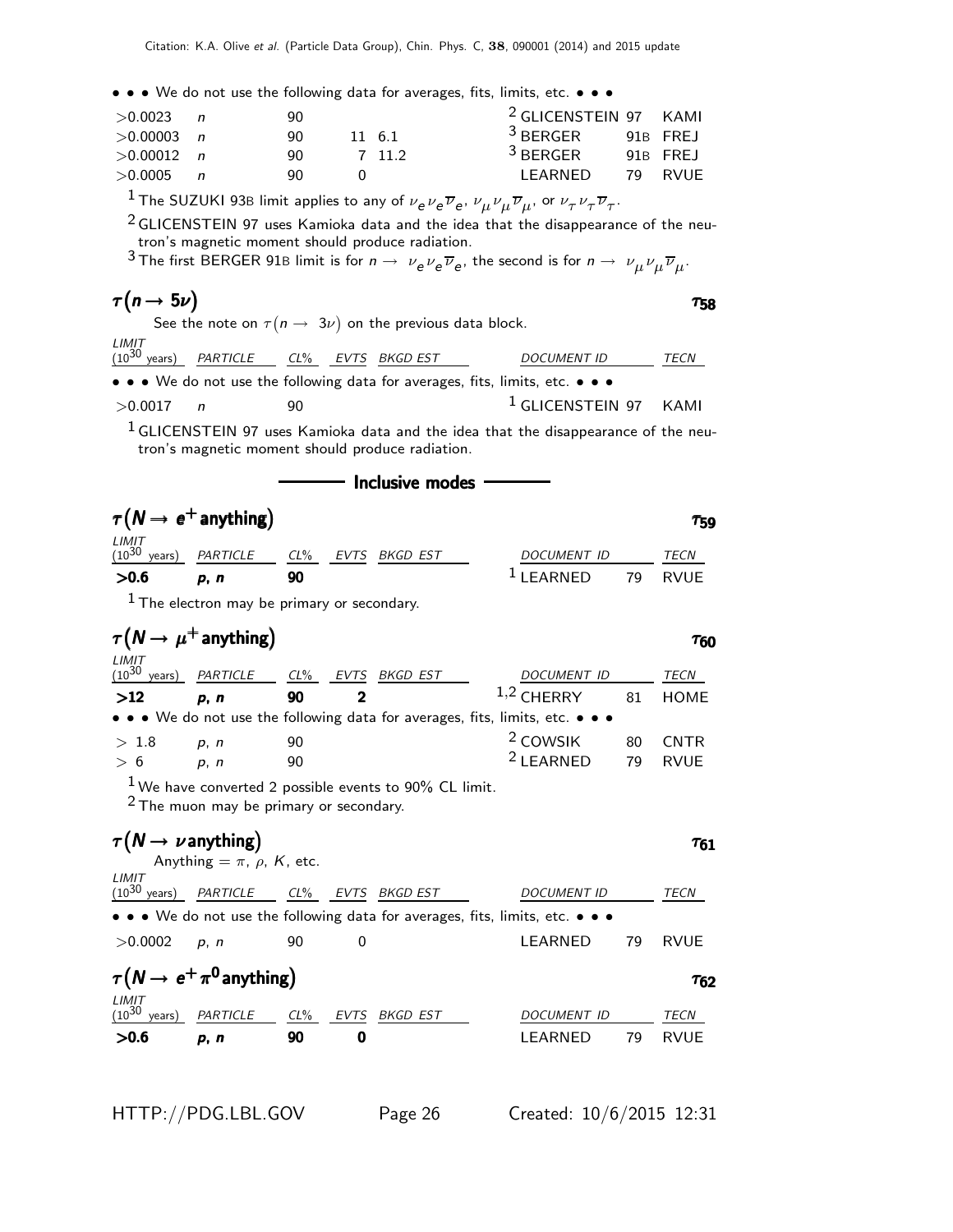| $\tau(N \rightarrow 2 \text{ bodies}, \nu\text{-free})$                                                                                 |      |               |   |                                                                               |    |              |                |    | $\tau_{63}$                      |
|-----------------------------------------------------------------------------------------------------------------------------------------|------|---------------|---|-------------------------------------------------------------------------------|----|--------------|----------------|----|----------------------------------|
| LIMIT<br>(10 <sup>30</sup> years) PARTICLE CL% EVTS BKGD EST                                                                            |      |               |   |                                                                               |    | DOCUMENT ID  |                |    | TECN                             |
|                                                                                                                                         |      |               |   | • • • We do not use the following data for averages, fits, limits, etc. • • • |    |              |                |    |                                  |
| >1.3                                                                                                                                    | p, n | 90            | 0 |                                                                               |    | ALEKSEEV     |                | 81 | <b>BAKS</b>                      |
|                                                                                                                                         |      |               |   | $\longrightarrow \Delta B = 2$ dinucleon modes -                              |    |              |                |    |                                  |
| $\tau(p p \rightarrow \pi^+ \pi^+)$                                                                                                     |      |               |   |                                                                               |    |              |                |    | $\tau_{64}$                      |
| LIMIT                                                                                                                                   |      |               |   |                                                                               |    |              |                |    |                                  |
| (10 <sup>30</sup> years) CL% EVTS BKGD EST<br>>0.7                                                                                      | 90   | 4 2.34        |   | DOCUMENT ID<br><b>BERGER</b>                                                  |    |              | TECN COMMENT   |    | 91B FREJ $\tau$ per iron nucleus |
|                                                                                                                                         |      |               |   |                                                                               |    |              |                |    |                                  |
| $\tau(p \, n \rightarrow \pi^+ \pi^0)$                                                                                                  |      |               |   |                                                                               |    |              |                |    | $\tau_{65}$                      |
| LIMIT<br>$(10^{30} \text{ years})$ $CL\%$ EVTS BKGD EST                                                                                 |      |               |   | DOCUMENT ID                                                                   |    | TECN         | <b>COMMENT</b> |    |                                  |
| >2.0                                                                                                                                    | 90   | $0\quad 0.31$ |   | <b>BERGER</b>                                                                 |    | 91B FREJ     |                |    | $\tau$ per iron nucleus          |
| $\tau(nn \to \pi^+\pi^-)$                                                                                                               |      |               |   |                                                                               |    |              |                |    | <b>T<sub>66</sub></b>            |
| LIMIT<br>$(10^{30} \text{ years})$ $CL\%$ EVTS BKGD EST                                                                                 |      |               |   | DOCUMENT ID                                                                   |    | TECN         | <b>COMMENT</b> |    |                                  |
| >0.7                                                                                                                                    | 90   | 4 2.18        |   | <b>BERGER</b>                                                                 |    |              |                |    | 91B FREJ $\tau$ per iron nucleus |
| $\tau(n n \rightarrow \pi^0 \pi^0)$                                                                                                     |      |               |   |                                                                               |    |              |                |    | $\tau_{67}$                      |
| LIMIT<br>$(10^{30}$ years) $CL\%$ EVTS BKGD EST                                                                                         |      |               |   | DOCUMENT ID                                                                   |    | TECN         | COMMENT        |    |                                  |
| >3.4                                                                                                                                    | 90   | $0\quad 0.78$ |   | <b>BERGER</b>                                                                 |    |              |                |    | 91B FREJ $\tau$ per iron nucleus |
| $\tau(p p \rightarrow K^+ K^+)$                                                                                                         |      |               |   |                                                                               |    |              |                |    |                                  |
| LIMIT                                                                                                                                   |      |               |   |                                                                               |    |              |                |    | $\tau_{68}$                      |
| $(10^{30} \text{ years})$ $CL\%$ EVTS BKGD EST                                                                                          |      |               |   | DOCUMENT ID                                                                   |    | TECN COMMENT |                |    |                                  |
| >170                                                                                                                                    | 90   | 0.028         |   | <b>LITOS</b>                                                                  | 14 |              |                |    | SKAM $\tau$ per oxygen nucleus   |
| $\tau(p p \rightarrow e^+ e^+)$                                                                                                         |      |               |   |                                                                               |    |              |                |    | $\tau_{69}$                      |
| LIMIT<br>(10 <sup>30</sup> years) CL% EVTS BKGD EST                                                                                     |      |               |   | DOCUMENT ID                                                                   |    | TECN         | <b>COMMENT</b> |    |                                  |
| >5.8                                                                                                                                    | 90   | 0 < 0.1       |   | <b>BERGER</b>                                                                 |    |              |                |    | 91B FREJ $\tau$ per iron nucleus |
| $\tau(p p \rightarrow e^+ \mu^+)$                                                                                                       |      |               |   |                                                                               |    |              |                |    | $\tau_{70}$                      |
| $\frac{(10^{30} \text{ years})}{(10^{30} \text{ years})}$ $\frac{CL\%}{(10^{30} \text{ years})}$ $\frac{EVTS}{(10^{30} \text{ years})}$ |      |               |   | DOCUMENT ID                                                                   |    |              | TECN COMMENT   |    |                                  |
| >3.6                                                                                                                                    | 90   | 0 < 0.1       |   | <b>BERGER</b>                                                                 |    |              |                |    | 91B FREJ $\tau$ per iron nucleus |
| $\tau(p p \rightarrow \mu^+ \mu^+)$                                                                                                     |      |               |   |                                                                               |    |              |                |    | $\tau_{71}$                      |
| LIMIT<br><u>(10<sup>30</sup> years) CL% EVTS</u> BKGD EST                                                                               |      |               |   |                                                                               |    |              |                |    |                                  |
|                                                                                                                                         |      |               |   | DOCUMENT ID                                                                   |    | <b>TECN</b>  | <b>COMMENT</b> |    |                                  |
| >1.7                                                                                                                                    | 90   | 0 0.62        |   | <b>BERGER</b>                                                                 |    |              |                |    | 91B FREJ $\tau$ per iron nucleus |
| $\tau(p \, n \rightarrow e^+ \overline{\nu})$                                                                                           |      |               |   |                                                                               |    |              |                |    | $\tau_{72}$                      |
|                                                                                                                                         |      |               |   | DOCUMENT ID                                                                   |    | TECN COMMENT |                |    |                                  |
| >2.8                                                                                                                                    | 90   | 5 9.67        |   | <b>BERGER</b>                                                                 |    |              |                |    | 91B FREJ $\tau$ per iron nucleus |
| HTTP://PDG.LBL.GOV                                                                                                                      |      |               |   | Page 27                                                                       |    |              |                |    | Created: 10/6/2015 12:31         |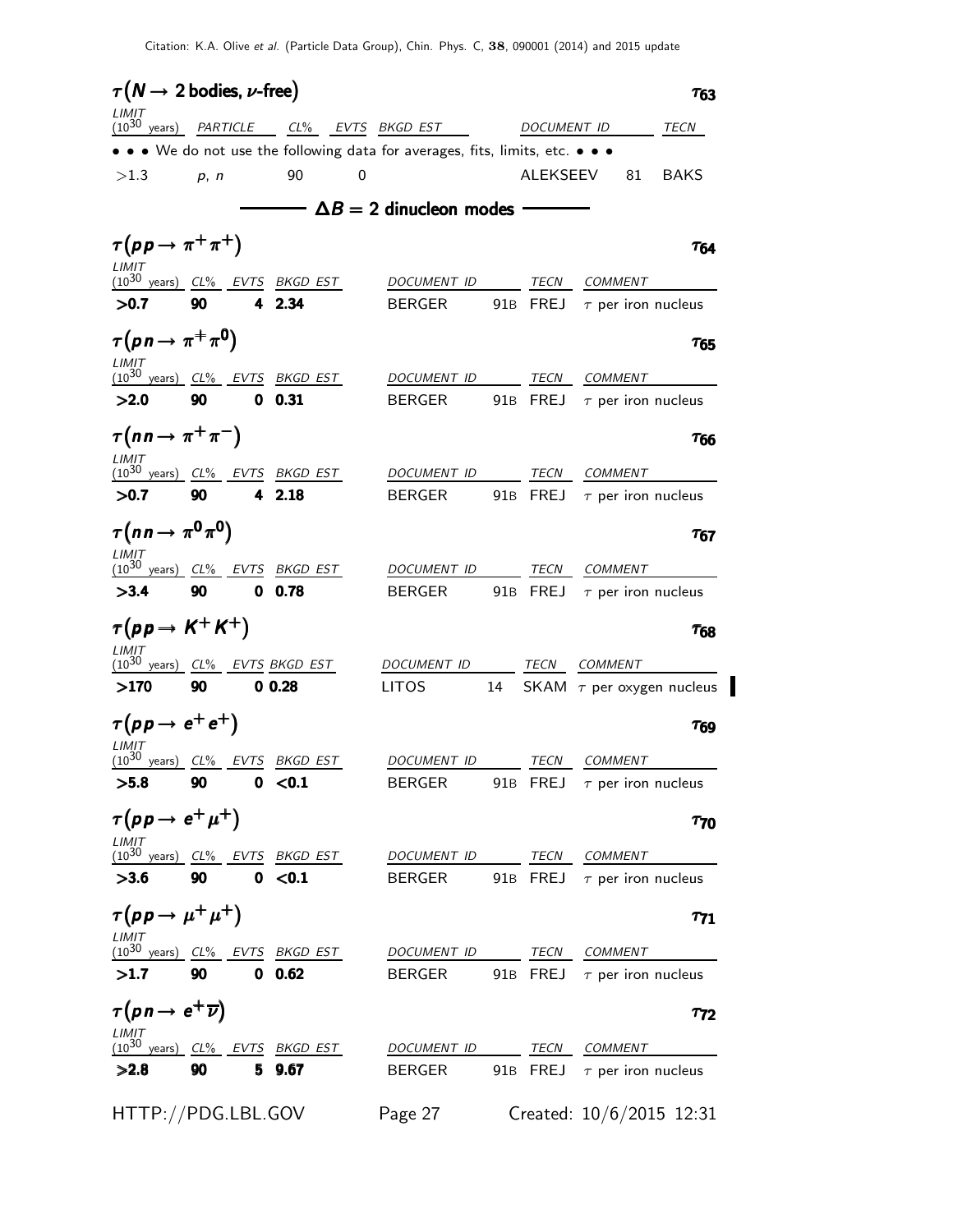| $\tau(p \, n \rightarrow \mu^+ \overline{\nu})$         |    |               |               |    |             | T73                                                                                      |
|---------------------------------------------------------|----|---------------|---------------|----|-------------|------------------------------------------------------------------------------------------|
| LIMIT<br>$(10^{30}$<br>years) $CL\%$                    |    | EVTS BKGD EST | DOCUMENT ID   |    | TECN        | COMMENT                                                                                  |
| >1.6                                                    | 90 | 4 4.37        | <b>BERGER</b> |    |             | 91B FREJ $\tau$ per iron nucleus                                                         |
| $\tau(p \, n \rightarrow \tau^+ \overline{\nu}_{\tau})$ |    |               |               |    |             | T74                                                                                      |
| LIMIT<br>$(10^{30}$<br>years) $CL\%$                    |    | EVTS BKGD EST | DOCUMENT ID   |    | TECN        |                                                                                          |
| >1                                                      | 90 |               | $1$ BRYMAN    | 14 | <b>CHER</b> |                                                                                          |
| $\begin{array}{c} \n\end{array}$                        |    | MCGDUM(22)    |               |    |             | $\mathbf{r}$ , and $\mathbf{r}$ , and $\mathbf{r}$ , and $\mathbf{r}$ , and $\mathbf{r}$ |

<sup>1</sup> BRYMAN 14 uses a MCGREW 99 limit on the  $p \to e^+ \nu \nu$  lifetime to extract this value.

### $\tau(n \, n \to \nu_e \, \overline{\nu}_e)$  τ<sub>75</sub>

We include "invisible" modes here.

| LIMIT<br>(10 <sup>30</sup> years)<br>$CL\%$ | EVTS BKGD EST                                                                                                         | <b>DOCUMENT ID</b>    |                 | TECN | <b>COMMENT</b>                      |
|---------------------------------------------|-----------------------------------------------------------------------------------------------------------------------|-----------------------|-----------------|------|-------------------------------------|
| >1.4<br>90                                  |                                                                                                                       | $1$ ARAKI             | 06              |      | KLND $nn \rightarrow$ invisible     |
|                                             | $\bullet \bullet \bullet$ We do not use the following data for averages, fits, limits, etc. $\bullet \bullet \bullet$ |                       |                 |      |                                     |
| >0.00004290                                 |                                                                                                                       | $2$ TRETYAK           |                 |      | 04 CNTR $nn \rightarrow$ invisible  |
| >0.00004990                                 |                                                                                                                       | $3$ BACK              | $\overline{03}$ |      | BORX $nn \rightarrow$ invisible     |
| >0.00001290                                 |                                                                                                                       | <sup>4</sup> BERNABEI |                 |      | 00B DAMA $nn \rightarrow$ invisible |
| >0.00001290                                 | 5 9.7                                                                                                                 | BERGER                |                 |      | 91B FREJ $\tau$ per iron nucleus    |

 $1$  ARAKI 06 looks for signs of de-excitation of the residual nucleus after disappearance of two neutrons from the  $s$  shell of  $^{12}$ C.

 $2$  TRETYAK 04 uses data from an old Homestake-mine radiochemical experiment on limits for invisible decays of  $^{39}\mathrm{K}$  to  $^{37}\mathrm{Ar}.$ 

 $3$  BACK 03 looks for decays of unstable nuclides left after N N decays of parent  $^{12}$ C,  $^{13}$ C,  $^{16}$ O nuclei. These are "invisible channel" limits.

<sup>4</sup> BERNABEI 00B looks for the decay of a  $\frac{127}{54}$  Xe nucleus following the disappearance of an nn pair in the otherwise-stable  $^{129}_{54}$ Xe nucleus. The limit here applies as well to nn  $\rightarrow$  $\nu_\mu \overline{\nu}_\mu$ , nn  $\rightarrow \ \nu_\tau \overline{\nu}_\tau$ , or any "disappearance" mode.

## $\tau(n \, n \to \nu_\mu \overline{\nu}_\mu)$  τ<sub>76</sub>

See the proceeding data block. "Invisible modes" would include any multi-neutrino mode. LIMIT

| $(10^{30} \text{ years})$ CL% EVTS BKGD EST CL% |  |                        | <i>DOCUMENT ID</i>                                                                                                    | <b>TFCN</b> | COMMENT |
|-------------------------------------------------|--|------------------------|-----------------------------------------------------------------------------------------------------------------------|-------------|---------|
| >1.4                                            |  | (CL $=$ 90%) OUR LIMIT |                                                                                                                       |             |         |
|                                                 |  |                        | $\bullet \bullet \bullet$ We do not use the following data for averages, fits, limits, etc. $\bullet \bullet \bullet$ |             |         |

 $>0.00000690$  4 4.4 BERGER 91B FREJ  $\tau$  per iron nucleus

## $\tau(p \, n \to \text{invisible})$   $\tau_{77}$

This violates charge conservation as well as baryon number conservation.

| $VALUE(10^{30} \text{ years})$ | CL% | <b>DOCUMENT ID</b> |    | <b>TFCN</b> |
|--------------------------------|-----|--------------------|----|-------------|
| >0.000021                      | 90  | $1$ TRFTYAK        | 04 | <b>CNTR</b> |

 $1$  TRETYAK 04 uses data from an old Homestake-mine radiochemical experiment on limits for invisible decays of  $39K$  to  $37Ar$ .

 $\tau_{77}$ 

 $\tau_{75}$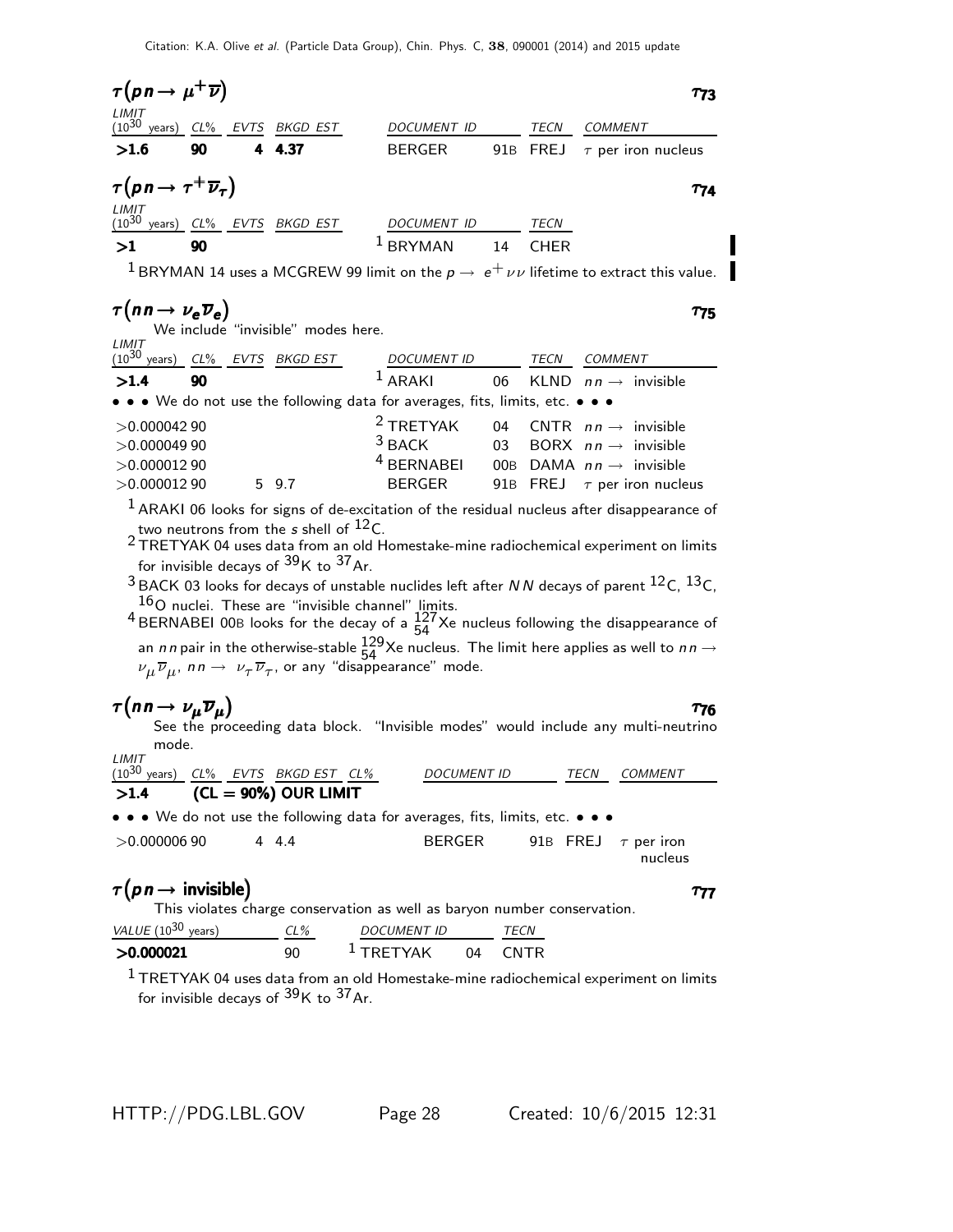### $\tau(p\,p\to\text{invisible})$   $\tau_{78}$

This violates charge conservation as well as baryon number conservation. LIMIT

| LIMIT<br>(10 <sup>30</sup> years) |  | CL% EVTS BKGD EST CL% |     | <b>DOCUMENT ID</b>                                                                                                    | <i>TECN</i> |
|-----------------------------------|--|-----------------------|-----|-----------------------------------------------------------------------------------------------------------------------|-------------|
| >0.00005                          |  |                       | 90. | $^1$ BACK                                                                                                             | 03 BORX     |
|                                   |  |                       |     | $\bullet \bullet \bullet$ We do not use the following data for averages, fits, limits, etc. $\bullet \bullet \bullet$ |             |
| $>0.00000055$ 90                  |  |                       |     | <sup>2</sup> BERNABEI 00B DAMA                                                                                        |             |

 $1$  BACK 03 looks for decays of unstable nuclides left after N N decays of parent  $^{12}$ C,  $^{13}$ C,  $^{16}$ O nuclei. These are "invisible channel" limits.

<sup>2</sup> BERNABEI 00B looks for the decay of a  $\frac{127}{52}$  Te nucleus following the disappearance of a *pp* pair in the otherwise-stable  $\frac{129}{54}$ Xe nucleus.

#### p PARTIAL MEAN LIVES

The "partial mean life" limits tabulated here are the limits on  $\overline{\tau}/\boldsymbol{\mathsf{B}}_{\widetilde{l}},$  where  $\overline{\tau}$  is the total mean life for the antiproton and  $\boldsymbol{\mathsf{B}}_{\boldsymbol{j}}$  is the branching fraction for the mode in question.

|       | $\tau(\overline{p} \rightarrow e^- \gamma)$                                                                                          |        |             |        |              |                                    | $\tau_{79}$     |
|-------|--------------------------------------------------------------------------------------------------------------------------------------|--------|-------------|--------|--------------|------------------------------------|-----------------|
|       | VALUE (years)                                                                                                                        | $CL\%$ | DOCUMENT ID |        | TECN         | COMMENT                            |                 |
|       | $> 7 \times 10^5$                                                                                                                    | 90     | <b>GEER</b> | $00\,$ |              | APEX 8.9 GeV/c $\overline{p}$ beam |                 |
|       | $\bullet\,\bullet\,\bullet\,$ We do not use the following data for averages, fits, limits, etc. $\bullet\,\bullet\,\bullet\,\bullet$ |        |             |        |              |                                    |                 |
| >1848 |                                                                                                                                      | 95     | <b>GEER</b> | 94     |              | CALO 8.9 GeV/ $c\bar{p}$ beam      |                 |
|       | $\tau(\overline{p} \rightarrow \mu^- \gamma)$                                                                                        |        |             |        |              |                                    | T <sub>80</sub> |
|       | VALUE (years)                                                                                                                        | CL%    | DOCUMENT ID |        | TECN         | <b>COMMENT</b>                     |                 |
|       | $>5 \times 10^4$                                                                                                                     | 90     | <b>GEER</b> | $00\,$ |              | APEX 8.9 GeV/ $c\bar{p}$ beam      |                 |
|       | • • We do not use the following data for averages, fits, limits, etc. • • •                                                          |        |             |        |              |                                    |                 |
|       | $>5.0\times10^{4}$                                                                                                                   | 90     | HU          |        |              | 98B APEX 8.9 GeV/ $c\bar{p}$ beam  |                 |
|       | $\tau(\overline{p} \rightarrow e^- \pi^0)$                                                                                           |        |             |        |              |                                    | $\tau_{81}$     |
|       | VALUE (years)<br>$CL\%$                                                                                                              |        | DOCUMENT ID |        | TEC <u>N</u> | COMMENT                            |                 |
|       | $> 4 \times 10^5$                                                                                                                    | 90     | GEER        | $00\,$ |              | APEX 8.9 GeV/ $c\bar{p}$ beam      |                 |
|       | • • We do not use the following data for averages, fits, limits, etc. • • •                                                          |        |             |        |              |                                    |                 |
| >554  |                                                                                                                                      | 95     | GEER        | 94     |              | CALO 8.9 GeV/c $\overline{p}$ beam |                 |
|       | $\tau(\overline{p} \to \mu^- \pi^0)$                                                                                                 |        |             |        |              |                                    | T82             |
|       | VALUE (years)                                                                                                                        | CL%    | DOCUMENT ID |        |              | TECN COMMENT                       |                 |
|       | $>5 \times 10^4$                                                                                                                     | 90     | <b>GEER</b> | $00\,$ |              | APEX 8.9 GeV/c $\overline{p}$ beam |                 |
|       | • • • We do not use the following data for averages, fits, limits, etc. • • •                                                        |        |             |        |              |                                    |                 |
|       | $>4.8\times10^{4}$                                                                                                                   | 90     | HU          |        |              | 98B APEX 8.9 GeV/ $c\bar{p}$ beam  |                 |
|       | $\tau(\overline{p} \rightarrow e^{-}\eta)$                                                                                           |        |             |        |              |                                    | $\tau_{83}$     |
|       | VALUE (years)                                                                                                                        | $CL\%$ | DOCUMENT ID |        | TECN         | COMMENT                            |                 |
|       | $> 2 \times 10^4$                                                                                                                    | 90     | <b>GEER</b> | $00\,$ |              | APEX 8.9 GeV/c $\overline{p}$ beam |                 |
|       | • • • We do not use the following data for averages, fits, limits, etc. • • •                                                        |        |             |        |              |                                    |                 |
| >171  |                                                                                                                                      | 95     | GEER        | 94     |              | CALO 8.9 GeV/ $c\bar{p}$ beam      |                 |
|       | HTTP://PDG.LBL.GOV                                                                                                                   |        | Page 29     |        |              | Created: 10/6/2015 12:31           |                 |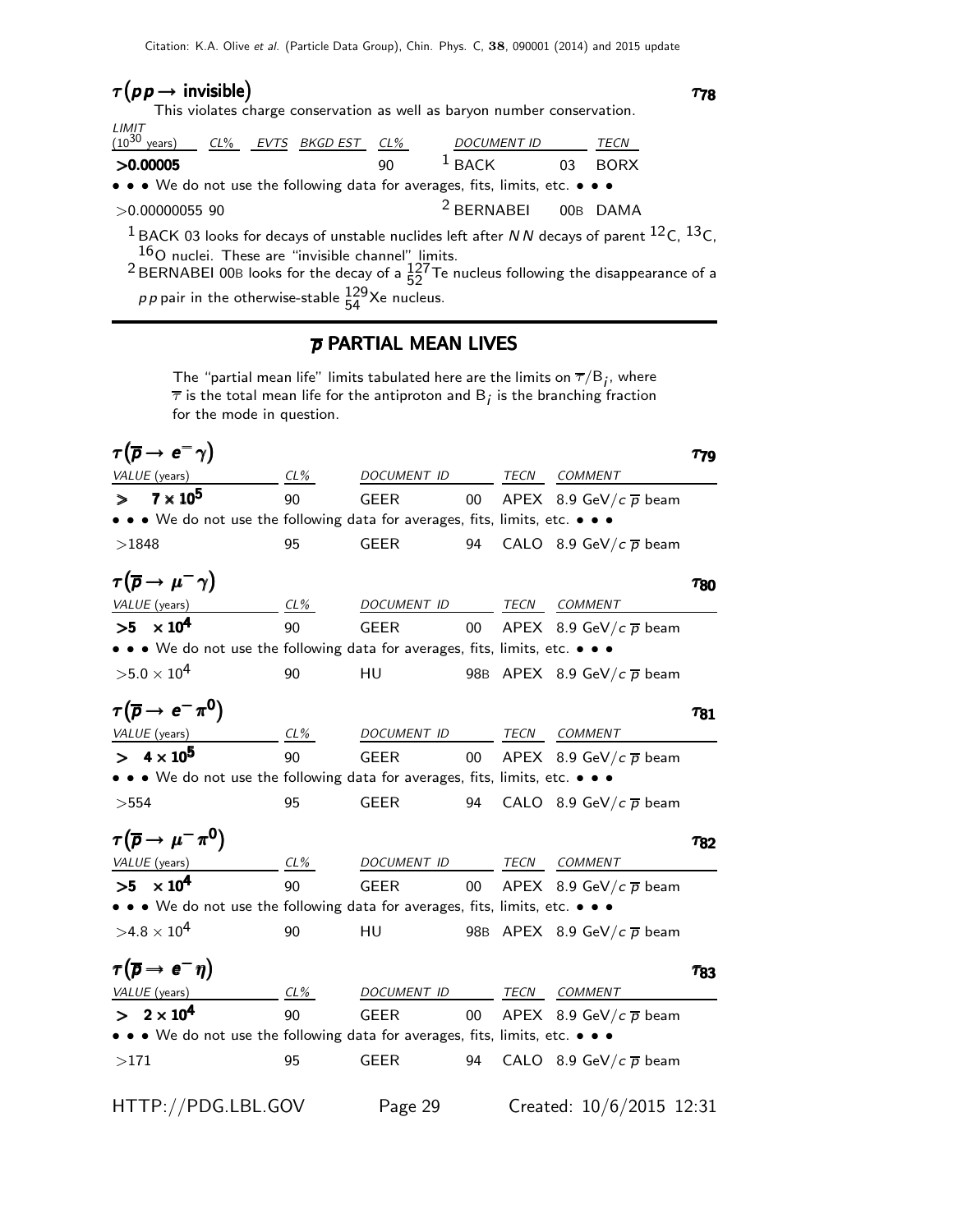| $\tau(\overline{p} \to \mu^- \eta)$                                           |                     |             |        |             |                                        | Τ84         |
|-------------------------------------------------------------------------------|---------------------|-------------|--------|-------------|----------------------------------------|-------------|
| VALUE (years)                                                                 | $CL_{\frac{\%}{2}}$ | DOCUMENT ID |        | TECN        | <b>COMMENT</b>                         |             |
| $>8 \times 10^3$                                                              | 90                  | <b>GEER</b> | 00     |             | APEX 8.9 GeV/c $\overline{p}$ beam     |             |
| • • We do not use the following data for averages, fits, limits, etc. • •     |                     |             |        |             |                                        |             |
| $>7.9\times10^{3}$                                                            | 90                  | HU          |        |             | 98B APEX 8.9 GeV/ $c\bar{p}$ beam      |             |
| $\tau(\overline{p} \rightarrow e^{-} K_{S}^{0})$                              |                     |             |        |             |                                        | 785         |
| VALUE (years)                                                                 | CL%                 | DOCUMENT ID |        | TECN        | <b>COMMENT</b>                         |             |
| > 900                                                                         | 90                  | <b>GEER</b> | $00\,$ |             | APEX 8.9 GeV/ $c\bar{p}$ beam          |             |
| • • • We do not use the following data for averages, fits, limits, etc. • • • |                     |             |        |             |                                        |             |
| > 29                                                                          | 95                  | GEER        | 94     |             | CALO 8.9 GeV/c $\overline{p}$ beam     |             |
| $\tau(\overline{p} \rightarrow \mu^- K_S^0)$                                  |                     |             |        |             |                                        | T86         |
| VALUE (years)                                                                 | CL%                 | DOCUMENT ID |        | TECN        | <b>COMMENT</b>                         |             |
| $>4 \times 10^3$                                                              | 90                  | <b>GEER</b> | $00\,$ |             | APEX 8.9 GeV/ $c\bar{p}$ beam          |             |
| • • • We do not use the following data for averages, fits, limits, etc. • • • |                     |             |        |             |                                        |             |
| $>4.3\times10^{3}$                                                            | 90                  | HU          |        |             | 98B APEX 8.9 GeV/ $c\bar{p}$ beam      |             |
| $\tau(\overline{p} \rightarrow e^- K_1^0)$                                    |                     |             |        |             |                                        | $\tau_{87}$ |
| VALUE (years)                                                                 | CL%                 | DOCUMENT ID |        | TECN        | COMMENT                                |             |
| $>9 \times 10^3$                                                              | 90                  | <b>GEER</b> | $00\,$ |             | APEX 8.9 GeV/ $c\bar{p}$ beam          |             |
| • • • We do not use the following data for averages, fits, limits, etc. • • • |                     |             |        |             |                                        |             |
| >9                                                                            | 95                  | GEER        | 94     |             | CALO 8.9 GeV/c $\overline{p}$ beam     |             |
| $\tau(\overline{p} \rightarrow \mu^- K_I^0)$                                  |                     |             |        |             |                                        | T88         |
| VALUE (years)                                                                 | CL%                 | DOCUMENT ID |        | TECN        | COMMENT                                |             |
| $>7 \times 10^3$                                                              | 90                  | <b>GEER</b> | 00     |             | APEX 8.9 GeV/ $c\bar{p}$ beam          |             |
| • • • We do not use the following data for averages, fits, limits, etc. • • • |                     |             |        |             |                                        |             |
| $> 6.5 \times 10^{3}$                                                         | 90                  | HU          |        |             | 98B APEX 8.9 GeV/ $c\overline{p}$ beam |             |
| $\tau(\overline{p} \rightarrow e^- \gamma \gamma)$                            |                     |             |        |             |                                        | $\tau_{89}$ |
| VALUE (years)                                                                 | CL%                 | DOCUMENT ID |        | TECN        | <b>COMMENT</b>                         |             |
| $>2 \times 10^4$                                                              | 90                  | GEER        | 00     |             | APEX 8.9 GeV/c $\overline{p}$ beam     |             |
|                                                                               |                     |             |        |             |                                        |             |
| $\tau(\overline{p} \to \mu^- \gamma \gamma)$                                  |                     |             |        |             |                                        | $\tau_{90}$ |
| VALUE (years)                                                                 | CL%                 | DOCUMENT ID |        | <u>TECN</u> | <b>COMMENT</b>                         |             |
| $>2 \times 10^4$                                                              | 90                  | <b>GEER</b> | 00     |             | APEX 8.9 GeV/c $\overline{p}$ beam     |             |
| • • We do not use the following data for averages, fits, limits, etc. • • •   |                     |             |        |             |                                        |             |
| $>2.3\times10^{4}$                                                            | 90                  | HU          |        |             | 98B APEX 8.9 GeV/ $c\bar{p}$ beam      |             |
| $\tau(\overline{p} \rightarrow e^- \rho)$                                     |                     |             |        |             |                                        | $\tau_{91}$ |
| VALUE (years)                                                                 | CL%                 | DOCUMENT ID |        | TECN        | COMMENT                                |             |
| • • • We do not use the following data for averages, fits, limits, etc. • • • |                     |             |        |             |                                        |             |
| >200                                                                          | 90                  | $1$ GEER    | 00     |             | APEX 8.9 GeV/c $\overline{p}$ beam     |             |
| $1$ This GEER 00 measurement has been withdrawn; see GEER 00C.                |                     |             |        |             |                                        |             |

HTTP://PDG.LBL.GOV Page 30 Created: 10/6/2015 12:31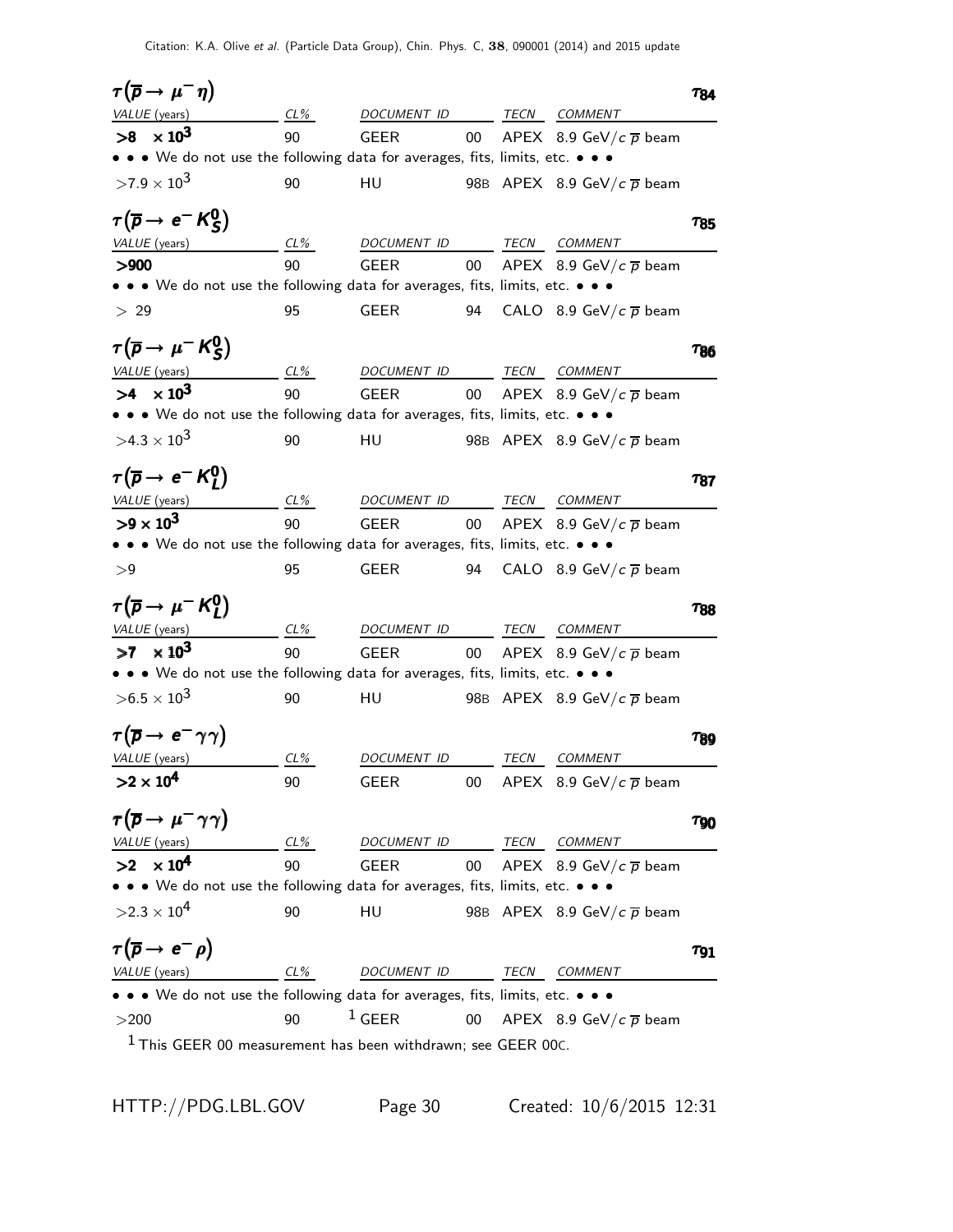

#### p REFERENCES

| ABE                  | 14E | PRL 113 121802                | K. Abe et al.                                       | (Super-Kamiokande Collab.)            |
|----------------------|-----|-------------------------------|-----------------------------------------------------|---------------------------------------|
| ABE                  | 14G | PR D90 072005                 | K. Abe et al.                                       | (Super-Kamiokande Collab.)            |
| <b>BERNAUER</b>      | 14  | PR C90 015206                 | J.C. Bernauer et al.                                | (MAMI A1 Collab.)                     |
| <b>BRYMAN</b>        | 14  | PL B733 190                   | D. Bryman                                           | (BRCO)                                |
| EPSTEIN              | 14  | PR D90 074027                 | Z. Epstein, G. Paz, J. Roy                          | (UMD, WAYN)                           |
| KARSHENBOI14         |     | PR D90 053013                 | S.G. Karshenboim                                    | (MPIG)                                |
| KARSHENBOI14A        |     | PR D90 053012                 | S.G. Karshenboim                                    | (MPIG)                                |
| LITOS                | 14  | PRL 112 131803                | M. Litos et al.                                     | (Super-Kamiokande Collab.)            |
| LORENZ               | 14  | PL B737 57                    | I.T. Lorentz, U.-G. Meissner                        | (BONN, JULI)                          |
| PDG                  | 14  | CPC 38 070001                 | K. Olive et al.                                     | (PDG Collab.)                         |
| TAKHISTOV            | 14  | PRL 113 101801                | V. Takhistov et al.                                 | (Super-Kamiokande Collab.)            |
| ANTOGNINI            | 13  | SCI 339 417                   | A. Antognini et al.                                 | $(MPIM, ETH, UPMC+)$                  |
| DISCIACCA            | 13  | PRL 110 130801                | J. DiSciacca et al.                                 | (ATRAP Collab.)                       |
| MCGOVERN             | 13  | EPJ A49 12                    | J.A. McGovern, D.R. Phillips, H.W. Griesshammer     |                                       |
| MOHR                 | 12  | RMP 84 1527                   | P.J. Mohr, B.N. Taylor, D.B. Newell                 | (NIST)                                |
| <b>NISHINO</b>       | 12  | PR D85 112001                 | H. Nishino et al.                                   | (Super-Kamiokande Collab.)            |
| REGIS                | 12  | PR D86 012006                 | C. Regis <i>et al.</i>                              | (Super-Kamiokande Collab.)            |
| ARRINGTON            | 11  | PRL 107 119101                | J. Arrington                                        | (ANL)                                 |
| <b>BERNAUER</b>      | 11  | PRL 107 119102                | J.C. Bernauer et al.                                | (MAMI A1 Collab.)                     |
| <b>BRESSI</b>        | 11  | PR A83 052101                 | G. Bressi et al.                                    | (LEGN, PAVII, PADO, $TRST+$ )         |
| CLOET                | 11  | PR C83 012201                 | I.C. Cloet, G.A. Miller                             | (WASH)                                |
| DERUJULA             | 11  | PL B697 26                    | A. de Rujula                                        | (MADE, BOST, CERN)                    |
| <b>DISTLER</b>       | 11  | PL B696 343                   | M.O. Distler, J.C. Bernauer, T. Walcher             | (MANZ)                                |
| HILL                 | 11  | PRL 107 160402                | R.J. Hill, G. Paz                                   | (EFI)                                 |
| HORI                 | 11  | NAT 475 484                   | M. Hori et al.                                      |                                       |
|                      | 10  |                               |                                                     | (MPIG, TOKY, BUDA, $+$ )              |
| <b>BERNAUER</b>      |     | PRL 105 242001                | J.C. Bernauer et al.                                | (MAMI A1 Collab.)                     |
| BORISYUK             | 10  | NP A843 59                    | D. Borisyuk                                         | (KIEV)                                |
| DERUJULA             | 10  | PL B693 555                   | A. De Rujula                                        | (MADU, CERN)                          |
| HILL                 | 10  | PR D82 113005                 | R.J. Hill, G. Paz                                   | (CHIC)                                |
| POHL                 | 10  | NAT 466 213                   | R. Pohl et al.                                      | $(MPIQ, ENSP, COIM, +)$               |
| <b>NISHINO</b>       | 09  | PRL 102 141801                | H. Nishino et al.                                   | (Super-Kamiokande Collab.)            |
| <b>PASK</b>          | 09  | PL B678 55                    | T. Pask et al.                                      | (Stefan Meyer Inst., Vienna, $TOKY+)$ |
| MOHR                 | 08  | RMP 80 633                    | P.J. Mohr, B.N. Taylor, D.B. Newell                 | (NIST)                                |
| <b>BELUSHKIN</b>     | 07  | PR C75 035202                 | M.A. Belushkin, H.W. Hammer, U.-G. Meissner (BONN+) |                                       |
| ARAKI                | 06  | PRL 96 101802                 | T. Araki et al.                                     | (KamLAND Collab.)                     |
| HORI                 | 06  | PRL 96 243401                 | M. Hori et al.                                      | $(CERN, TOKYO+)$                      |
| BLUNDEN              | 05  | PR C72 057601                 | P.G. Blunden, I. Sick                               | (MANI, BASL)                          |
| KOBAYASHI            | 05  | PR D72 052007                 | K. Kobayashi et al.                                 | (Super-Kamiokande Collab.)            |
| MOHR                 | 05  | RMP 77 1                      | P.J. Mohr, B.N. Taylor                              | (NIST)                                |
| <b>SCHUMACHER 05</b> |     | PPNP 55 567                   | M. Schumacher                                       | (GOET)                                |
| AHMED                | 04  | PRL 92 102004                 | S.N. Ahmed et al.                                   | (SNO Collab.)                         |
| TRETYAK              | 04  | <b>JETPL 79 106</b>           | V.I. Tretyak, V.Yu. Denisov, Yu.G. Zdesenko         | (KIEV)                                |
|                      |     | Translated from ZETFP 79 136. |                                                     |                                       |
| BACK                 | 03  | PL B563 23                    | H.O. Back et al.                                    | (BOREXINO Collab.)                    |
| <b>BEANE</b>         | 03  | PL B567 200                   | S.R. Beane et al.                                   |                                       |
| Also                 |     | PL B607 320 (errat)           | S.R. Beane et al.                                   |                                       |
| <b>DMITRIEV</b>      | 03  | PRL 91 212303                 | V.F. Dmitriev, R.A. Senkov                          | (NOVO)                                |
| <b>HORI</b>          | 03  | PRL 91 123401                 | M. Hori et al.                                      | (CERN ASACUSA Collab.)                |
| SICK                 | 03  | PL B576 62                    | I. Sick                                             | (BASL)                                |
| ZDESENKO             | 03  | PL B553 135                   | Yu.G. Zdesenko, V.I. Tretyak                        | (KIEV)                                |
| AHMAD                | 02  | PRL 89 011301                 | Q.R. Ahmad et al.                                   | (SNO Collab.)                         |
| <b>BARANOV</b>       | 01  | PPN 32 376                    | P.S. Baranov et al.                                 |                                       |
|                      |     | Translated from FECAY 32 699. |                                                     |                                       |

HTTP://PDG.LBL.GOV Page 31 Created: 10/6/2015 12:31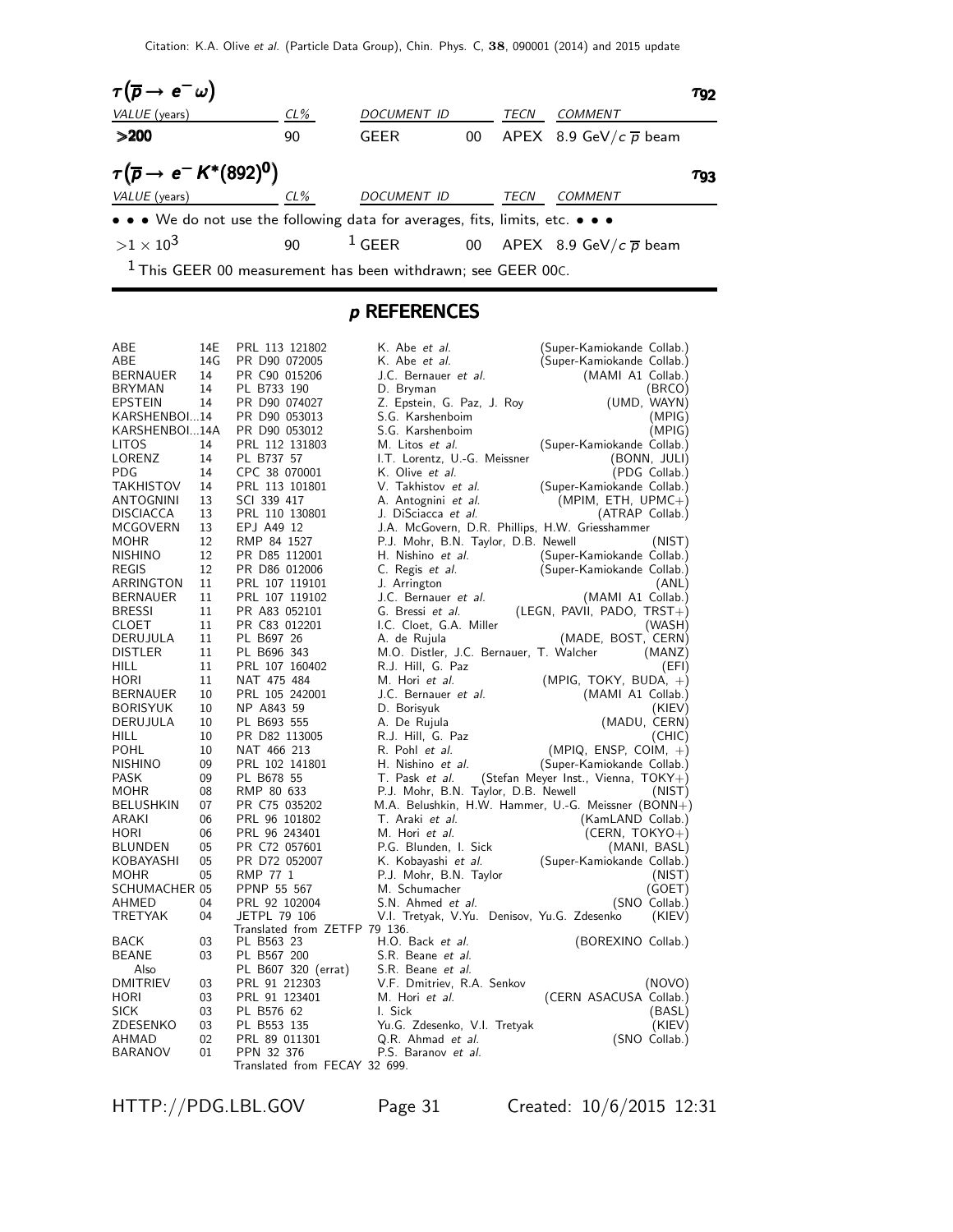| BLANPIED<br>HORI              | 01<br>01<br>01 | PR C64 025203<br>PRL 87 093401 | G. Blanpied <i>et al.</i><br>M. Hori et al.                  | (BNL LEGS Collab.)<br>(CERN ASACUSA Collab.) |
|-------------------------------|----------------|--------------------------------|--------------------------------------------------------------|----------------------------------------------|
| OLMOSDEL<br>TRETYAK           | 01             | EPJ A10 207<br>PL B505 59      | V. Olmos de Leon et al.<br>V.I. Tretyak, Yu.G. Zdesenko      | (MAMI TAPS Collab.)<br>(KIEV)                |
| BERNABEI                      | 00B            | PL B493 12                     | R. Bernabei <i>et al.</i>                                    | (Gran Sasso DAMA Collab.)                    |
| GEER                          | 00             | PRL 84 590                     | S. Geer et al.                                               | (FNAL APEX Collab.)                          |
| Also                          |                | PR D62 052004                  | S. Geer et al.                                               | (FNAL APEX Collab.)                          |
| Also                          |                | PRL 85 3546 (errat)            | S. Geer et al.                                               | (FNAL APEX Collab.)                          |
| GEER                          | 00C            | PRL 85 3546 (errat)            | S. Geer et al.                                               | (FNAL APEX Collab.)                          |
| GEER<br>SENGUPTA              | 00D<br>00      | APJ 532 648<br>PL B484 275     | S.H. Geer, D.C. Kennedy<br>S. Sengupta                       |                                              |
| WALL                          | 00             | PR D61 072004                  | D. Wall et al.                                               | (Soudan-2 Collab.)                           |
| WALL                          | 00B            | PR D62 092003                  | D. Wall et al.                                               | (Soudan-2 Collab.)                           |
| GABRIELSE                     | 99             | PRL 82 3198                    | G. Gabrielse et al.                                          |                                              |
| HAYATO                        | 99             | PRL 83 1529                    | Y. Hayato <i>et al.</i>                                      | (Super-Kamiokande Collab.)                   |
| MCGREW                        | 99             | PR D59 052004                  | C. McGrew et al.                                             | (IMB-3 Collab.)                              |
| MOHR<br>Also                  | 99             | JPCRD 28 1713<br>RMP 72 351    | P.J. Mohr, B.N. Taylor                                       | (NIST)                                       |
| TORII                         | 99             | PR A59 223                     | P.J. Mohr, B.N. Taylor<br>H.A. Torii et al.                  | (NIST)<br>(CERN PS-205 Collab.)              |
| ALLISON                       | 98             | PL B427 217                    | W.W.M. Allison et al.                                        | (Soudan-2 Collab.)                           |
| HU                            | 98B            | PR D58 111101                  | M. Hu et al.                                                 | (FNAL APEX Collab.)                          |
| SHIOZAWA                      | 98             | PRL 81 3319                    | M. Shiozawa et al.                                           | (Super-Kamiokande Collab.)                   |
| GLICENSTEIN                   | 97             | PL B411 326                    | J.F. Glicenstein                                             | (SACL)                                       |
| GABRIELSE                     | 95<br>95       | PRL 74 3544                    | G. Gabrielse et al.<br>B.E. MacGibbon et al.                 | (HARV, MANZ, SEOUL)                          |
| MACGIBBON<br>GEER             | 94             | PR C52 2097<br>PRL 72 1596     | S. Geer et al.                                               | (ILL, SASK, INRM)<br>(FNAL, UCLA, PSU)       |
| HALLIN                        | 93             | PR C48 1497                    | E.L. Hallin et al.                                           | (SASK, BOST, ILL)                            |
| SUZUKI                        | 93B            | PL B311 357                    | Y. Suzuki <i>et al.</i>                                      | (KAMIOKANDE Collab.)                         |
| <b>HUGHES</b>                 | 92             | PRL 69 578                     | R.J. Hughes, B.I. Deutch                                     | (LANL, AARH)                                 |
| ZIEGER                        | 92             | PL B278 34                     | A. Zieger <i>et al.</i>                                      | (MPCM)                                       |
| Also                          |                | PL B281 417 (erratum)          | A. Zieger et al.                                             | (MPCM)                                       |
| BERGER<br>BERGER              | 91<br>91B      | ZPHY C50 385<br>PL B269 227    | C. Berger et al.<br>C. Berger <i>et al.</i>                  | (FREJUS Collab.)<br>(FREJUS Collab.)         |
| FEDERSPIEL                    | 91             | PRL 67 1511                    | F.J. Federspiel <i>et al.</i>                                | (ILL)                                        |
| BECKER-SZ                     | 90             | PR D42 2974                    | R.A. Becker-Szendy et al.                                    | (IMB-3 Collab.)                              |
| ERICSON                       | 90             | EPL 11 295                     | T.E.O. Ericson, A. Richter                                   | (CERN, DARM)                                 |
| GABRIELSE                     | 90             | PRL 65 1317                    | G. Gabrielse et al.                                          | $(HARV, MANZ, WASH+)$                        |
| BERGER                        | 89             | NP B313 509                    | C. Berger <i>et al.</i>                                      | (FREJUS Collab.)                             |
| СНО<br>HIRATA                 | 89<br>89C      | PRL 63 2559<br>PL B220 308     | D. Cho, K. Sangster, E.A. Hinds<br>K.S. Hirata et al.        | (YALE)<br>(Kamiokande Collab.)               |
| PHILLIPS                      | 89             | PL B224 348                    | T.J. Phillips et al.                                         | (HPW Collab.)                                |
| KREISSL                       | 88             | ZPHY C37 557                   | A. Kreissl <i>et al.</i>                                     | (CERN PS176 Collab.)                         |
| SEIDEL                        | 88             | PRL 61 2522                    | S. Seidel <i>et al.</i>                                      | (IMB Collab.)                                |
| BARTELT                       | 87             | PR D36 1990                    | J.E. Bartelt et al.                                          | (Soudan Collab.)                             |
| Also                          |                | PR D40 1701 (erratum)          | J.E. Bartelt et al.                                          | (Soudan Collab.)                             |
| <b>COHEN</b><br><b>HAINES</b> | 87<br>86       | RMP 59 1121<br>PRL 57 1986     | E.R. Cohen, B.N. Taylor<br>T.J. Haines et al.                | (RISC, NBS)<br>(IMB Collab.)                 |
| KAJITA                        | 86             | JPSJ 55 711                    | T. Kajita <i>et al.</i>                                      | (Kamiokande Collab.)                         |
| ARISAKA                       | 85             | JPSJ 54 3213                   | K. Arisaka <i>et al.</i>                                     | (Kamiokande Collab.)                         |
| BLEWITT                       | 85             | PRL 55 2114                    | G.B. Blewitt et al.                                          | (IMB Collab.)                                |
| DZUBA                         | 85             | PL 154B 93                     | V.A. Dzuba, V.V. Flambaum, P.G. Silvestrov                   | (NOVO)                                       |
| PARK<br>BATTISTONI            | 85<br>84       | PRL 54 22<br>PL 133B 454       | H.S. Park et al.<br>G. Battistoni et al.                     | (IMB Collab.)<br>(NUSEX Collab.)             |
| MARINELLI                     | 84             | PL 137B 439                    | M. Marinelli, G. Morpurgo                                    | (GENO)                                       |
| WILKENING                     | 84             | PR A29 425                     | D.A. Wilkening, N.F. Ramsey, D.J. Larson                     | $(HARV+)$                                    |
| BARTELT                       | 83             | PRL 50 651                     | J.E. Bartelt <i>et al.</i>                                   | (MINN, ANL)                                  |
| BATTISTONI                    | 82             | PL 118B 461                    | G. Battistoni et al.                                         | (NUSEX Collab.)                              |
| KRISHNA<br>ALEKSEEV           | 82<br>81       | PL 115B 349<br>JETPL 33 651    | M.R. Krishnaswamy et al.                                     | (TATA, OSKC+)                                |
|                               |                | Translated from ZETFP 33 664.  | E.N. Alekseev et al.                                         | (PNPI)                                       |
| CHERRY                        | 81             | PRL 47 1507                    | M.L. Cherry <i>et al.</i>                                    | (PENN, BNL)                                  |
| COWSIK                        | 80             | PR D22 2204                    | R. Cowsik, V.S. Narasimham                                   | (TATA)                                       |
| BELL                          | 79             | PL 86B 215                     | M. Bell <i>et al.</i>                                        | (CERN)                                       |
| GOLDEN                        | 79<br>79       | PRL 43 1196                    | R.L. Golden et al.                                           | (NASA, PSLL)                                 |
| LEARNED<br>BREGMAN            | 78             | PRL 43 907<br>PL 78B 174       | J.G. Learned, F. Reines, A. Soni<br>M. Bregman <i>et al.</i> | (UCI)<br>(CERN)                              |
| ROBERTS                       | 78             | PR D17 358                     | B.L. Roberts                                                 | (WILL, RHEL)                                 |
| EVANS                         | 77             | SCI 197 989                    | J.C. Evans Jr., R.I. Steinberg                               | (BNL, PENN)                                  |
| HU                            | 75             | NP A254 403                    | E. Hu et al.                                                 | (COLU, YALE)                                 |
| COHEN<br><b>DYLLA</b>         | 73<br>73       | JPCRD 2 664                    | E.R. Cohen, B.N. Taylor                                      | (RISC, NBS)                                  |
|                               |                | PR A7 1224                     | H.F. Dylla, J.G. King                                        | (MIT)                                        |

HTTP://PDG.LBL.GOV Page 32 Created: 10/6/2015 12:31